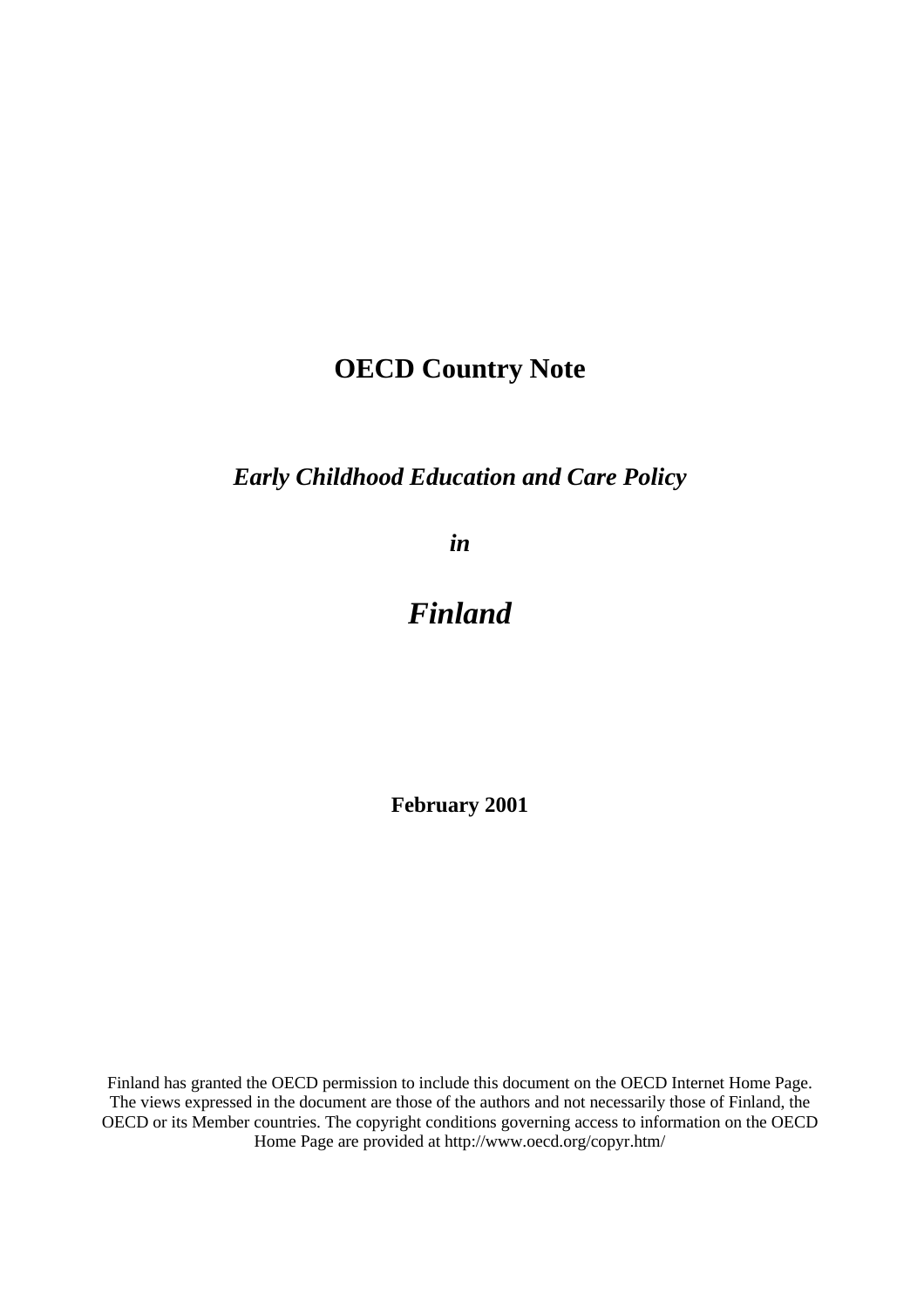# **TABLE OF CONTENTS**

| CHAPTER 3: OVERVIEW OF ECEC POLICY AND PROVISION IN FINLAND 14 |  |
|----------------------------------------------------------------|--|
|                                                                |  |
|                                                                |  |
|                                                                |  |
|                                                                |  |
|                                                                |  |
|                                                                |  |
|                                                                |  |
|                                                                |  |
|                                                                |  |
|                                                                |  |
|                                                                |  |
|                                                                |  |
|                                                                |  |
|                                                                |  |
|                                                                |  |
|                                                                |  |
|                                                                |  |
|                                                                |  |
|                                                                |  |
|                                                                |  |
|                                                                |  |
|                                                                |  |
|                                                                |  |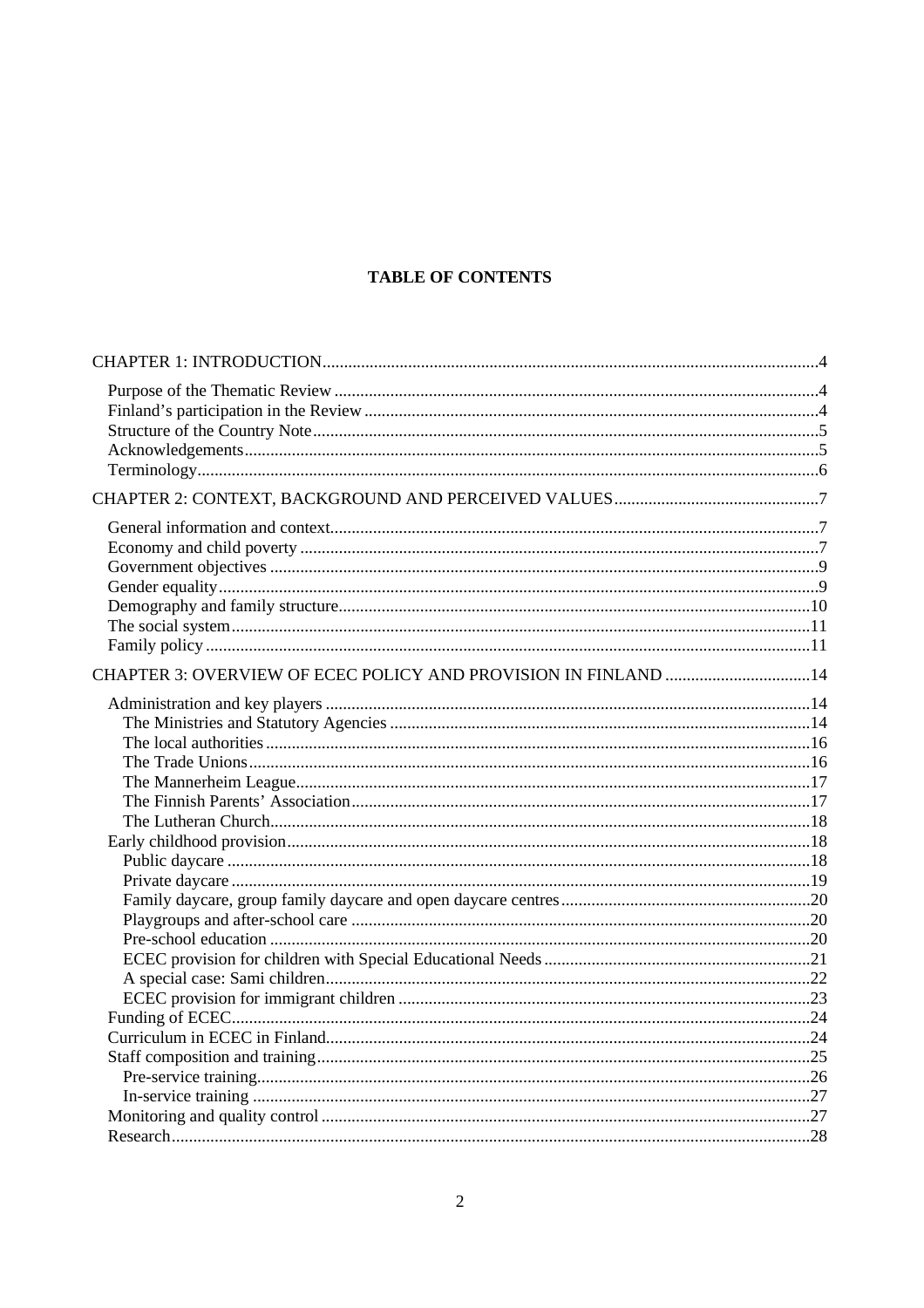| Linking discussion on the new curriculum with reconsideration of the home-care allowance 38 |  |
|---------------------------------------------------------------------------------------------|--|
|                                                                                             |  |
|                                                                                             |  |
|                                                                                             |  |
|                                                                                             |  |
|                                                                                             |  |
|                                                                                             |  |
|                                                                                             |  |
|                                                                                             |  |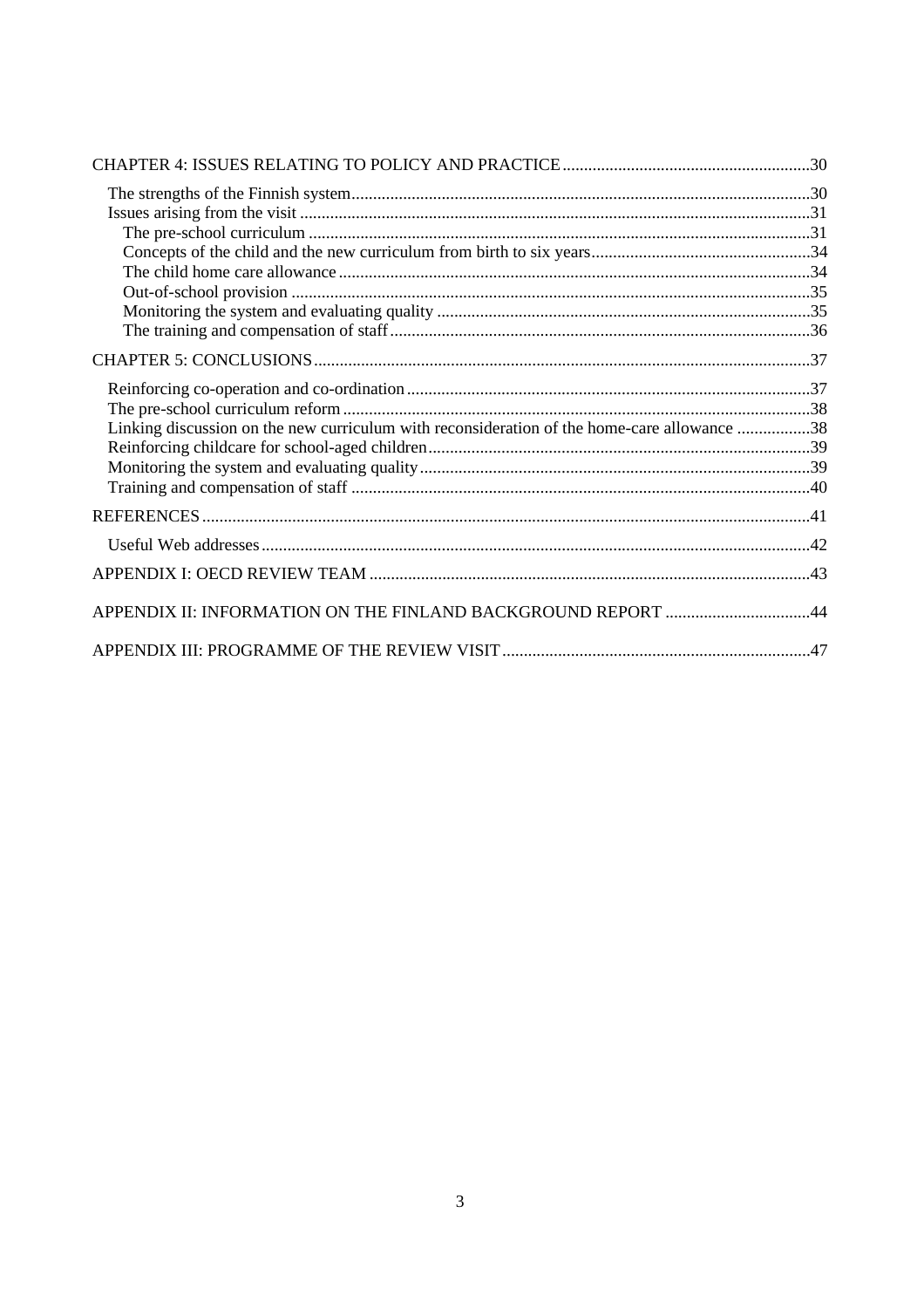# **CHAPTER 1: INTRODUCTION**

#### **Purpose of the Thematic Review**

1. This Country Note forms part of the OECD *Thematic Review of Early Childhood Education and Care Policy,* a project launched by the OECD's Education Committee in March 1998. The impetus for the project came from the 1996 Ministerial meeting, *Making Lifelong Learning a Reality for All*. The Ministers assigned a high priority to the goal of improving access and quality in early childhood education, in partnership with families, so as to strengthen the foundations of lifelong learning (OECD, 1996). The goal of the review is to provide cross-national, comparative information to help improve policy-making in early childhood education and care in all OECD countries.

2. Finland is one of the twelve countries participating in the review between 1998 and 2000. The others are Australia, Belgium (Flemish and French Communities), Czech Republic, Denmark, Italy, Norway, the Netherlands, Portugal, Sweden, the United Kingdom and the United States of America. These countries provide a wide range of social, economic and political systems, differing value assumptions and varied policy approaches towards the care and education of young children.

3. The review covers children from birth to compulsory school age and includes the transition period into primary schooling. In order to examine thoroughly what children experience in the first years of life, the review has adopted a broad, holistic approach to study early childhood policy and provision. To that end, consideration has been given to the roles of families, communities and other environmental influences on children's early learning and development. Particular emphasis has been laid on aspects concerning quality, access and equity, with an emphasis on policy development in the following areas: regulations; staffing; programme content and implementation; family involvement and support; funding and financing.

4. As part of the review process, each country hosts a Review Team for an intensive case study visit. After each country visit, the OECD produces a short Country Note that draws together background materials and the Review Team's observations. The present report for Finland will be one input into the final OECD Comparative Report that will provide a review and analysis of ECEC (early childhood education and care) policy in all twelve countries participating in the review.

## **Finland's participation in the Review**

5. The Review Team visit to Finland - the eleventh country to be visited - took place from 17- 26 May 2000. Prior to the visit, a Background Report on ECEC Policy in Finland was prepared by a Work Group co-ordinated by STAKES (The National Research and Development Centre for Welfare and Health). Guided by a common framework that has been accepted by all participating countries, the Background Report provides a concise overview of the country context, major issues and concerns, distinctive ECEC policies and provision, innovative approaches and available education data. The Background Reports are an important output of the review process, because they provide a state-of-the-art overview of policy and provision in each participating country.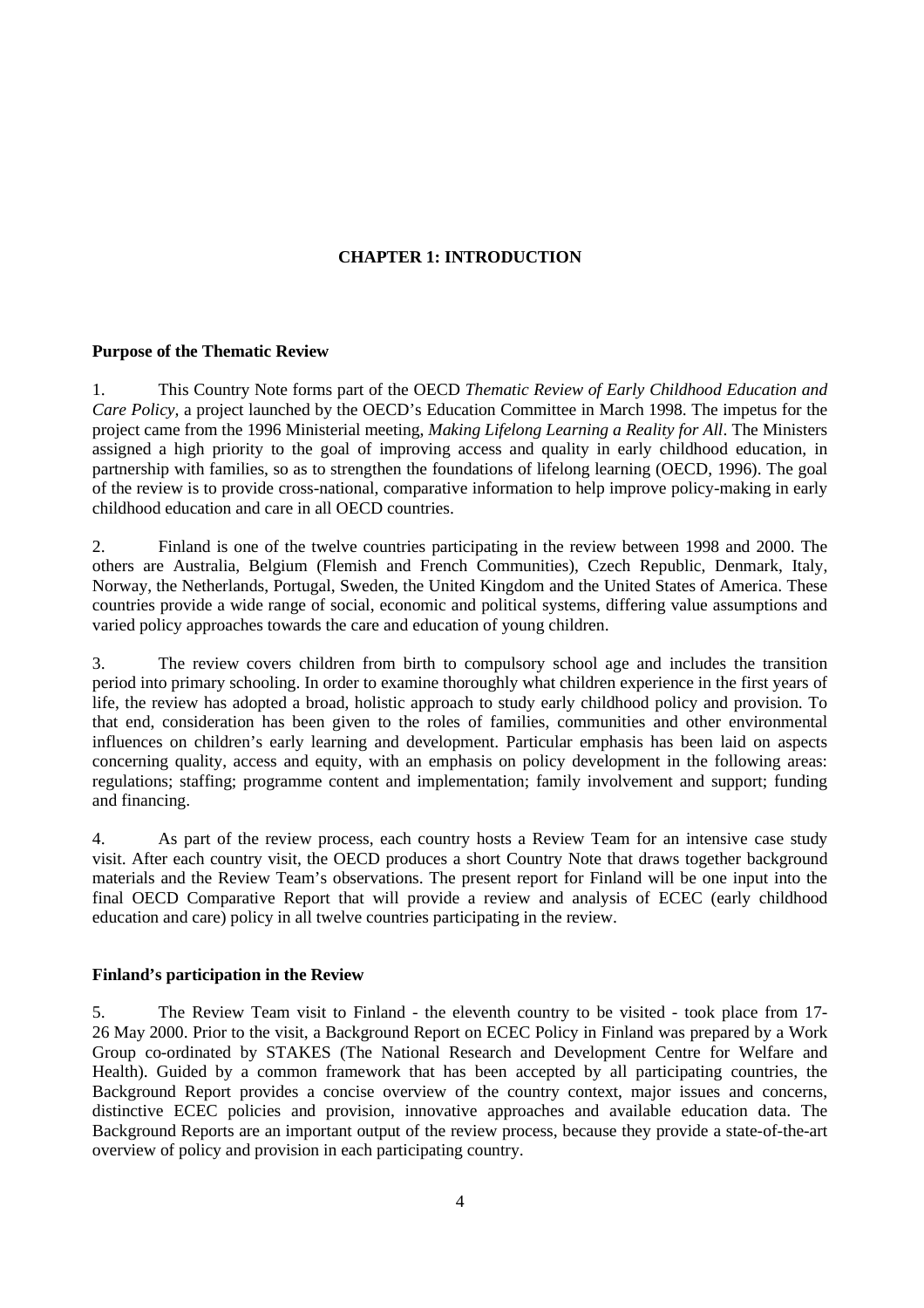6. The Country Note represents the Review Team's perceptions, views and combined analyses of key policy issues as they appeared to relate to ECEC in Finland. In addition to the comprehensive information provided in the Finland Background Report, this Country Note relies heavily on data gathered in the formal and informal discussions with meeting participants, on visits to institutions and on literature and statistics made available by the Finnish authorities.

#### **Structure of the Country Note**

7. The Country Note presents the Review Team's analyses of key policy issues related to ECEC in Finland. It draws upon information provided in the Background Report, formal and informal discussions, literature surveys and the observations of the Review Team. In addition to the present introduction which forms Chapter 1, the structure of the report is as follows:

- − Chapter 2: *Context, background and perceived values*. Some selected elements of context are chosen and described, which have an impact on ECEC policy today in Finland. These elements cannot do justice to the complexity of the Finnish environment but will allow the reader some understanding of the contextual background in which policy-making for children takes place. They include: general information, economy and child poverty, government objectives, gender equality, demography and family structure, the social system, and family policy.
- − Chapter 3: *ECEC in Finland*. The reader will find here a resume of data provided in the *Background Report* of Finland, supplemented by information from other sources. Because of the summary nature of the overview, it has been possible to describe only the broad features of the system.
- − Chapter 4: *Issues relating to policy and practice* outlines the more important issues related to policy and practice in ECEC that were identified by the reviewers in the course of studying the Finnish situation. Seven issues were chosen for comment, namely: the pre-school curriculum; concepts of the child and the new curriculum from birth to six years; the child home care allowance; out-of-school provision; monitoring the system and evaluating quality; the training and compensation of staff.
- − Chapter 5: *Conclusions*, is composed of some brief concluding suggestions. Because our field is such a complex one and further, is deeply influenced in each country by tradition and culture, we view these suggestions as elements that policy makers in Finland may wish to consider in their discussions of early childhood policy and provision.

#### **Acknowledgements**

8. The team members wish to record their sincere thanks to the ministers, the members of parliament, the many members of staff of both ministries involved and to the Board of Education. In particular, the competence of the staff accompanying the team and looking after the logistics of the visit is gratefully acknowledged. The considerable help from STAKES must be recorded; and, with this, the cooperation of the senior officials of the municipalities, the unions, the Mannerheim League and the Finnish Parents' Association, along with the conversations with countless staff from daycare and schools. The contributions of the University and Polytechnic of Jyväskylä are also gratefully acknowledged. Not all material (handouts, broadsheets and personal notes) has been acknowledged specifically, but the Review Team are grateful for the willingness to share ideas and many individuals and groups have helped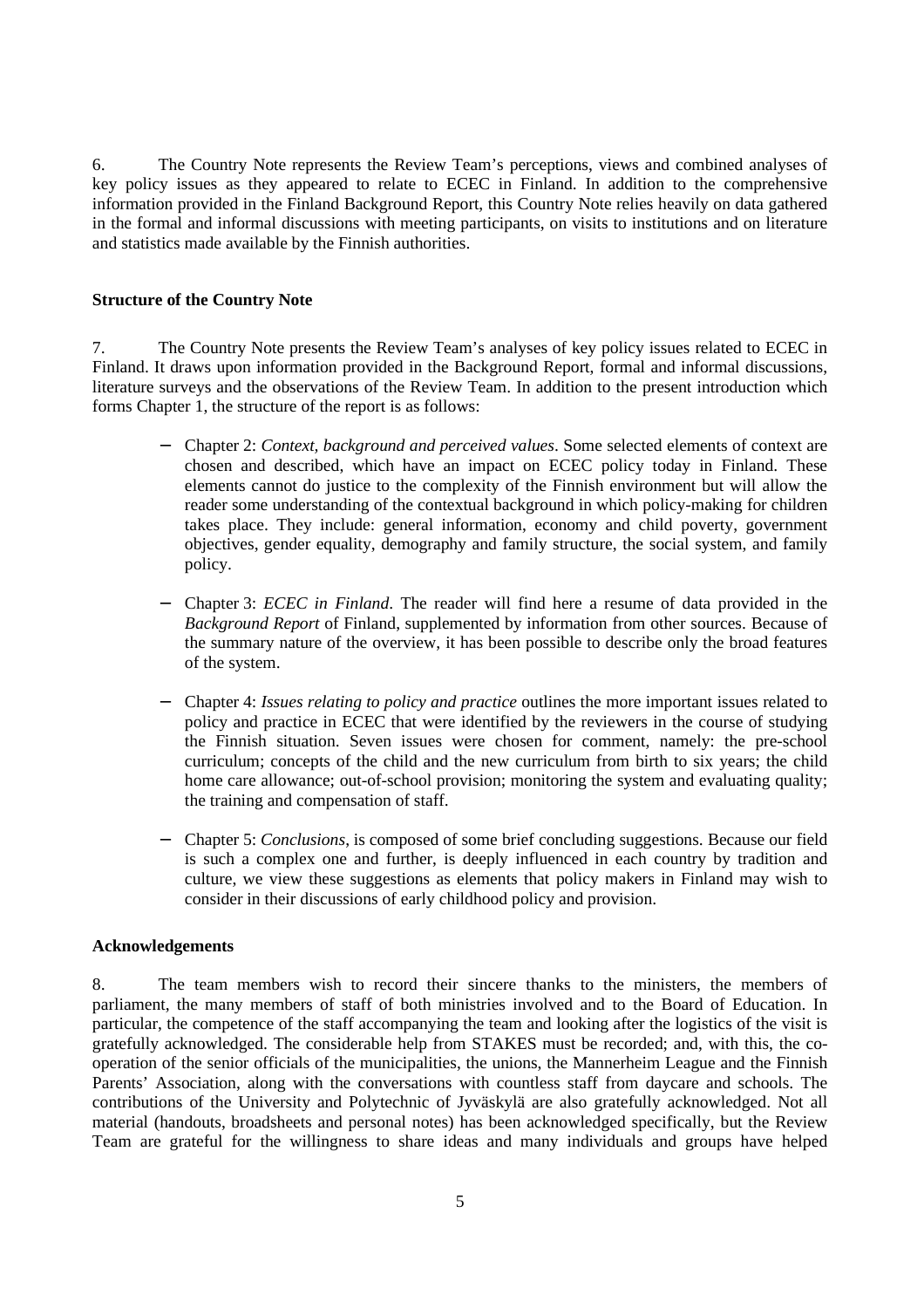considerably. The Background Report itself has been invaluable, is employed at many points within this paper; and the willingness of ministry staff openly to discuss their work, its principles and any constraints has been of major importance. Indeed, the openness of the system and the apparent transparency of principles and rationales have been a noted feature of the review. Any errors of fact or judgement, however, remain the responsibility of the authors.

#### **Terminology**

9. Throughout the Country Note, we have used English equivalencies of Finnish terms, as the broad lines of Finnish early education and care are clear. Likewise, the personnel looking after young children are divided into only a few categories: kindergarten teachers, children's nursery nurse, special needs advisors, playgroup leaders, and family day care providers (childminders). The currency of Finland is the Finnish mark (FIM), which has the following values: USD  $1 =$  FIM 6.6; Euro  $1 =$  FIM 5.5.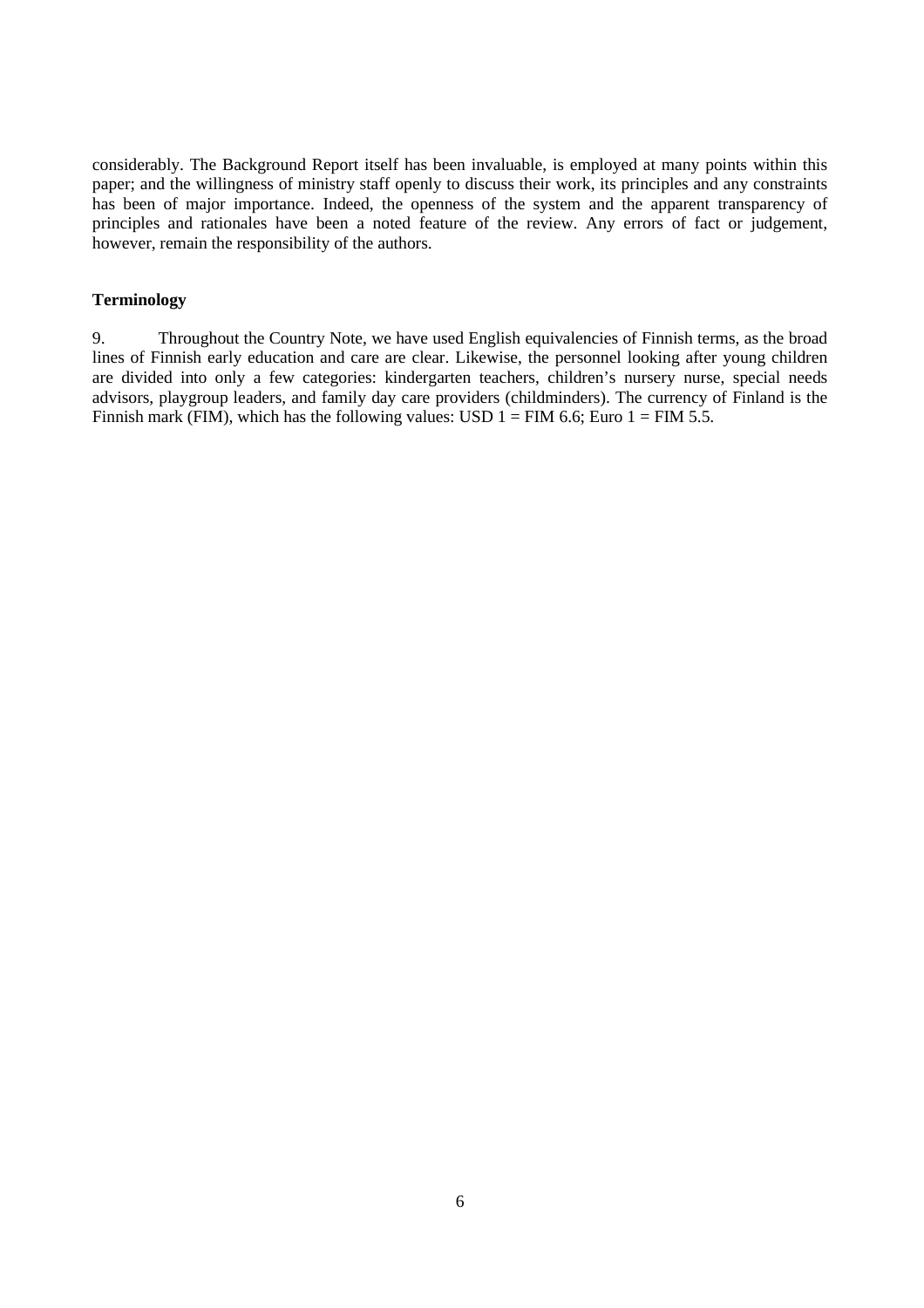# **CHAPTER 2: CONTEXT, BACKGROUND AND PERCEIVED VALUES**

#### **General information and context**

10. Finland (*Suomi*) is the seventh largest country in Europe. Situated between the 60th and 70th parallels of latitude, it is a Nordic country sharing borders with Sweden, Norway and Russia. It has a northern temperate climate and an area of 338 000 sq km, which consists of 10%water. Finland possesses many lakes and islands. 69% of the land is forest and approximately 8% is cultivated. It is relatively sparsely populated by 5.2 million inhabitants, with a population density of 15.3 per square kilometre. It is a republic which vests its authority in a single chamber, 200 member parliament, elected every four years and with a president elected every six. The current government is made up of five parties: the Social Democratic Party, the National Coalition Party, the Swedish People's Party in Finland, the Left Wing Alliance and the Finnish Green League.

11. Since the reforms of 1997, Finland has been divided into six provinces (see Figure 1). One of these is the autonomous province of Aland, which is predominantly Swedish-speaking. There are 452 municipalities. These enjoy extensive autonomy and vary in size from 130 inhabitants to approximately half a million. The term 'municipality' is virtually interchangeable, with the term 'local authority'. Small municipalities may join or federate, however, to become one local authority. At the end of 1998 there were some 1.4 million families in Finland, 635 000 of which had children. Of the latter 18% were single-parent families. The average number of children per family was 1.82. A total of 57 200 children were born that year. 81.7% of those families with children had one or two children only, the remaining 18.3% had three, four or more.

12. Finland is a bilingual country. Its national languages are Finnish and Swedish, though the Swedish population comprises only some 6% or 300 000 persons. Finnish bears no relationship to Swedish or to the other (closely related) Nordic languages. The Sami (Lappish) language, in several forms, is also spoken in the north by some 1 700, or more, of the 7 000 Sami people there. Other minorities include the Romany, of whom there are about 10 000. Immigrants represent about 150 nationalities in Finland, though the numbers are relatively small, with some 85 000 forming the main bulk from ten countries. Positioned politically and economically in Scandinavia and Europe, Finland's people have an impressive grasp of several languages, with English dominating as the third most preferred language and appearing often as the language of much trade and commerce.

## **Economy and child poverty**

13. After undergoing a fairly severe economic recession in the early 1990s, Finland has recovered well and, despite major adjustments and reductions in services, its strong social welfare commitment seems largely intact. The current (2000) economy is robust and growing steadily. Major sectors of the economy are now: services 60%; manufacturing industry and construction 35%; agriculture and forestry 5%. The unemployment level reached some 16.6% in the mid-1990s, but has now dropped to about 8%, though it is still high in the under 25 year age group in comparison with other EU countries. In 1998, the average gross wage and salary was some FIM 11 300 per month. The disposable income of households for the same year was some FIM 67 900; and the overall rate of taxation (as a proportion of the GDP) was 47%.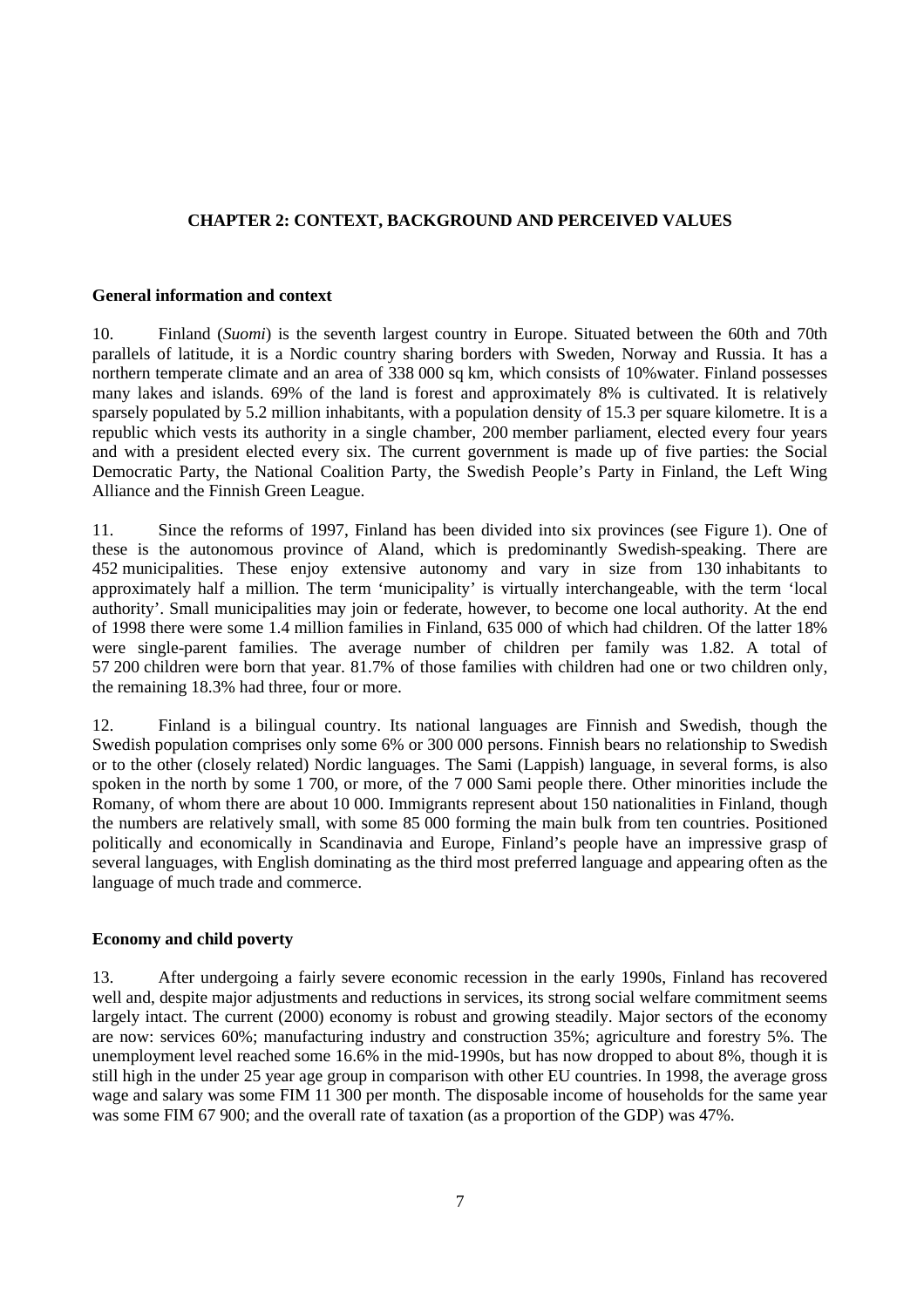14. Because of the strengths of the social security system, levels of child poverty have remained very low (4.6%), placing Finland, with its Nordic neighbours, among the OECD countries which best cater for child and family needs (UNICEF, 2000). The Ministry of Social Affairs and Health has had traditionally the largest budget of all ministries, and within its expenditure, families and children receive 12.1% of the social protection budget. The aims of social protection are seen largely in terms of family or household. A further strength of the system lies in the role played by municipalities, which are able to provide assistance and cash benefits to supplement national entitlements. A third pillar for preventing child poverty has been the attention paid to equality of opportunity in work. Over 70% of Finnish women are employed, almost 90% in full-time positions. The Background Report draws attention, however, to a feature that is a matter of concern in almost all countries, namely, that in relative terms, unemployment is highest in families composed of a lone mother and her child(ren).



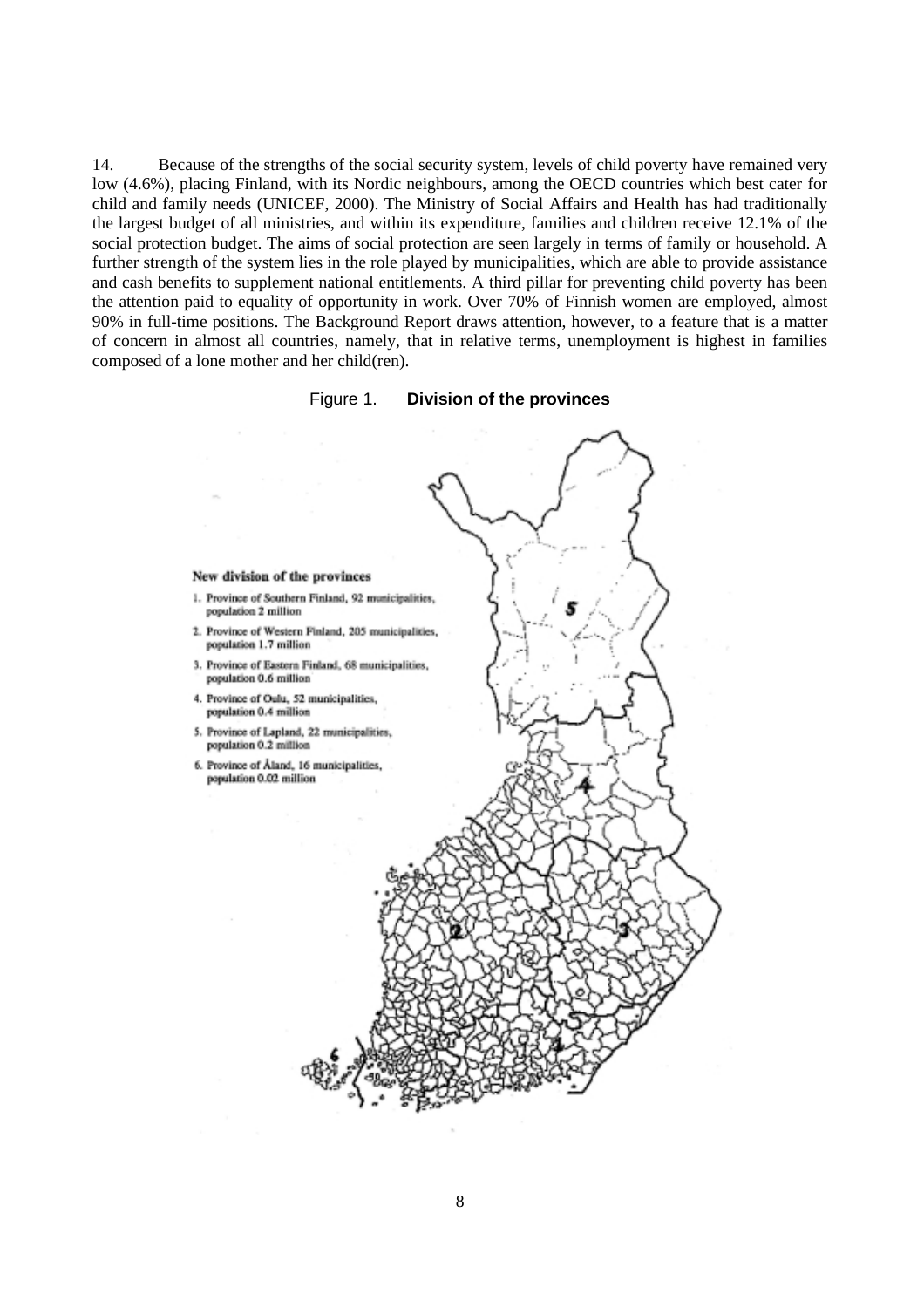#### **Government objectives**

15. The Government's general, overall objective "is for Finland to be an equitable, motivating, socially sound and undivided state. The future of Finland and of Finns is strongly linked to knowledge and expertise…" (Ministry of Social Affairs and Health, 2000). An important aim is to promote long-term social cohesion and a secure environment for children, which would enable them to make progress towards balanced adult maturity. Finnish educational policy aims to create a humane and sustainable information society. It emphasises the personal interests of children and young adults and supports opportunities for life-long learning and self-development. Early childhood policy is intended to develop and support children in becoming ethically responsible members of society. It seeks to ensure the knowledge and skills necessary for living and promoting equality.

#### **Gender equality**

16. It may be no accident that the Finnish language lacks a gender marker. According to the Whorfian hypothesis, the language of a group clearly reflects its dominant concerns and assumptions about the world. Be that as it may, Finnish culture today is shaped in ways which appear to help gender equality. The agrarian culture of 'shared work' seems to have been important in the development of the value system. Indeed, as Apo also points out, because of the "severe, ecological conditions of the Nordic agrarian economy," it was often highly necessary that women were capable of defending and supporting themselves and the family (1999, p. 19). This successful melding of work and family seems to have been a feature of Finnish society for many years and has promoted the goal of social justice and equality between the sexes far earlier than in some other cultures. In short, the agrarian heritage coupled with the 'younger layer of individual rights' (Pylkkanen, 1999, p. 24) results in a particular view of society, which values highly the individual within the collective, be it man, woman or child.

17. The *Act on Equality between Men and Women* was passed in 1986 and is a key feature in the understanding of the essential relationship between child-care, the family and the state. The Office for the Ombudsman for Equality says the following,

*Besides financial independence, the cornerstones of equality are parental leave, home care leave and safe day care for children. Children get a warm meal at school. There have been statutory school meals in Finland for over fifty years now. The majority of parents can also have a meal at their workplace. Well-run public transport and geriatric care also make it possible for women to participate in working life. Finnish fathers nowadays take responsibility for the care of their children and the home. This significant change in attitude supports a woman in the conflict of pressures between work and the family and enriches men's lives* (Office of the Ombudsman for Equality, 1999, p. 14).

18. "International labour statistics show Finnish women to be in an exceptional position, in that participation in work outside the home was more common than in any other OECD country as long ago as the 1960s. If a measure involving the number of hours per head of working population is used, Finland still emerges at the top of the list, even in the figures for the 1990s." (Lehto, 1999, p. 107.) A relatively close relationship (second only to Sweden) exists between the median salaries of men and women. At FIM 10 172 monthly, women's earnings average about 83% of men's, FIM 12 330 monthly (1998 figures), which indicates that the segregation of women into part-time jobs is not a major tradition in Finish culture, or in its economy. Gender segregation by occupation is strong, however, with two-thirds of Finnish women working in sectors where most of the employees are women. 1997 figures show that 58% of graduates were women and 42% men (all academic and professional fields). Almost 80% of teacher education graduates are currently women (1997 figures), though, at university level, only 14% of full professors are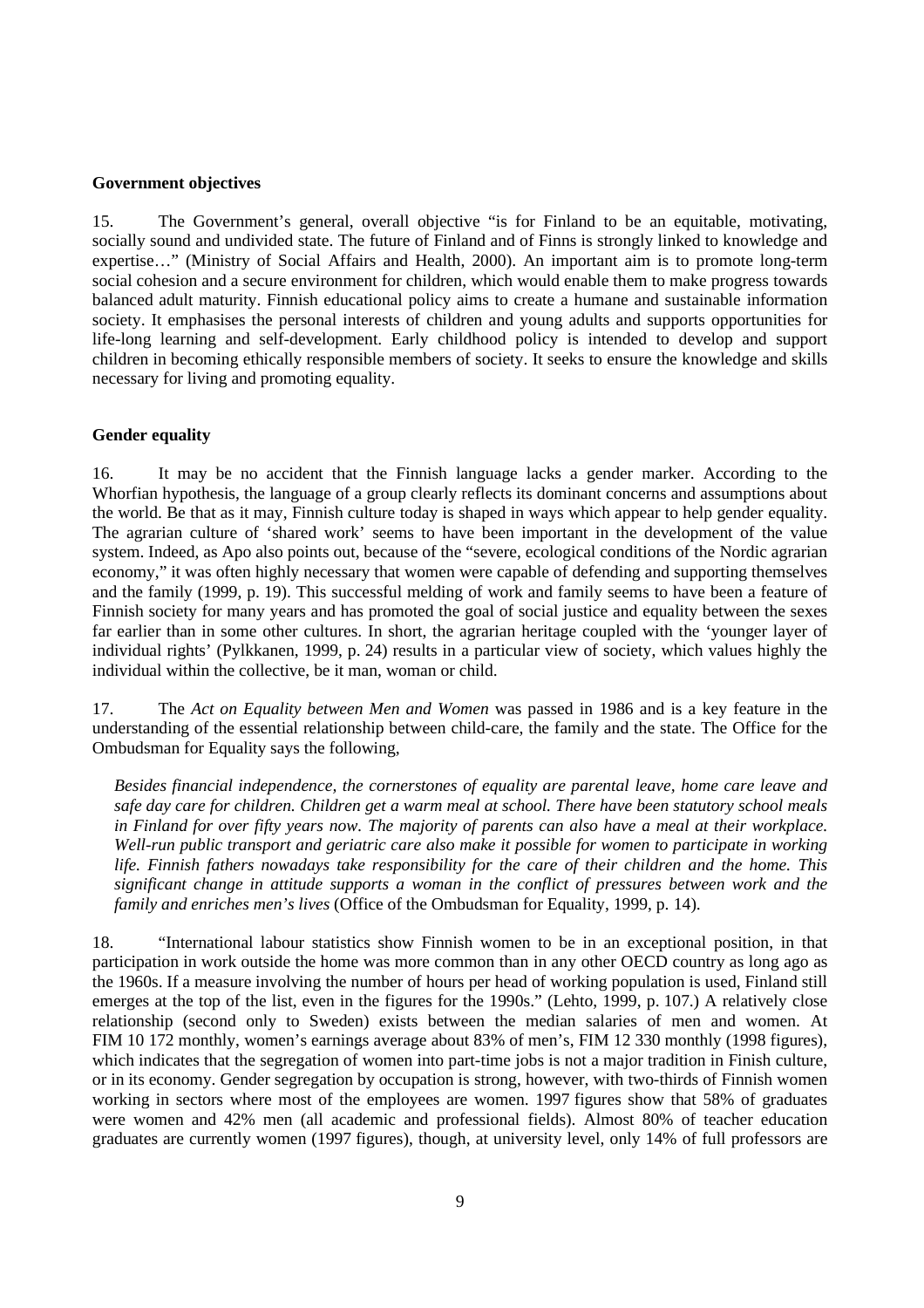female. 58% of part-time academic staff, including research, are female; and this is one of the few noticeable areas where part-time employment *is* available (Statistics Finland, 1999). 47% of the total Finnish labour market is made up of women 15 to 74 years.

19. However, in a 1998 survey, "The majority of Finnish women and men felt that, on the whole women did not enjoy the same status in Finland as men" (Statistics Finland, 1999, p. 129). One in three men surveyed felt that gender equality has been achieved, whereas only 15% women felt the same. Almost half of both men and women in educational institutions felt that gender equality was well implemented in their institution. About 50% of both sexes estimated that gender equality would grow during the next decade.

*A clear majority of both women (92%) and men (87%) felt that married women have every right to be in paid work whatever their family situation. The statement that men should take a greater part in looking after and raising their children than they do at present received almost as much support. There seemed to be wide support among the Finns for a less pronounced division of labour in the everyday lives of families with children (Statistics Finland, 1999, p. 129)*

20. Moreover, 90% women and 80% men felt that women should take a more active role in politics and 81% of women and 65% of men thought that the worlds of business and the economy would benefit from having more women in senior positions.

#### **Demography and family structure**

21. At the end of 1998 there were some 1.4 million families in Finland, 635 000 of which had children. Of the latter 18% were single-parent families. The average number of children per family was 1.82. A total of 57 200 children were born that year. 81.7% of those families with children had one or two children only, the remaining 18.3% having three, four or more.

22. Family demography in Finland has gone through the major changes characteristic of its Nordic neighbours and the EU countries. Large families have declined significantly during the last four decades. In 1960, 16% of families in Finland had four or more children under 18. In 1998, the figure was 2%. One hundred years ago, around 20% of the whole population was under the age of seven years. The current forecast for 2010 stands at 7.6%. The average age for a Finnish woman to have her first child has now reached 27.7 years. In sum, the birth rate today is considerably lower than in the past (currently about 1.8 per family overall, though with marked variation, since over 50% of the couples are childless). Children, then, are becoming a 'scarce commodity' in the Finland.

23. The second characteristic change has been in family structures. Since the 1990 census, Finland has referred only to married or cohabiting couples with children, or to a mother with children or a father with them. "Cohabiting families with children have been included in the Family Statistics since 1980, and they have been equated with families in which the partners are married. In the census of 1990, cohabiting couples without children were also defined as being families for the first time" (Statistics Finland, 1999, p. 129). Families of all sorts are currently recognised: lesbian partners with children; single parents with families, heterosexual parents, married and de-facto parents, re-constructed step-parent families with children, and so on. Statistics Finland simply defines a family as being composed of people who live together, with or without children in their care. What matters is not so much the structure of the family, but its function, particularly if children are involved. How Finnish children can be best loved and supported in a secure environment is a fundamental feature of a lively current debate that is re-examining the balance between societal responsibilities, traditional family patterns and the rights of children.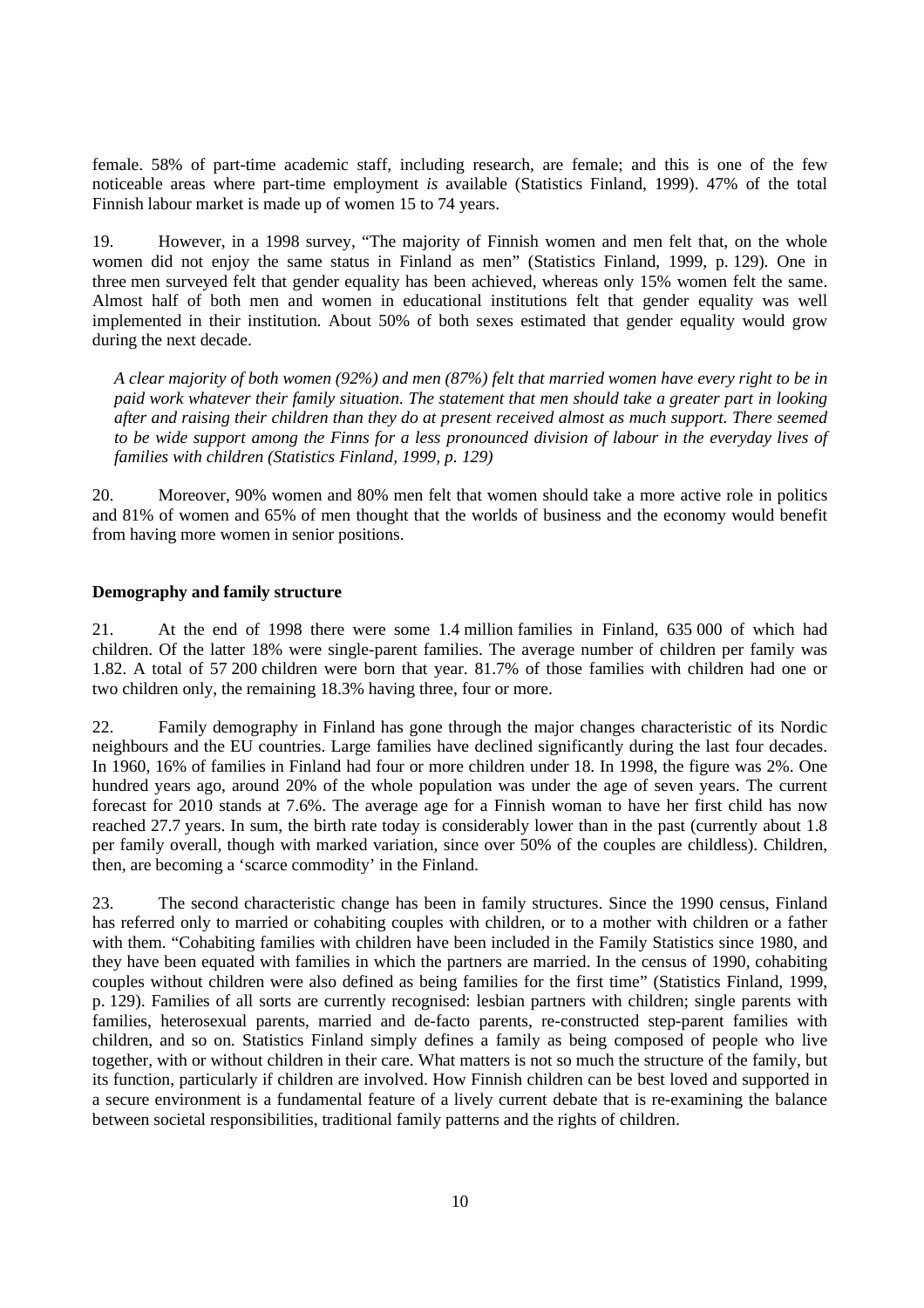24. Whilst the proportion of those couples who are married and have children has been falling steadily, it is still the case that 75% of families with children are supported by a married couple, but, amongst families with children, the proportion of cohabiting couples has increased significantly since the 1960s. 10% of all Finnish families are those of single parent mothers. Just under half of all families have one child only (44% in 1998).

#### **The social system**

25. Finland is unarguably a social welfare society with a strong belief in collective support and social mutuality. It is a less stratified society than many and the system as whole is marked by strong adherence to equity and general social welfare. The distribution of wealth is relatively more compressed than in many western countries and (despite unemployment) is one of the least polarised in the European Union (Statistics Finland, 1999). There seems to be considerable agreement that the financing of health and welfare services should be mainly tax-based at national and local levels and that overall equity in service accessibility and provision should be a major feature of Finnish society (Lindqvist-Virtanen, 2000).

26. The social system is marked by a distribution of responsibilities between the central authorities and the municipalities. The state (government) provides block grants to the municipalities which cover, on average, about 24% of the running costs of social and health care. The main conduit for the management and provision of social services is the local authority or municipality (or in some cases, when municipalities are too small, a federation of 'local authorities'). Although by law, there is normally a fiscal and administrative separation of the educational, social welfare and health budgets, three municipalities have combined the administration of their daycare and education. Services are financed jointly by the state and the municipalities (from income and property-related tax) and 'topped up', where appropriate, with user fees and insurance. The same pattern holds for ECEC services provided by the local authorities which are predominantly financed through the tax revenues levied by the state and the local authorities.

#### **Family policy**

27. As in the other Nordic countries, family-focused social policy is deeply rooted in Finland. Three major aims of Finland's social protection policy outlined by the Ministry of Social Affairs and Health (1999) are: (1) to equalise living conditions between households through ensuring that the presence of young children should not be an economic disadvantage; (2) to reconcile work and family responsibilities for both parents; (3) to provide special support to families in vulnerable situations. The principle of the citizen's entitlement to a reasonable level of social security has wide support. Parents receive state-funded, tax-free, monthly child allowances for each child. Since 1990, they enjoy the *subjective right to a municipal daycare place for their child*, or a *home-care allowance* (see below) either to employ in-home help or to allow one parent to remain at home to care for their child. While the home-care allowance may act as a disincentive to employment in certain instances, employment rates among mothers of young children remain very high by OECD standards. In short, the overall policy aim is to reconcile a full employment policy with parental responsibilities, while stimulating a more equal share of responsibility for childcare between men and women.

28. The total length of *maternity and parental leave* is 263 working days, including Saturdays (covering about 11 months), which is taken, in fact, by the great majority of women. A parental allowance is paid for the total length of this period, but for the first 18 weeks the allowance is payable to the mother only. After that it can be granted either to the mother or the father, or to both. The amount of the allowance depends upon the earned income. In 1998, a parental allowance was paid to 98 900 women and 40 500 men. Women received on average a parental allowance of FIM 173 per day; men FIM 272 per day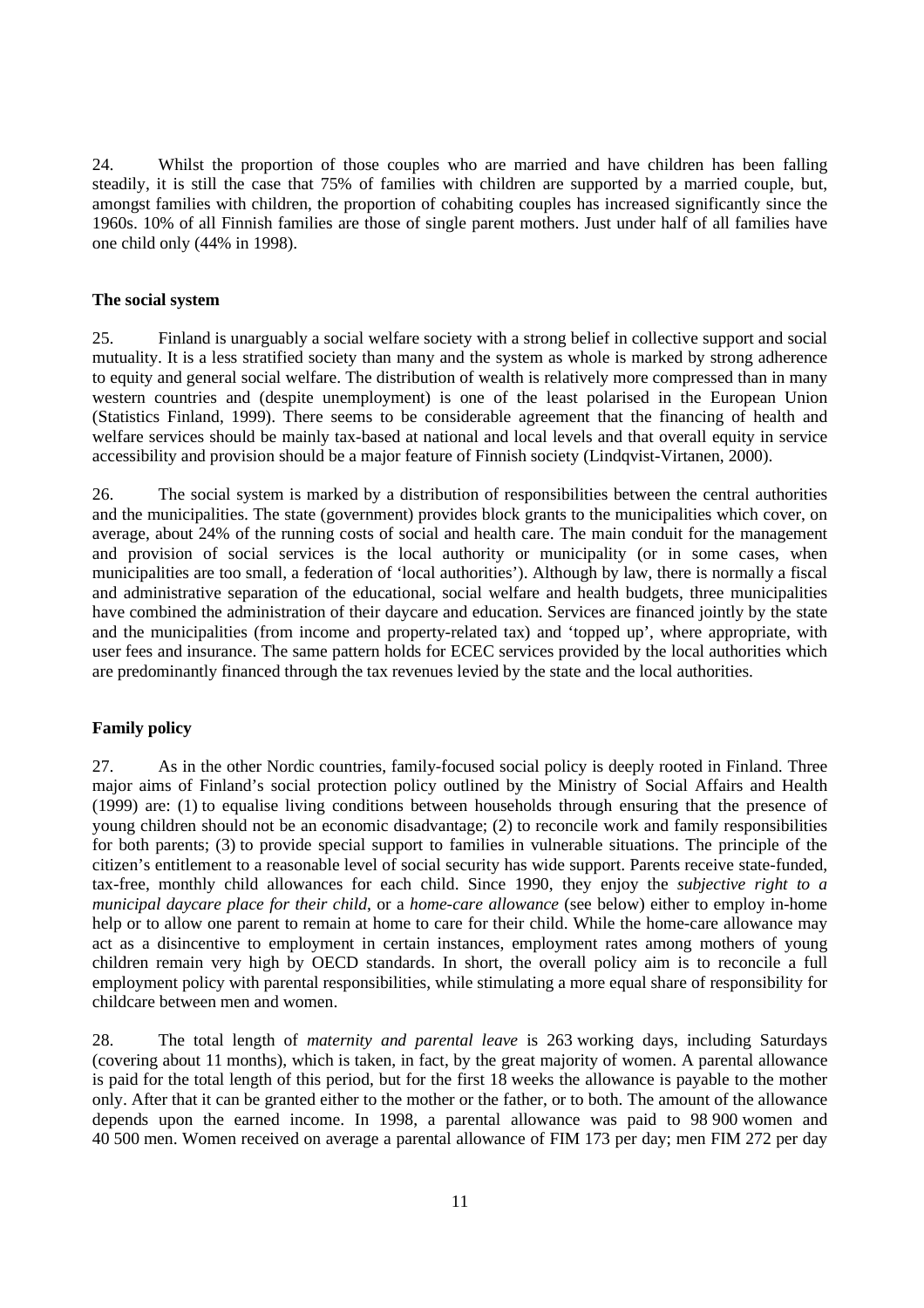(an average of 66% of earned income overall). The subjective right to day care starts after the parental leave period. The use of day care is rare during the parental leave period and concerns mainly entrepreneurs, students, and parents with some sudden difficulty or illness.

29. At the end of parental leave, one parent is entitled to *childcare leave* (care leave) from work until a child is three years old. Municipalities pay these parents (96% women) a *child home-care allowance*. In 1998, this allowance affected almost 60% of children under three and was paid to 131 200 families. Under the scheme, the home parent may receive a low flat rate of FIM 1 500 per month, plus FIM 500 for any other child under three years and FIM 300 for children over three. In addition to the basic home care allowance, the family is entitled to receive an income-related supplement depending on the size and income level of the individual family. This is paid only for one child to a maximum amount of FIM 1 000 a month. In some municipalities, local supplements are paid. Across Finland, the average received is about FIM 2 151 per month. The only condition is that the child concerned should not be enrolled in a local authority childcare service, that is to say, that parents may receive the allowance while entrusting their child to the care of a relative, private childminder or private daycare centre. Parents taking care leave for their children have the right to return to their old jobs when the (maximum of three years) leave expires. The Background Report notes however that, "Mothers caring for their children at home are mostly lesseducated women, whose families usually have more than one child under school age. Use of the child home-care allowance is higher among low-income families."

30. Other aids to facilitate parents are also possible, *e.g.* each parent, in agreement with their employer, is entitled to an unpaid reduction of working hours, called *partial care leave* (up to a six-hour day or a thirty-hour week) until the end of the year when their child goes to school, that is, when the child is about seven years old. In this option, they receive, in addition to their pay, a partial home care allowance of 375 FIM (taxable income), up to the time their child becomes three. Also, *a private childcare allowance* can also be requested from the local authorities to look after a child under school age either by a private childminder or a recognised private daycare centre of the parents' choice. The private child care allowance is made up of a basic care allowance, which is FIM 700 per child a month, and a supplement to which the family may be entitled, depending on its size and income. The supplement is paid to a maximum of FIM 800 a month per child. In some municipalities, local supplements are paid. The allowance is paid directly to the provider, as part of taxable income. Other allowances include a housing allowance, a maintenance allowance and home help.

31. All expectant mothers and newborn babies with their parents are within the system of *antenatal and child health clinics*, which form part of basic municipal social and health care services. Monitoring and ensuring the well-being of expectant mothers, as well as preparing mothers and fathers for childbirth, have been the main functions of antenatal clinics. Child health clinics in turn focus on supporting and monitoring children's growth and on providing guidance in the new life situation. The work has increasingly focussed on promoting psychological and psychosocial well-being of families. Attention to children with special needs, and respect for handicap or difference, clearly marks the Finnish 'attitude' towards children. Early systems of identification exist throughout the country and the 'well-baby' concept is understood and rigorously followed up. It is noticeable that Finland (with Sweden) has a consistently lower infant mortality rate than the EU as a whole (currently just fewer than 4 per 1 000 live births).

32. Figure 2 provides an overview of family policy and ECEC in Finland. The different features of ECEC policy and provision for children under seven will be described in more detail in Chapter 3.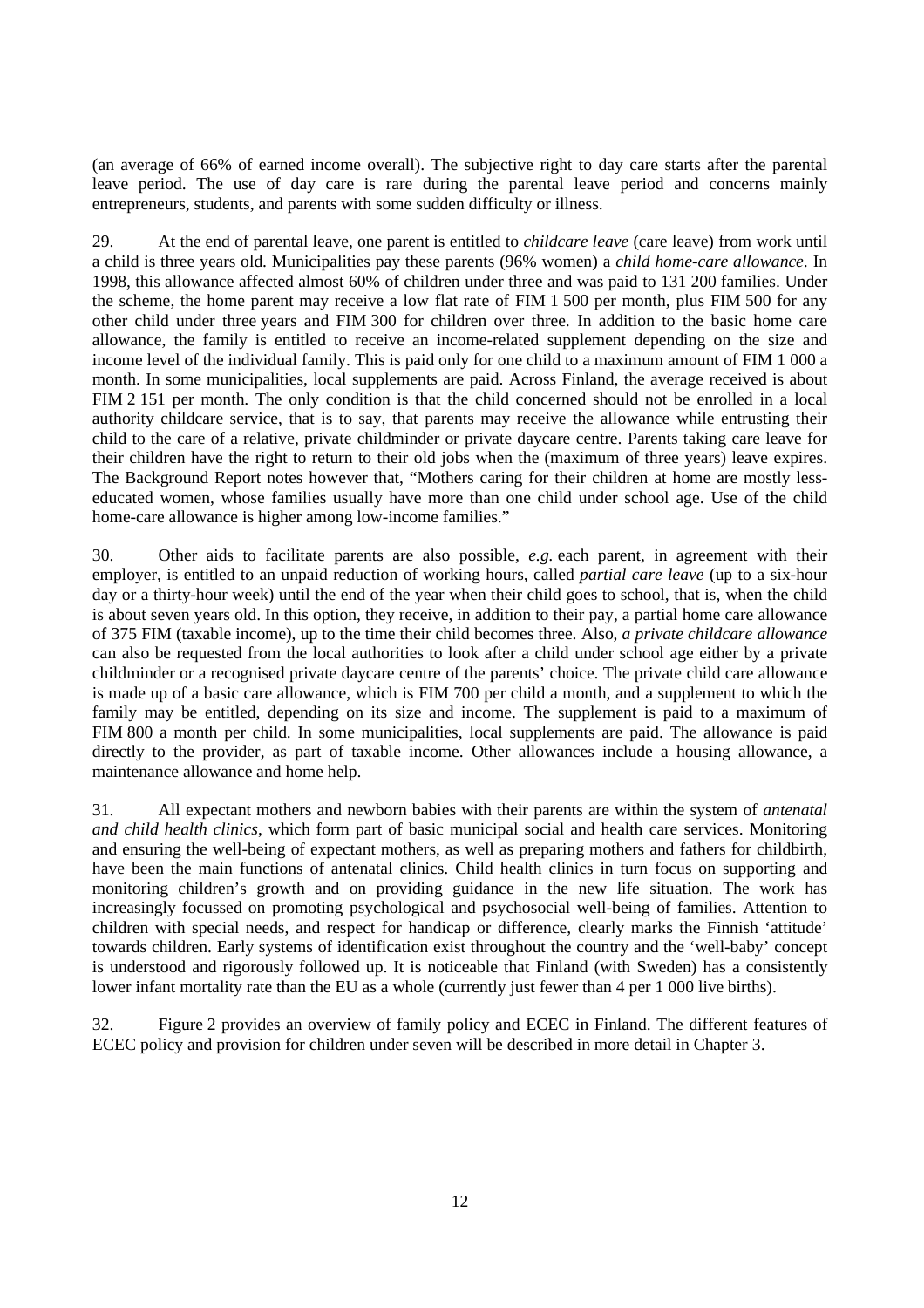

#### Figure 2. **Family policy and ECEC for children from birth to seven years in Finland**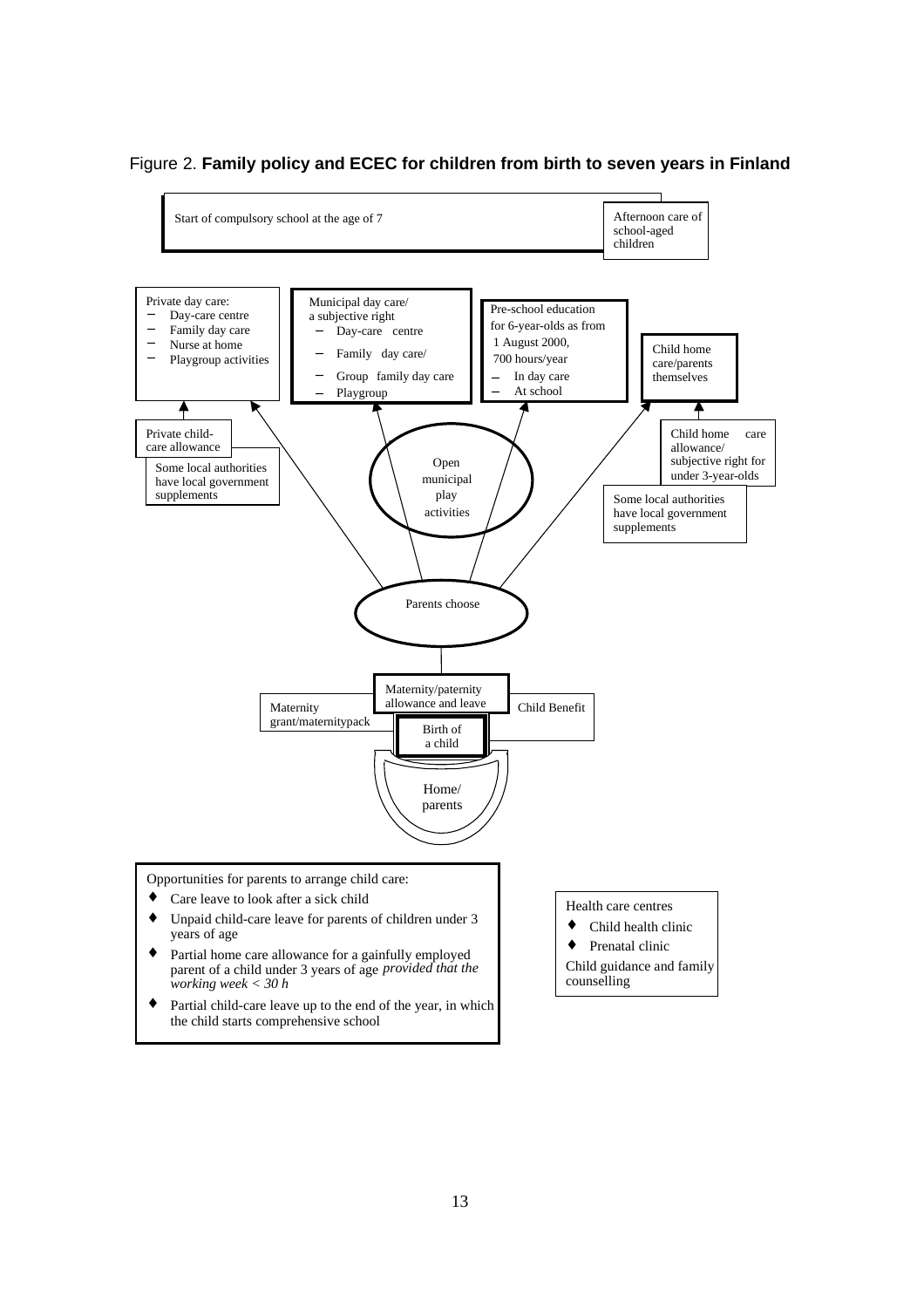# **CHAPTER 3: OVERVIEW OF ECEC POLICY AND PROVISION IN FINLAND**

## **Administration and key players**

## *The Ministries and Statutory Agencies*

33. Two ministries have major responsibilities for early childhood education and care in Finland: the Ministry of Social Affairs and Health, and the Ministry of Education. Attached to the ministries are two powerful agencies, STAKES and the National Board of Education, which have a direct interest in early childhood matters (see Figure 3 for an overview of organisations and structures that influence policy and provision in the ECEC field).

34. The Ministry of Social Affairs and Health has by far the largest portion of the state budget covering a vast range of services (in many cases via the municipalities), from health care to pension insurance, from unemployment to child care. It has six major departments within it, including the recently reorganised sub-department STAKES (*Sosiaali-ja terveysalan tutkimus-jakehittamiskeskus*). STAKES is the National Research and Development Centre for Welfare and Health. It produces information and data, undertakes research and forwards results and 'know-how' to actors in the field of welfare, health and educare. Since 1994, two researchers have co-operated with the National Board of Education (see below) in the development of work on the pre-school curriculum (6-7 years). Two researchers work within the ECEC sector at STAKES and one additional researcher is involved in a joint project between STAKES and the Ministry of Social Affairs and Health concerning quality improvement and steering of ECEC.

35. The Ministry of Education has the third-largest expenditure (immediately after the Finance Ministry). As in other countries, the ministry has general responsibility for all levels of schooling and in addition, covers much research, university support, cultural and artistic activities. The general principles of education policy and legislation are determined, however, by the Finnish Parliament. Education in Finland is compulsory, but attendance is not. There are other ways of completing compulsory education (*e.g*. home-schooling), but most children attend regular school. There are normally 190 days of schooling per year. The daily maximum number of 'lessons' for ages six to nine years is specified separately from the later years of schooling, so as to allow for flexibility of planning and instruction.

36. The National Board of Education is a central expert body, subordinate to the Ministry of Education and responsible for developing the objectives, contents and methods of general, vocational and adult education and training. It prepares the national core curricula and is responsible for evaluating the Finnish education system. Its main responsibilities are: the development of education; the evaluation of education; the provision of information services and specific service tasks. As mentioned above, the Board has been responsible for overseeing the development of a new pre-school curriculum (an 'entitlement for all' curriculum, discussed in more detail later). This curriculum will be taught in the pre-schools and day care centres from August 2000, and all six-year-olds will entitled to a minimum of 700 free hours per year.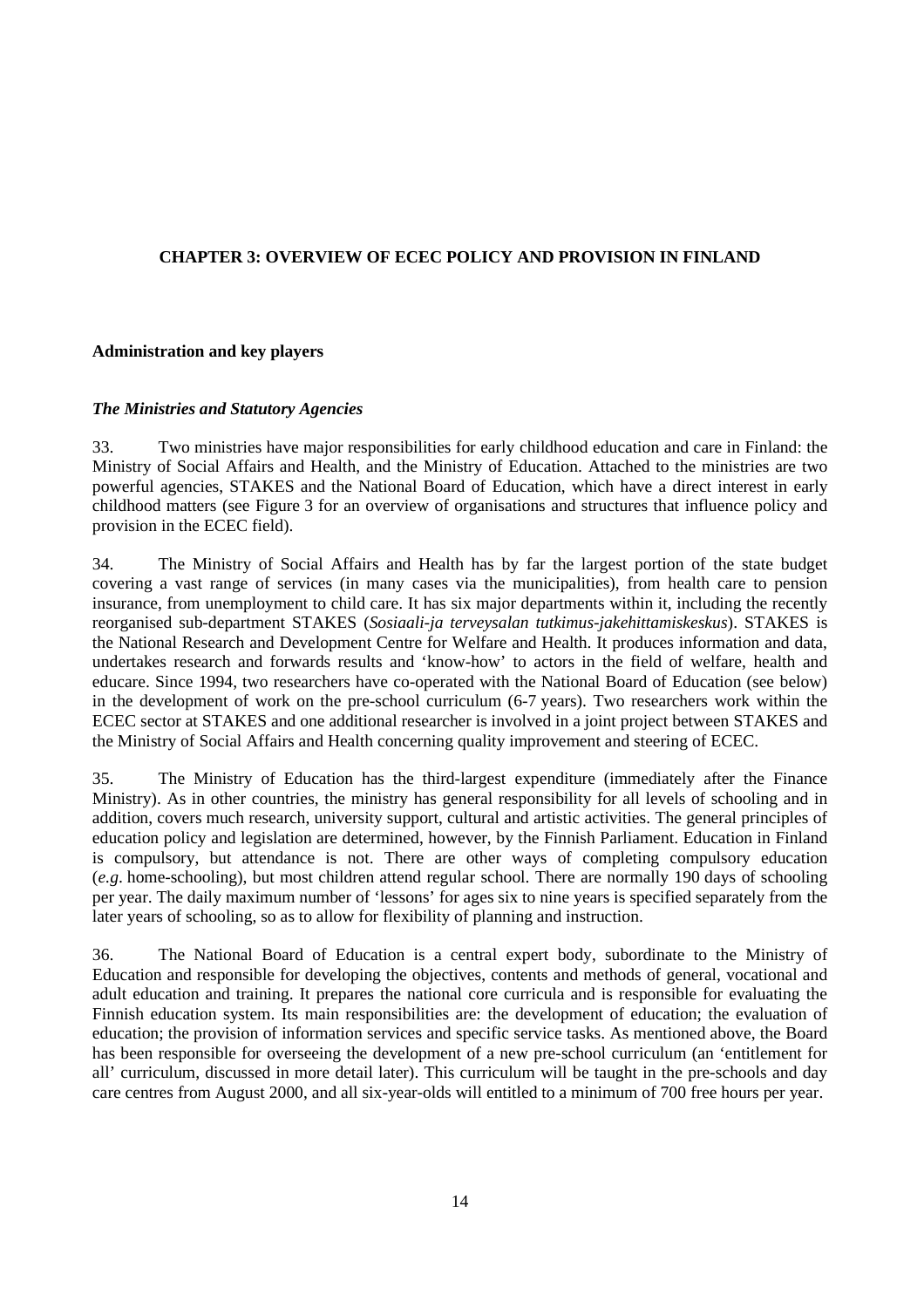# Figure 3. **Organisations and structures that influence policy and provision in ECEC**

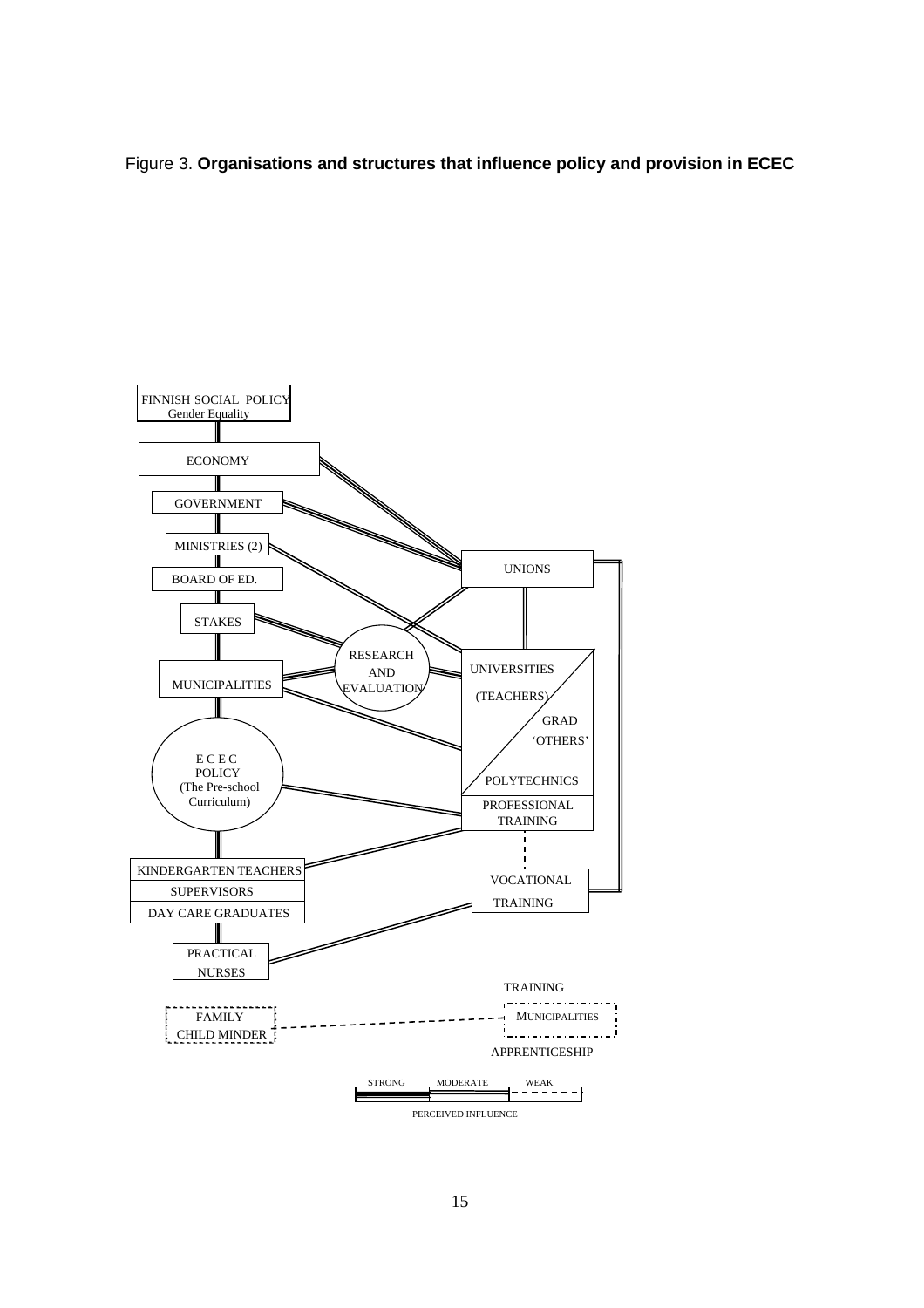#### *The local authorities*

37. The main responsibility for arranging and delivering health care, education and social services lies with the 452 municipalities. They vary in size from 130 persons (in the offshore islands) to half a million in Helsinki. Small municipalities federate in order to arrive at economically viable units to administer and provide basic public services, including services for children in accordance with the basic regulations set by law. They provide preventive and basic health services for young children, specialist medical care and dental care, and social services, such as day care and child welfare. They are responsible, too, for maintaining the country's comprehensive school system, upper secondary schools, vocational institutions and further education institutes, and for providing adult education, art classes, libraries and cultural and recreational services. They define where a child of school age goes to school; if a school is not within easy reach, they must provide transport. In addition, municipalities are responsible for financing ECEC. In accordance with the national guidelines set by the central authorities, they have major responsibilities in curriculum and evaluation matters (see Chapter 4 below).

38. Local self-government is safeguarded in the Finnish constitution. There is an active Association of Finnish Local and Regional Authorities, which plays an informed and vigorous part in legislation, guides and advises its members, plans and supports research initiatives and produces publications and information on current issues. It associates with international bodies and with other such bodies in the EU. At local level, councils are elected every four years. Each elected council appoints a municipal board with responsibilities for the practical running of day-to day services and finance. A chief executive, or 'manager' is also appointed. The regional councils are groups of federated municipal councils that promote well-being in the region and handle international affairs. They fall into six regional administrative units or provinces administered by Provincial State Offices (see Figure 1), but it is the municipalities that control and administer the finances, received in part through a subsidy or block grant from central state government.

#### *The Trade Unions*

39. There are three independent trade union confederations in Finland. These are, in order of size of membership:

- − The Central Organisation of Finnish Trade Unions, SAK (1 100 000 members).
- − The Finnish Confederation of Salaried Employees, STTK (651 000 members).
- − The Confederation of Unions for Academic Professionals in Finland, AKAVA (295 000 members).

Within these confederations are specialist unions, such as the Trade Union of Education, (a member of the AKAVA), which has 107 000 teachers, of whom 12 000 are working within early childhood education.

40. The Trade Unions for professionals have two interrelating roles: safeguarding their members' interests and acting as an expert in their special field. It is generally recognised that they have played a major role in developing the Finnish welfare system, with its health, social and educational services. They have the status of partners and wield considerable influence in dealing with and helping formulate societal and policy decisions about child care and early childhood education. The Unions work together in the following ways: taking initiatives concerning new programmes, legislation, plans; taking part in official and other working groups; issuing communiqués, letters, reports, statements; sponsoring research and studies in specialist fields; producing professional publications and articles.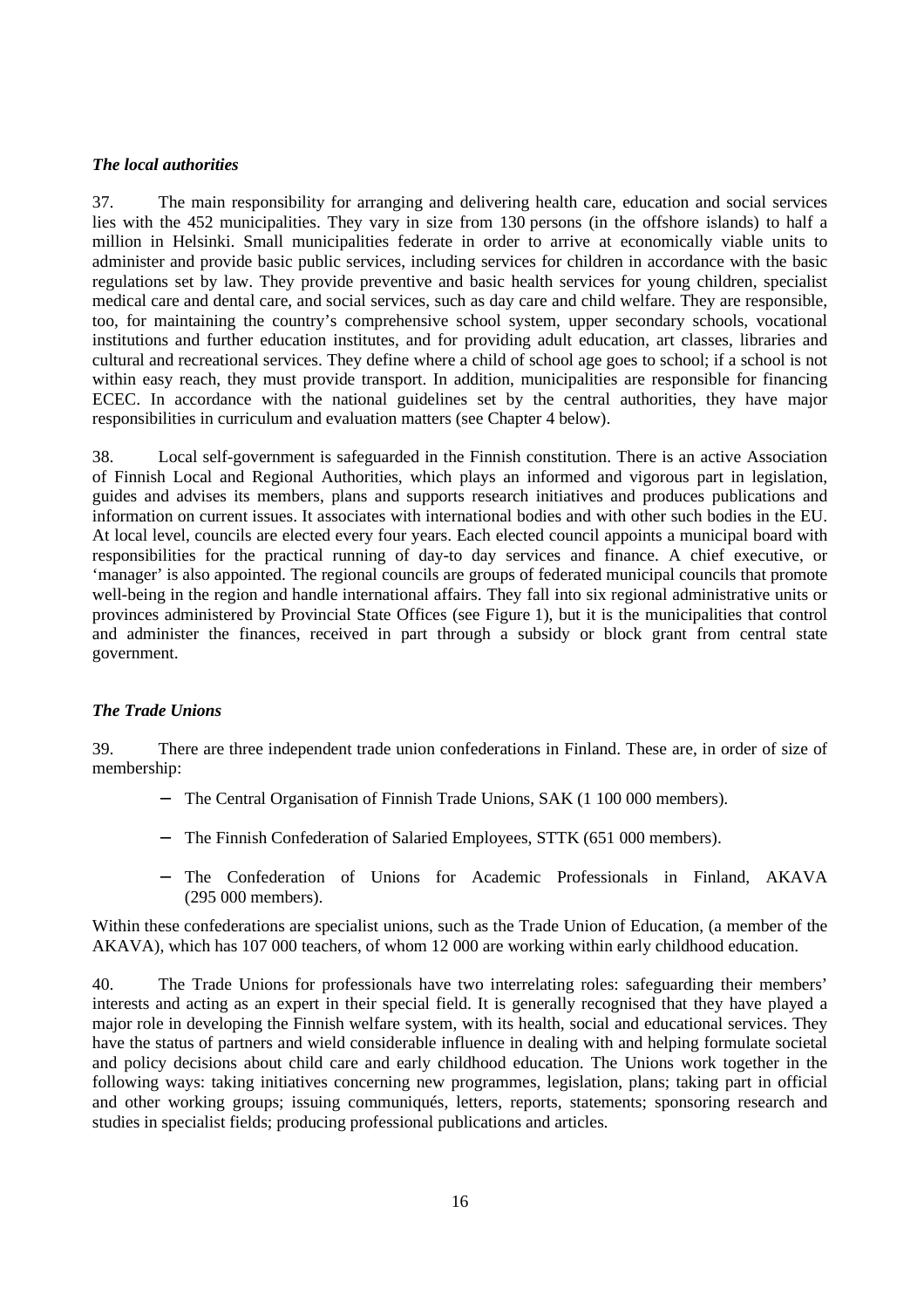# *The Mannerheim League*

41. Whilst not technically a 'key player' in terms of policy or the organisation of early childhood education and care, the Mannerheim League, nevertheless wields considerable influence in Finland. The headquarters of the non-governmental organisation are in Helsinki, but there are 13 district offices, and over 81 000 individual members. As the largest child welfare organisation in Finland, it works through a nation-wide local unit network of 550 local organisations to safeguard the interests of children and families, and promotes their rights at local, national and international level. It brings families together for mutual support and acts as a support structure within the municipalities, providing practical assistance in diverse areas ranging from drug abuse to single-parent help. It provides an extensive network of volunteers and workers, runs a child and youth phone line, supports the disabled and the addicted, offers a rehabilitation service and works with families in crisis. The Mannerheim League is funded by many sources (*e.g.* the Finish Slot Machine Association; their own fund raising campaigns, Spring Flower and Children First).

42. A pioneer in child welfare work since 1920, the Mannerheim League works for the well-being of children in developing countries, promoting legal rights in accordance with the UN Convention on the Rights of the Child. It collaborates with many international and European organisations, campaigning against exploitation and child prostitution. In addition, it works for traffic safety, mental health and produces material on a large range of topics from nutrition to exercise, from substance abuse to professional magazines for health workers. The league stresses the importance of action research and is at present focussing on children beginning school. (The goal is to identify 'at risk' children as soon as possible and to support their families.)

43. Since 1995, a father's working group has been operating within the Mannerheim League and the League has produced a pamphlet entitled 'Every Father's Rights'. A Paternity Bag was introduced in 1996 containing special material for the father alone with children, such as 'Home Tenor's Songbook', a cookbook for fathers, instructions on child-care, baby's dummies, and so on. Talks on parenthood have been provided and there is an increase in activity designed to involve the father in knowing, caring for and playing with his own children.

## *The Finnish Parents' Association*

44. The Finnish Parents' Association (*Suomen Vanhempainliitto*) is the central organisation or federation of the local parents' associations throughout Finland. It consists of 1 055 independent member associations and has a total membership of some 200 000 parents. It helps to establish groups, advises on their organisation and running, answers questions from parents, deals with enquiries. The Association has a strong co-operation with the teacher unions, and mobilises parent resources to promote good learning environments for children. Though it strives to influence national opinion and decisions in a wide range of education and care aspects, it is oriented more towards support of individual parent then to playing a political role in the system. This is reflected also at the level of the centres, where parental involvement is strongest at the individual level, and is usually concerned with parent-teacher agreements about the development of their child. The Finnish Parents' Association links educational and social and health institutions and regards its most important activities as those "supporting the upbringing of children, informing and exerting influence, advising, (providing) seminars and parental parliaments" (Finnish Parents' Association, 2000).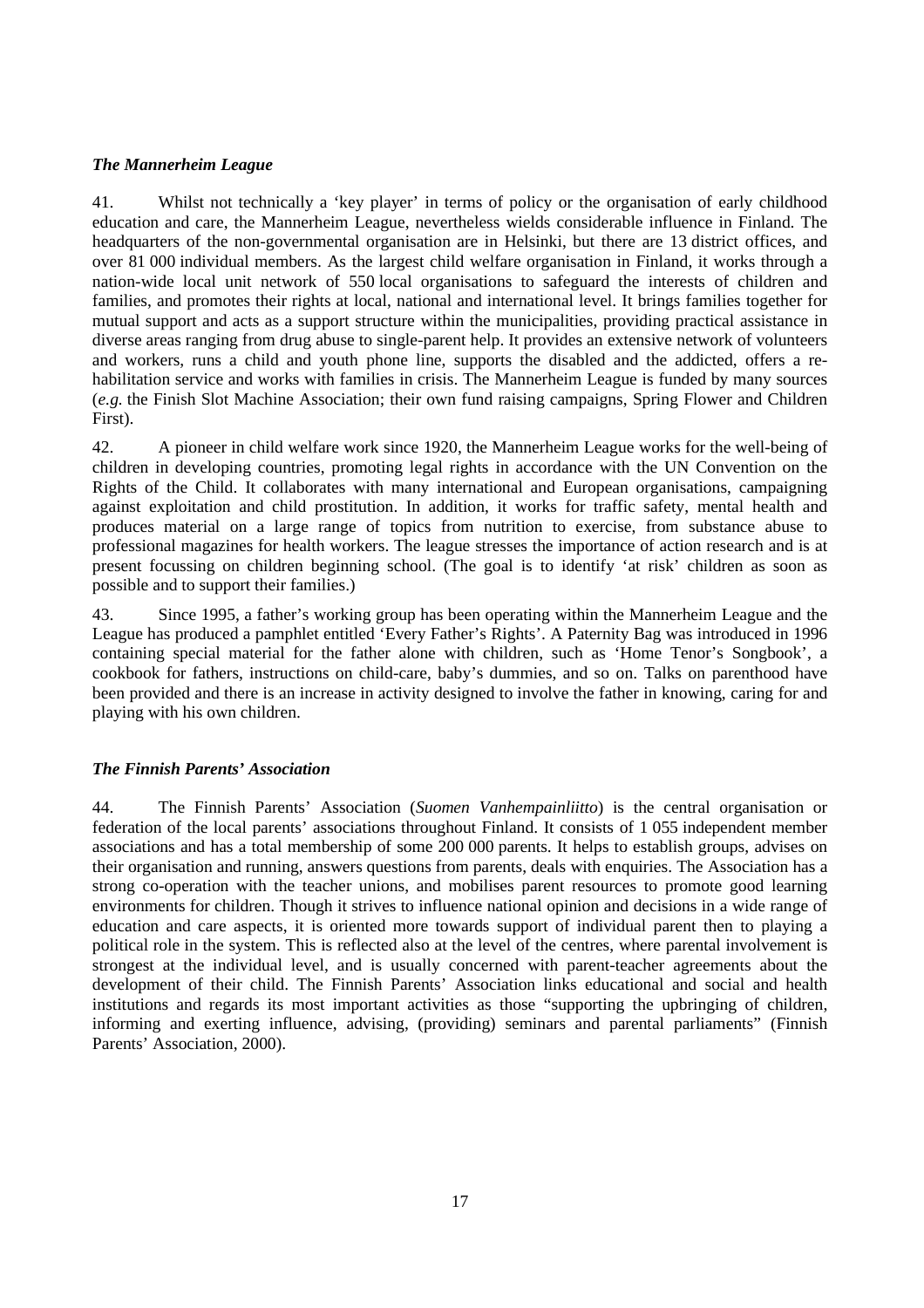45. It is clear that the Association is very active in the general educational and political arena; wellorganised, informed, and vigilant on behalf of parents and children. A recent editorial to the Finnish Parents' Association Bulletin, *Parents' Journal*, states,

*The law stipulates a minimum level of education to which children are entitled. However there are municipalities that have made so many cuts in education, that they have undermined the purpose of the law. For example, in communities where there are teacher layoffs, children get less instruction than those in communities where there have been no layoffs. If parents take more responsibility for monitoring these situations, they will need to be informed and educated about developments in education so that they may take part in current public discussions* (Finnish Parents' Association, 1999, p. 3).

46. At the local level, many parents are members of school boards, which vary in their efficacy and involvement throughout the country. Schools are not obliged to have such a board, however, since this depends upon the policy of the municipality. In short, there are variations in schools boards, in their composition and in their actual existence. There are no statutory parent boards in day care in Finland, as there are in other Nordic countries. In day care institutions, there may be informal parent associations which organise activities and collect extra funds for the centre or school.

#### *The Lutheran Church*

47. The Lutheran Church has an interest in broad family issues in Finland. Some 84% of the population in Finland are Evangelical Lutheran. The church is active in much social work and has called for a re-examination of the rights and responsibilities of the family, asking the question: have we gone too far in our search for benign institutions which support the child, while removing some of the duties of parents in the process? This is an issue of current salience throughout Finland. The Church, along with groups like the Mannerheim League, some municipalities and parent associations has been very much in the forefront of the debate. There is undoubtedly strong interest in the topic, and the team were made aware of at least two action-research projects which tried to take self-responsibility and care of others as central to issues of child care, upbringing and family life. The Lutheran Church does not merely operate as a spiritual and moral guide, however. It is active in almost all municipalities in organising day clubs, preschool clubs (in about 40% of municipalities and 12% of six-year-olds prior to the pre-school reform) and after-school clubs. Annually, about 100 000 children aged four to six years participate in these clubs.

#### **Early childhood provision**

#### *Public daycare*

48. The Act on Children's Day Care came into force in 1973 and, with further additions, paved the way to the accepted Finnish position that every child, regardless of background, had a right to supported growth and learning in public daycare either in centres or family day care homes. This has evolved into the unconditional right to daycare in Finland, which means that the local authority must find a subsidised daycare place for the child of any parent who demands it:

*Every child under school age has an unconditional right to day care, provided by the local authority once the mother or father's period of parental allowance comes to an end, irrespective of the parents' financial status or whether or not they are in work* (Ministry of Social Affairs and Health, 2000).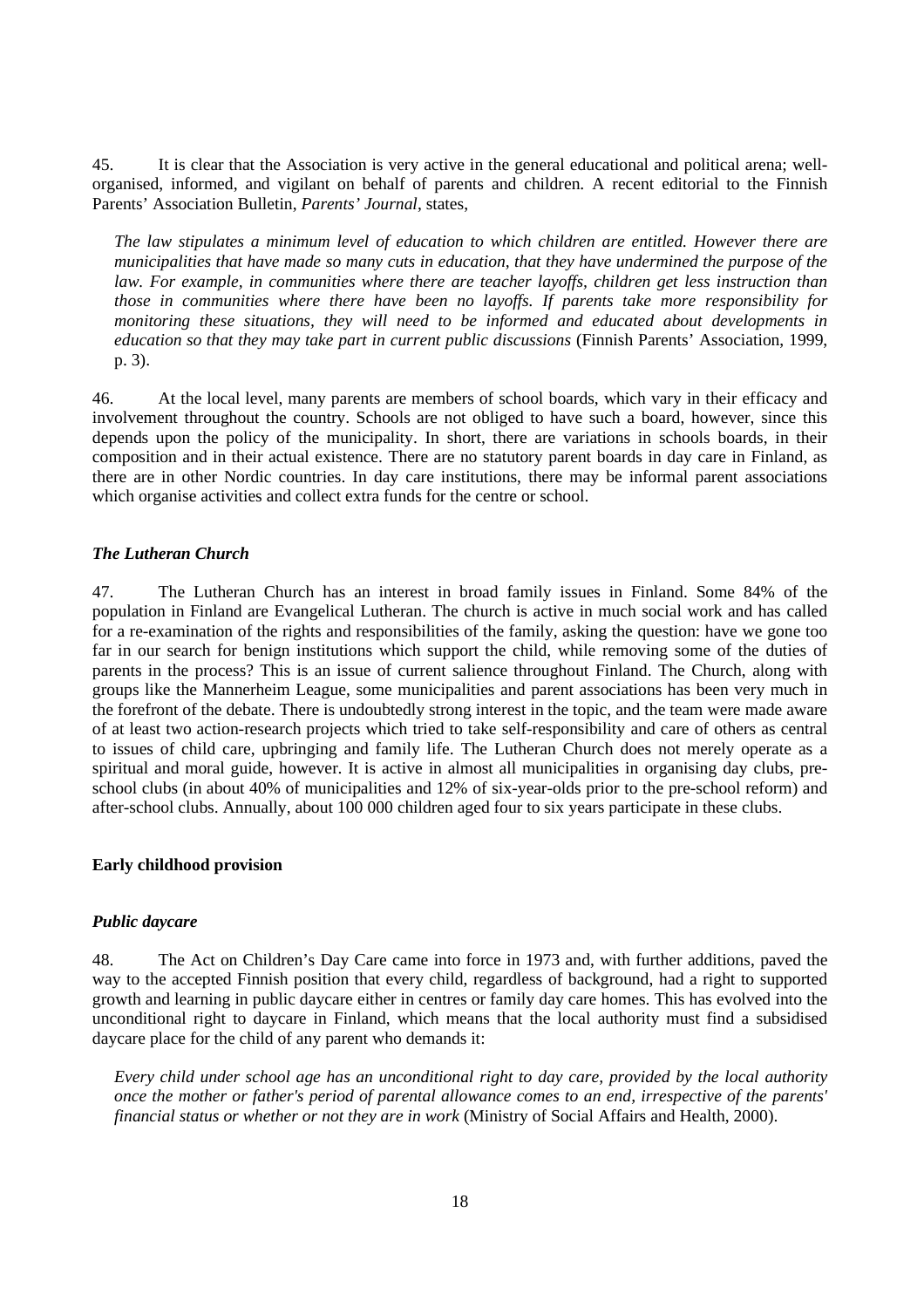49. The Finnish describe their system of early care and education as 'educare', seeing it as a concept where care and education are carefully blended and where play is understood as the central tool of both pedagogy and learning. Day care has a very positive image with parents and professionals alike. It is flexible, providing alternative periods and degrees of involvement to match different family needs. It is inexpensive for the families using it, since the daycare fees are earnings-related, and is capped at a maximum possible contribution of FIM 1 100 per month. Personnel of the Finnish Parents' Association informed us that day care was popular and had the clear confidence of the Finnish parents all over the country: "Parents think the schools and day care centres are really ok; they certainly trust them."

50. The Review Team noted the high quality of the different settings visited, the excellent ratio of staff to children and the generally high aesthetic quality of surroundings. In a daycare centres, groups may consist of four children under three per child nurse/kindergarten teacher (4:1), or seven children over three per child nurse/kindergarten teacher (7:1) in *full-time* care. In *part-time* care, for children under three years of age, the ratio is the same as in full-time care (4:1), but for children over three, it is 13 children per one child nurse/kindergarten teacher (13:1). In daycare centres, there is no set limit for the number of children per group, as long as there is enough personnel. The regulations defining the physical qualities of the settings are stringent and result in high level buildings and layout, or in well-converted and attractively restored homes. In many daycare establishments observed there were saunas and small pools provided (though we learned that these amenities are not very common throughout Finland).

51. The Team also noted the competence of staff, the wide range of activities offered, the 'home-like, and cosy' atmosphere and the high levels of resources in sites visited in Helsinki, Vantaa and Jyväskylä. The mixture of home activities, gently structured learning, rest, good food and fun seemed to engage the children and produce notably good atmospheres. In all places visited there was much evidence of children's art, cumulative record building and developmental observation. Each daycare centre had also a detailed system of communication with parents and, often, what were termed individual 'contracts' between parent, child and day care personnel. This tool was used as a mode of 'authentic assessment' and record keeping and was seen as part of the 'light touch' approach to quality assurance. A profile of the child, her work and interests is gradually built up and is available to parents for comment and addition at all times. Simple explanatory materials for parents concerning goals, intentions and styles of working with children were also available. Communication with parents is taken very seriously, as is allowing children to make their own choices and encouraging the development of individual responsibility.

## *Private daycare*

52. Private daycare provision in Finland should not be confused with unregulated, for-profit daycare. It is quite a small sector, providing for about 3% of children under seven, and is dependent to a great extent on co-operation with the municipality and the public daycare sector. In general, the providers are nongovernmental organisations and associations. Independent, private providers also exist, from whom the municipalities may wish to purchase services. Because of price capping and the strict application of regulations to all centres concerning staff-child ratios and the training of staff, profit can hardly be a major motivation for these providers. Some increase in the numbers of private providers is taking place at the moment, possibly as a result of the private child-care allowance (minimum FIM 700 monthly), which can be paid by a municipality to a private provider of the parents' choice following the parental allowance period.

53. The private provision visited by the Team was notable for its adherence to quality and to opportunities for active 'hands-on learning' for the wide age range of children. Like most of the public daycare visited, it was managed and run by a trained kindergarten teacher. The ratios were similar to those in public daycare: six staff to 32 children, excluding the director. All children were over three years of age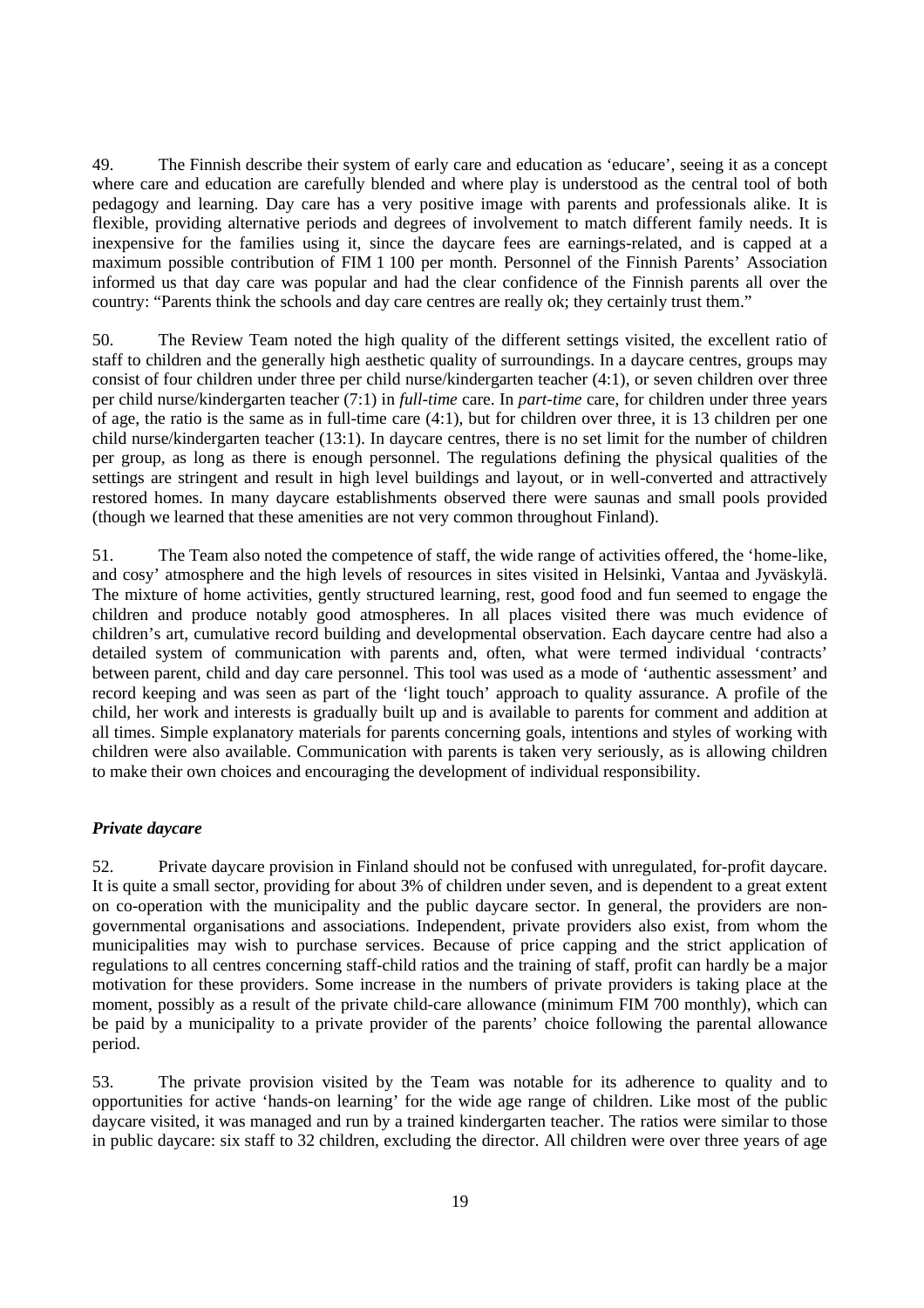and there was an 'English club', which was popular with the parents and appeared to play a part in their choice of the centre. Another drawing point, according to the director, was a stated focus on good quality, natural food with no additives. There was careful attention to individual parent/staff/child contracts, to communication skills for children, and especially to language and word games. The outdoors were a strong part of daily activities, with children sowing their own vegetable patch during the Team's visit. The daycare centre offered 'home pick-up' transport in the event of any difficulties for parents.

#### *Family daycare, group family daycare and open daycare centres*

54. Though declining in recent years, *family daycare* is still an important means of provision, especially for children under three and for children in rural areas. It takes in charge, in effect, well over a third of the children enrolled in public daycare. Family daycare providers are supervised by the municipality. The majority of providers, in fact, are employed and trained by the municipalities, A family childminder may provide full-time care in her home for a maximum of four children (including her own children) under school age. In addition, part-time care may be provided for one pre-school or school-age child. In *group family daycare*, there are eight children for full-time care and two children for part-time care with two childminders. In exceptional cases, there can be a maximum of three childminders and 12 children. Group family daycare usually operates in premises provided by the municipal authorities, and sometimes attached to a daycare centre.

#### *Playgroups and after-school care*

55. The municipalities provide *playgroup activities* and *open daycare centre*s for children, parents, family daycare minders, and other caregivers. The aim is to provide a further range of activities, free of charge, for the young children and to create social networks for people caring for children at home. In addition, the Lutheran Church and non-governmental organisations provide playgroups. The playgroup monitors at the playgroups organised by the Church are trained in colleges maintained by the Church. In these playgroups, the education is based on religious education. The playgroups for children aged four to six years cover about 60% of the age group, and generally take place once or twice a week for a few hours. The municipality has arranged *after-school activities* according to the Day Care Act, but the provision has been reduced because of the pressures from the economic recession and the subjective right to day care for the children under school-age. In recent years, there has been an increasing provision of afternoon activities for school-age children by the church, school clubs and the voluntary sector, *e.g.* the Mannerheim League. We were informed, however, that demand and need still far outstrip actual provision. According to our interlocutors, parents are becoming more aware of the potential social and educational impact of outof-school provision.

#### *Pre-school education*

56. The term *pre-school education*, as used in Finland, refers to the year immediately preceding compulsory schooling, when a more structured approach to programme content is adopted. Up to 1996, pre-school education had been provided by a number of different providers - daycare centres, family childminders, parishes or schools - with widely varying intensity and results. It was then decided that a 400 hours curriculum should be prepared and instituted throughout Finland. These 400 hours should be free to parents and funded by the local authorities. Today, approximately 78% of six-year-old children participate in pre-school education based on a focused curriculum. Both municipalities and parents have broadly supported the initiative.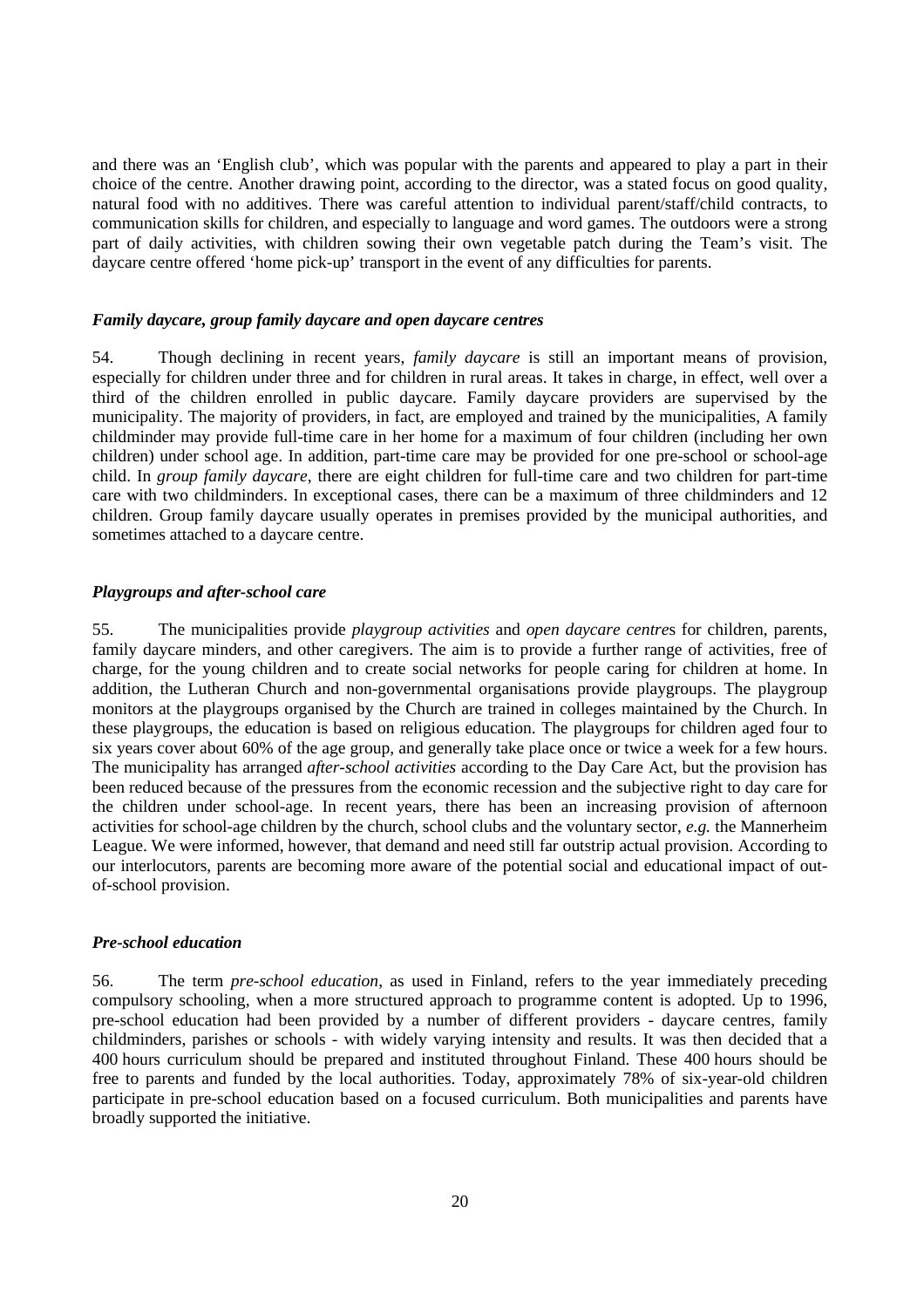57. The new Government formed in the spring of 1999 launched a further reform of pre-school education for six-year-olds. The new pre-school education would comprise 700 hours per year, amounting to an average of 18 hours per week. In the year starting from 1 August 2001, provision of pre-school education will become an obligation on the local authorities and a right for families. Although pre-school education will remain voluntary for children, forecasts predict that about 90% of the age group (60 000) will participate in pre-school education. Today, most pre-school (over 80%) takes place in daycare centres, but the Review Team was informed that the municipalities around Helsinki had already made a collective decision that schools built in the future would include facilities for pre-school activities.

#### 58. According to the Ministry of Social Affairs and Health (2000),

*Pre-school education involves exploring various phenomena together with children in a thematic and project-type manner, and topics are studied holistically in different subject fields. Many of the preschool subject fields form a flexible continuum with the topics dealt with in the initial education at school. Pre-school education builds a bridge between day care and school instruction*.

59. Kindergarten or primary school teachers are mainly responsible for planning pre-school education, which usually takes place in day care centres or schools. In day care centres, it is common for all staff to participate in pre-school education, as an integrated part of learning throughout the day. As the Background Report underlines, the well-researched elements of effective early childhood pedagogy are not sacrificed in the pre-school year to an academic programme. A central foundation for learning in Finnish pre-school education is formed by play, interaction with the peer group, and activities offered by adults. "Instead of managing teaching methods, it is more important in pre-school education to understand the special character of childhood and childhood learning" (Ministry of Social Affairs and Health, 2000).

## *ECEC provision for children with Special Educational Needs<sup>1</sup>*

60. Careful attention is given in Finland to children with special educational needs. From the Team's observations, children with disabilities were particularly well integrated into daycare. In many municipalities, staff with additional training provide support to parents, personnel, and the child with special needs. Children with special needs also can have a personal assistant who is engaged to support, manage, and extend the day-to-day occupations of such children, whenever possible, within the local daycare centre along with other young children. However, these assistants rarely have specialised training for this work. The law on day care requires that the local authority draw up a plan of action, in cooperation with parents and, if necessary, other social and health care authorities, for children with disabilities, to support their growth and learning. In several municipalities, there are working groups for special daycare.

61. In schools, a special learning plan must be drawn up for each child who requires special care and education. The plan contains a description of the pupil's abilities and attainment level, the objectives of education, a description of the organisation of education, the organisation of and people responsible for monitoring, as well as the criteria for pupil assessment. This plan is drawn up in co-operation with parents

<sup>1.</sup> We follow here the threefold classification increasingly used by the OECD, after consultations with 23 member countries. In Category A, are children suffering from organic or mental disorders (the traditional "disabilities" category) who represent about 2% of the population. Category B children are those with learning difficulties which are not directly attributable to pathologies (Category A) or factors characteristic of Category C children. Category C children are those with special educational needs resulting primarily from socio-economic, cultural or linguistic factors.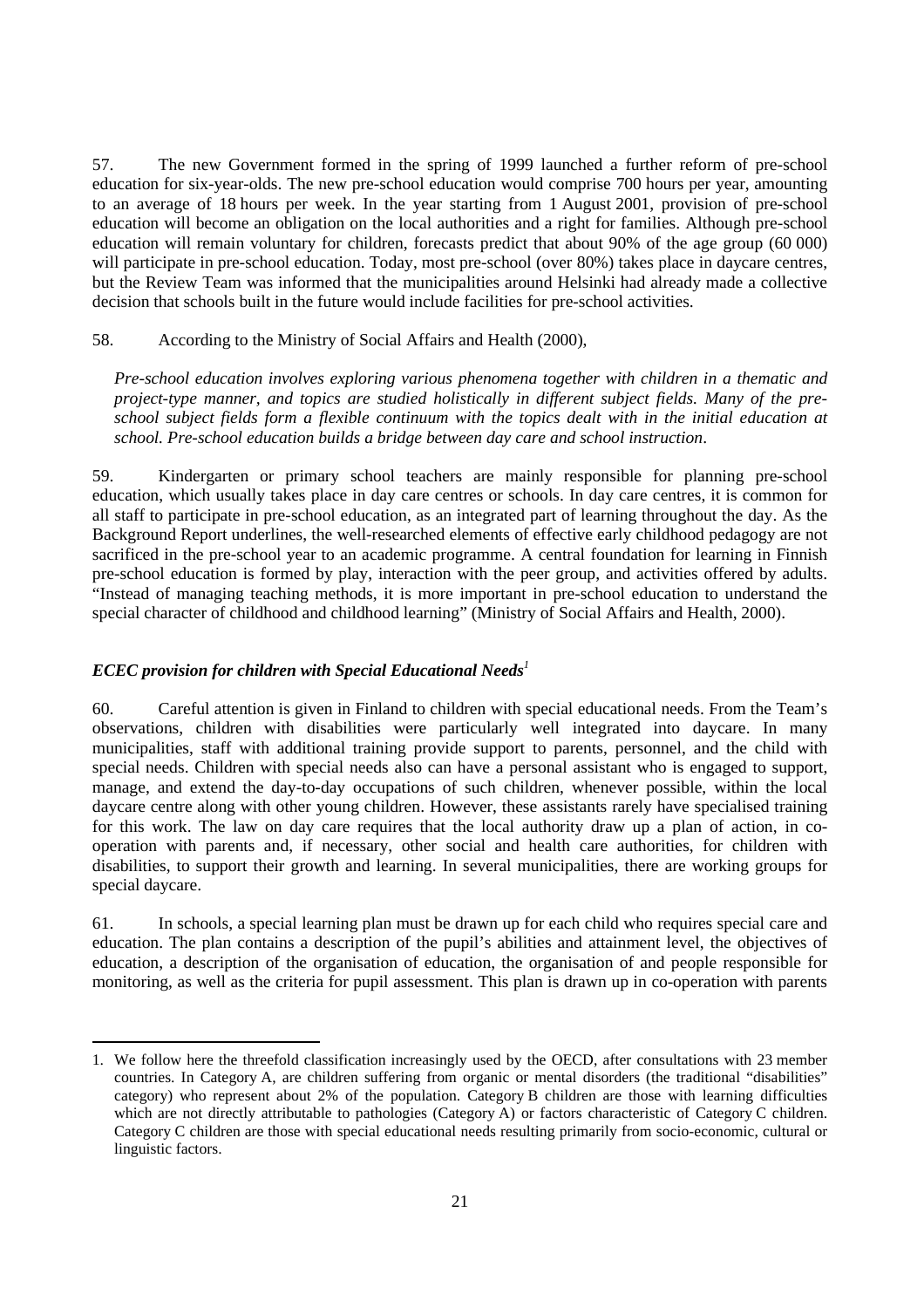and people responsible for pupil welfare services and education. In addition to education, it also covers arrangements related to support services.

62. The Review Team was impressed by the practical support offered in daycare centres, the work observed in special school facilities, the volume of research and by the high levels of commitment toward children with special needs throughout the education and care systems. Special education courses are also well-regarded by students preparing to be kindergarten teachers, 30% of whom, in one university, regularly enrol for this course.

63. The integration of children with disabilities into mainstream daycare and schools has been the policy in Finland, but where specific training, assistance or occupation has advantages, then centres and schools dedicated to that purpose are provided. In one daycare centre visited, hydrotherapy was routinely provided for some severely handicapped children (who were well integrated into the normal routines of the centre). In such circumstances, the size of the group is reduced and, if appropriate, each child has a personal helper. For children with profound hearing loss, the Review Team was able to see an all-age kindergarten and school facility with good staff to child ratios and much specialised equipment. There are a number of such special school facilities available throughout Finland. The one observed by the Team served as a major national resource and boarded children from municipalities throughout central and northern Finland.

64. It seemed to the Review Team that the prevention of special education needs was well taken in hand. "Well baby" screening, in which 98% of parents take part, is the foundation of the prevention system. Almost all children are screened regularly from the pre-natal period into middle childhood, with some later sampling during adolescence. Further university (Jyväskylä) research has focused on the data collected, and a useful scale has been devised that links socio-emotional development with overall cognitive success. There was strong evidence of the cumulative effect of socio-emotional dysfunction and of relatively high predictive value from the data. The impact of early childhood intervention in promoting positive school behaviour and later academic performance is dramatic and clear. It was noted that this was congruent with much international research and lent further weight to the vital importance of early intervention and the provision of quality education and care.

65. However, it was also pointed out that the economic recession in the 1990s had affected children and young people to a larger extent than other population groups. Services intended for children and young people - and not least for children with special educational needs - were significantly reduced, at a time when the need for them had increased.

#### *A special case: Sami children*

66. As one of the "first peoples", the Sami or the Lapps - some 75 000 persons scattered across Norway (40 000), Sweden (15-25 000), Finland (7 000) and Russia (2 000) - represent an important part of Finnish conscience, as in other Nordic countries. It is important to preserve the Sami cultures and languages. More than half the Sami people speak some variant of the language, which, it is believed, may have a common ancestor with Finnish. Finnish law grants a special status to the Sami in respect of their right to use their own language in administrative settings. Societal changes have made it difficult for Sami to make a living based on traditional modes of working. These indigenous people are the quintessential 'special case', where even generous resources may not effectively address the impact of modern economies on traditional culture, habitat and styles of working (see Box 1).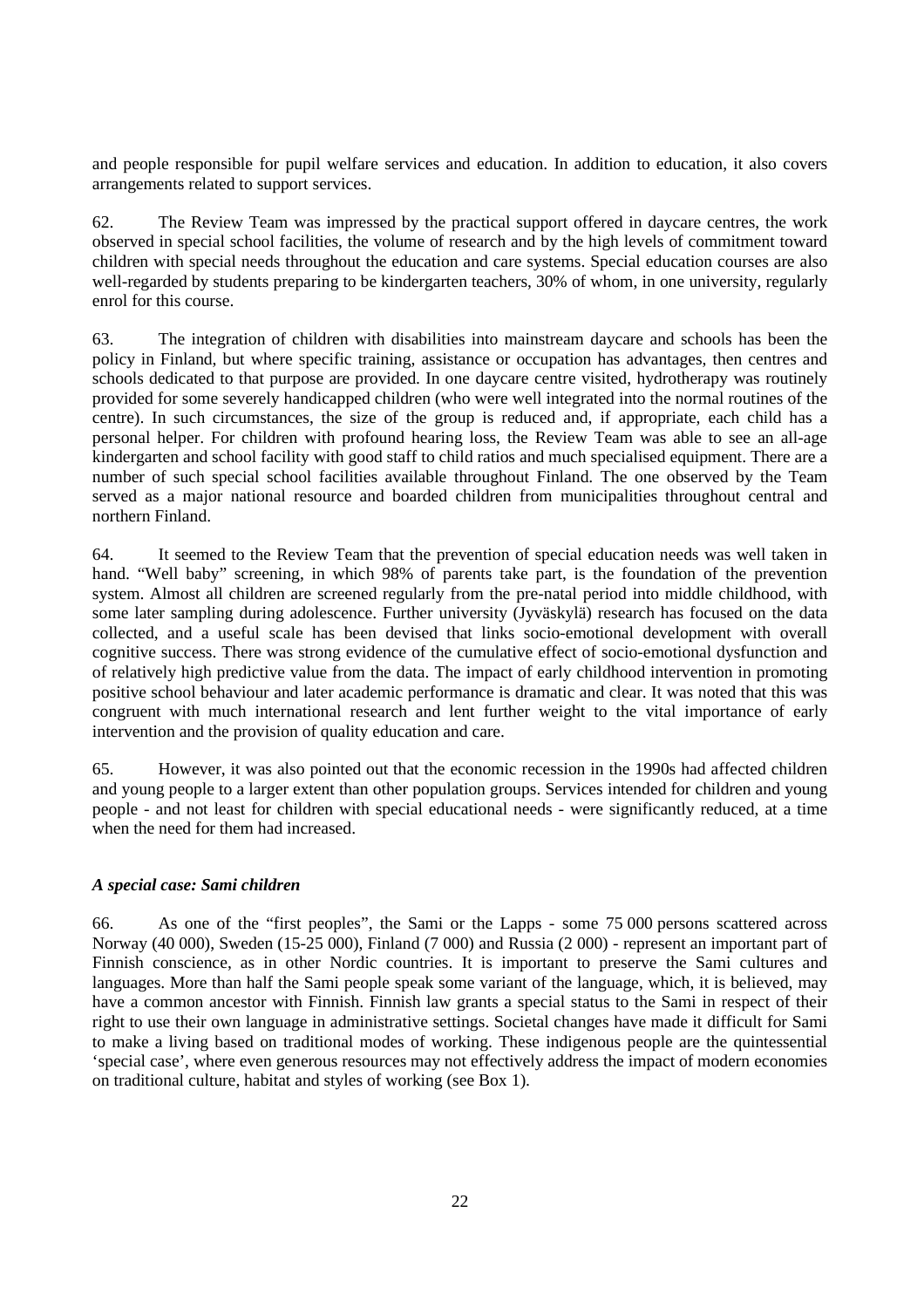#### **Box 1. Daycare services in Inari municipality**

The Finnish authorities brought the Senior Adviser of the Inari Social Services Department to Helsinki to brief the OECD Review Team. Inari municipality is the largest municipality in Finland and one in which a significant numbers of Sami people live. This is the 'northern tip' of Finland, an area of 17 321 sq km. It has four languages: Inari Sami, Skolt Sami, North Sami and Finnish. The distance to the nearest hospital and specialist care centre (Rovaniemi) is about 300k. The population is 7 402 (1999), of whom 20% are under 14 years, 69% between 15 and 65 years and 11% over 65 years. Unemployment stands at 24.7%.

The budget for the region's health work, environmental control, care of older people and day care exceeds FIM 75 million (over FIM 10 000 per head of population). During the 90s, the State subsidy was cut, as due to the scattered nature of settlements, service provision was undoubtedly expensive and problematic. Yet, the responsibilities of the municipalities have increased, (both in terms of tax burden and in terms of the 'subjective right' to day care).

The Social and Health Department has a total of 226 staff, of whom 64 work in public daycare (including family day care) providing for 268 children. (There is no private daycare). A very high proportion of younger children stay at home, but this may be as much an aspect of remoteness and travel difficulties as denoting any wariness of the provision itself. Childcare for the families that demand it poses enormous difficulties. Finding qualified, Samispeaking staff (average age of qualified staff is 50 years) is not always possible. Personnel resources for advisory, or professional development work are also extremely limited, as staff who are available have to concentrate on practical arrangements, placement of children, administration. Yet, the proportion of children needing special education and care is increasing because of a rise in family breakdown and allied problems. Often day care has to be arranged very quickly because of crisis situations. High flexibility is necessary. There is a particular need for night, evening and weekend care (approx. 15%). More emphasis on preventive work is required to support families and to prevent exclusion and inequality.

Maintaining the language is a particular problem, though recently a language 'nest' or immersion system has been started. Separate provision for Sami-speaking children is often very difficult to achieve, and children are obliged to travel into the school area or region to obtain daycare (usually located at the school site). According to the municipality, greater State support is necessary to maintain and revive Sami languages and culture, in part to ensure the right for day care in mother tongue.

## *ECEC provision for immigrant children*

67. Immigrants form a relatively small group in Finland, reaching approximately 1.6% of the total population. Half of these live in the immediate Helsinki area. Because of this concentration, the catchment areas for certain schools in and around Helsinki may include 10% of immigrant children. There are no special programmes for immigrant children in daycare or kindergarten. According to the decree of Children's Daycare, daycare should support the language and culture of Sami and Romany children and of children with immigrant backgrounds, in co-operation with people of these cultures. In addition, special programmes are put into place in schools to serve children from age six/seven. The initial orientation programme lasts six months and focuses on the mother tongue of the young child, with Finnish as a second language. Flexibility of class and group organisation is considered vital, because of the constant changes in group numbers. Integration is thought to be especially important, particularly with the very young. In consequence, a conscious effort is made in the daycare centres to keep groups of children together as much as possible.

68. The Team learned that some of the daycare centres in Vantaa attempt to reach out and communicate with immigrant families in their area, but not without difficulty. It was said that, in general, immigrant groups tend to look at school favourably and seriously. In contrast, they regard daycare as less important, initial care of the child being traditionally regarded as the responsibility of the mother. Advice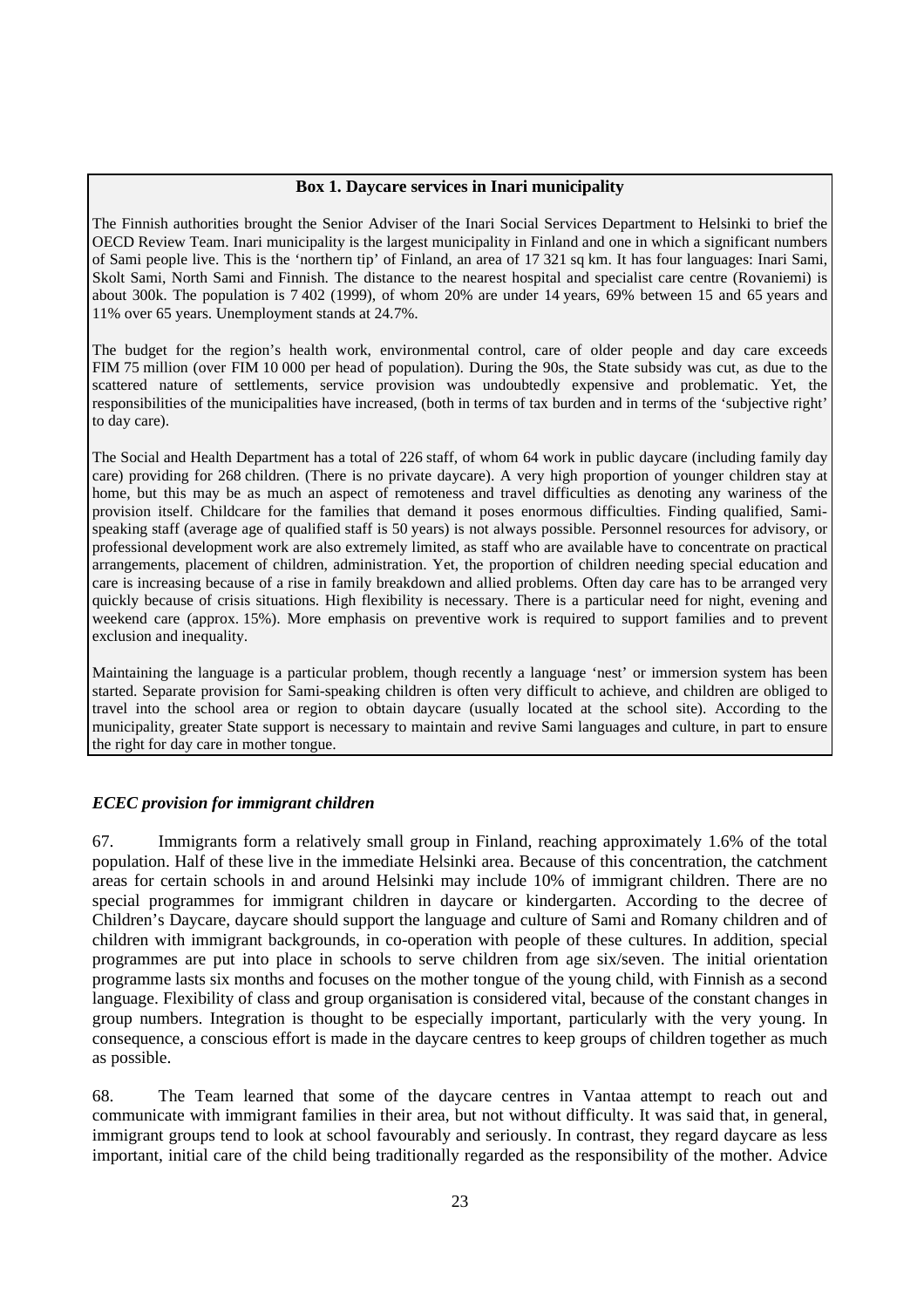about the benefits to the child of an early immersion in Finnish culture does not seem to be persuasive. Municipal staff involved with immigrants felt that outreach was important, but expensive. (90% of the cost falls on the municipalities, because state subsidies have fallen considerably over the last decade). It should be noted that although unemployment stands now in Finland at less than 8%, it is much higher among immigrant groups. Among the Somali immigrants, unemployment may be as high as 80%, at least initially.

## **Funding of ECEC**

69. As mentioned in the paragraphs on local authorities above, municipalities control and administer ECEC finances, received in part through a subsidy or block grant from the central government, a subsidy that is not earmarked and is automatically paid. The average state subsidy covers 24.2% of the costs of health and social services (in which daycare and other child services are included) and 57% for education. The grant is based on the average costs of services and their volume, but there are also a number of compensatory mechanisms. Thus, municipalities with major economic difficulties or with relatively large immigrant or special needs populations are granted additional subsidies. Municipalities rely too on local taxes, set in the current year at an average rate of 17.67%, and user fees. Currently, municipalities employ some 410 000 staff and their budget (1999) exceeded FIM 145 billion.

70. Local authorities charge a monthly fee for daycare services, determined in accordance with the family's income and size. Many families, in fact, fall under the income threshold and do not pay fees. For all families, fees are capped at FIM 1 100 (Euro 185) monthly, and they are paid for only 11 months, although a child has a right to care for the holiday month if the parents so desire. (From 2000, the fee can be charged for 12 months if the child attends 12 months of day care). Fees adjusted to part-day usage of daycare services are also possible in many municipalities. It is calculated that users' fees constitute about 15% of the costs.

71. Some concern was expressed at the control exercised by the municipal councils over the state grant and local taxes. It seems that during the recession, the interests of children and immigrants were often weakly represented on some councils, and frequently child prevention and mental health services received the greatest cuts. Again, the ageing of the Finnish population, though inevitable if present birth-rate trends continue, puts enormous pressure on social services, as it is calculated that the care of an elderly person costs eight times the average expenditure. However, the challenge of funding a dignified old age for the citizens who have contributed to building a society is not a specifically Finnish problem.

72. The Basic Education Act stipulates that education is free of charge. Hence, pre-school education is free both in daycare and school settings. The pre-school responsibility of the State and municipalities includes the provision of a free daily meal, study materials, school health and dental care. As noted above, the government education grant covers to 57% of all costs. For the purposes of the grant, the cost for a preschool child is calculated as 85% of the unit cost for a child in primary school. Unlike the health and social services grant, the education grant goes directly to the provider, often but not exclusively the municipality. Private providers of education receive 90% of the grant provided for a child in public pre-school.

#### **Curriculum in ECEC in Finland**

73. In Finland, the issue of curriculum in ECEC has come to the fore in an effort to ensure that ECEC is developmental, structured and of consistent high quality. At the moment, a national project is underway, under the aegis of the National Board of Education, which will lay down the general guidelines for developing core curricula for the pre-school year (six year olds) and for Forms 1 and 2 of the basic school (see Chapter 4 below). Their formulation is a process based on wide consultation with experts and the field. For the curriculum for the six-year-olds, there are pilot projects and local evaluation going on this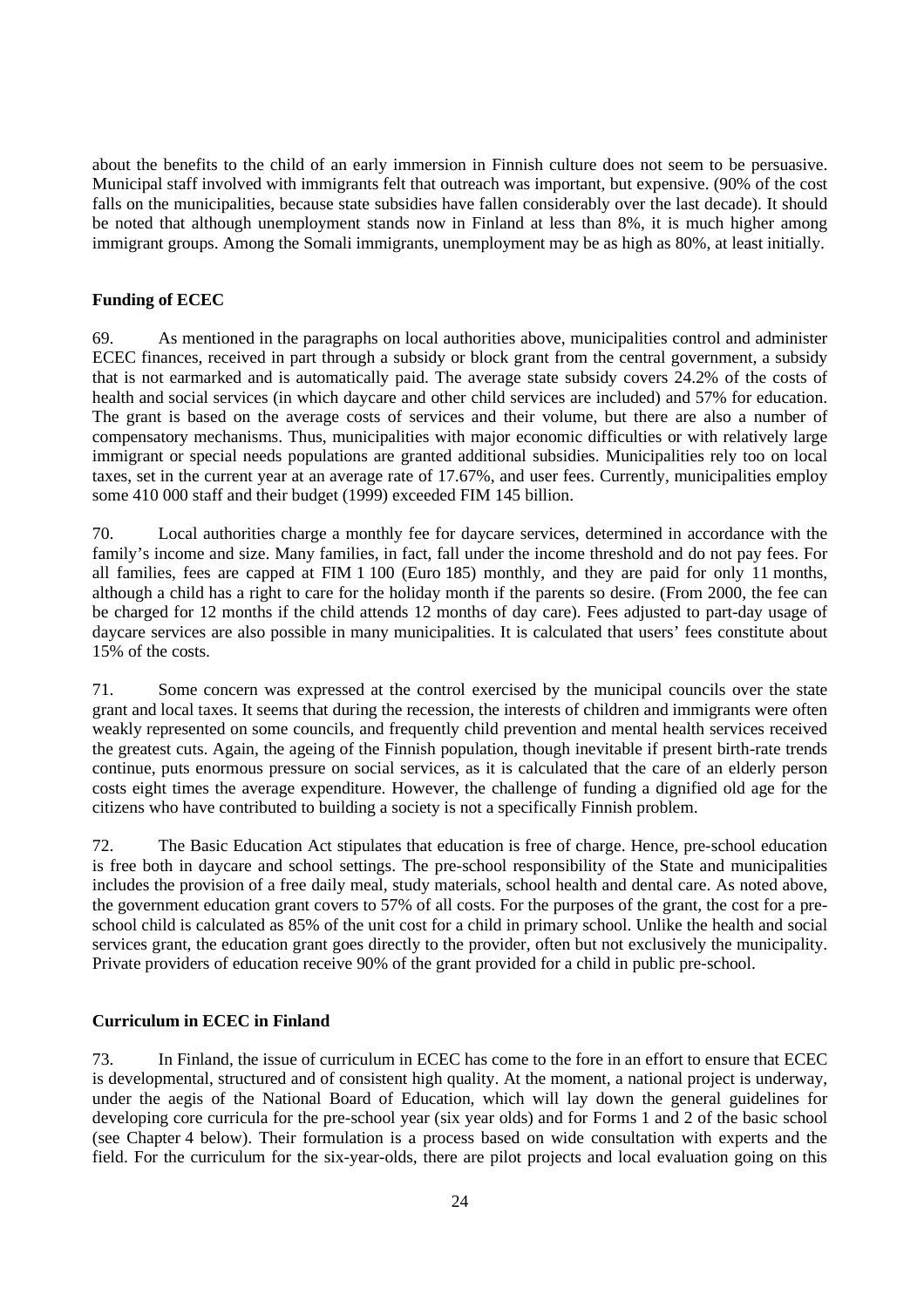school year. Although content areas are specified, the (draft) guidelines prioritise the best interests of children, societal values, and the aims and objectives of pre-school education. Advice is also given about learning experiences and evaluation, with some recommendations for interrelating them for optimal effect.

74. The national curriculum for pre-school education of the six-year-olds is destined to be treated in Finland as a guidance document. As in the other Nordic countries, the Finnish municipality retains within its remit many of the major aspects of ECEC planning: policy-making, adaptation of the national curriculum to local needs, quality control, steering systems, financial support systems for in-service, *etc.* At municipal council level, therefore, the principles of the national curriculum will be elaborated into more specific developmental and learning targets, reflecting local concerns and goals, *e.g.* to encourage cooperation between the kindergartens and schools in the municipality, or to found a kindergarten specialised in receiving bilingual children, or to provide other specialised service that parents may have been requesting. Educational philosophy and aims, methodologies and evaluation processes are decided at local level. In fact, where the pre-school curriculum is concerned, the responsibility of adopting and adapting the national curricular guidelines falls on the individual provider, although, as we have seen, most of the providers are directly employed by the municipality and follow municipal regulations.

75. Each municipality develops its own curriculum adapting the national curriculum and taking into account the local circumstances. Then, each day care unit and school develops its own curriculum which is more detailed. At the unit level, it is recommended that the curriculum is made in co-operation with staff, parents, and children. This is not, however, always the reality. In addition to a general annual plan, it should include details showing how special needs will be catered for and how specific plans for each special needs pupil will be drafted. Evaluation must show that the authority conforms to the pupil's basic legal rights. The pedagogical methods followed in day care are broadly Froebelian, and have evolved over time in light of training received and research produced by Finnish universities. Alternative pedagogies (notably those of Montessori, Steiner and more recently, those inspired by ECEC in Reggio Emilia) also exist, although the Review Team did not visit any settings which had adopted these alternative pedagogies.

76. Concurrent with the development of the national curriculum for pre-school education, guidelines for ECEC (not just the six-year-olds) are being developed by STAKES for the Ministry of Social Affairs and Health. This new document outlines the vision, main goals and guidelines for ECEC in Finland, and is expected to be approved by the State Council in early 2001. These are national guidelines and not a curriculum. Municipalities will be expected to prepare their own local guidelines in accordance with the national framework.

## **Staff composition and training**

77. In Table 1 below, the main types of staff are presented. Like the other Nordic countries, staff structuring is admirable in its simplicity, although differences still remain in the status accorded to the various 'levels'. There is also a great imbalance in the gender ratio, as women predominate in the field. The Equality Programme of the Finnish Government notes that the unbalanced structure of daycare staff is undesirable and presents a particular problem. In general, the few qualified men are employed as kindergarten teachers, but even at kindergarten teacher level, males account for only 4% of the profession. The number of men applying for and admitted to training is higher than the number actually staying in the field. In 1998, about 12% of the people who applied for kindergarten teacher training were men. Furthermore, almost 9% of the people who started the training were men. According to the Background Report, it has been observed that poor pay and weak status are disadvantages that drive people to change occupations.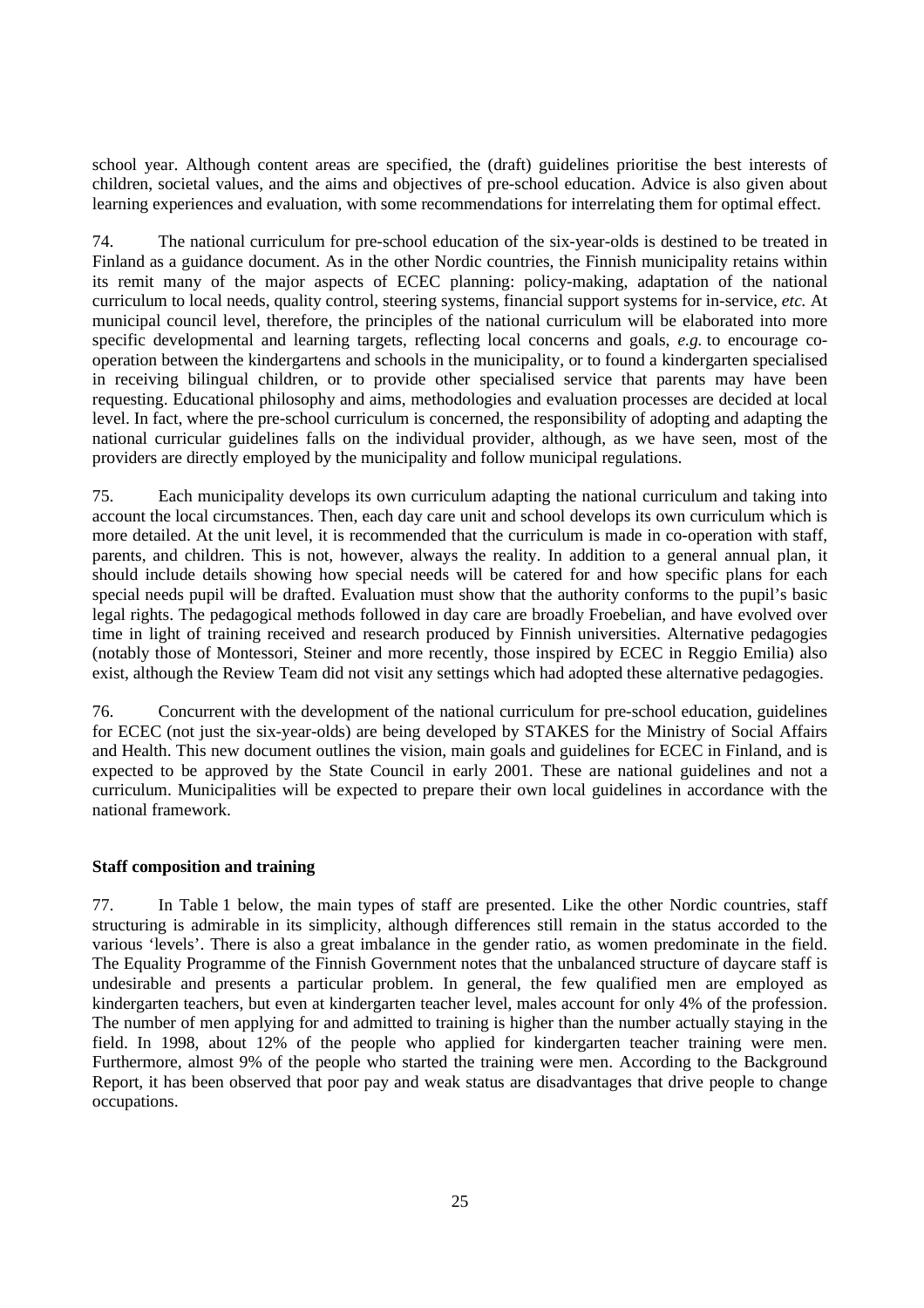|                                                                                                            | <b>Monthly</b><br>earnings for regular<br>hours | working      |
|------------------------------------------------------------------------------------------------------------|-------------------------------------------------|--------------|
|                                                                                                            | <b>FIM</b>                                      | <b>Euros</b> |
| <b>CHILDREN'S DAY CARE</b>                                                                                 |                                                 |              |
| Head of daycare centre                                                                                     | 11 442                                          | 1924         |
| Kindergarten teacher                                                                                       | 9 3 9 3                                         | 1580         |
| Practical children's nurse                                                                                 | 8857                                            | 1 4 9 0      |
| Daycare assistant                                                                                          | 7 5 4 3                                         | 1 269        |
| Family child-care minder                                                                                   | 7747                                            | 1 3 0 3      |
|                                                                                                            |                                                 |              |
| PRIMARY SCHOOL                                                                                             |                                                 |              |
| Class teacher<br>$\sim$ $ \sim$ $\sim$ $\sim$<br>$\sim$ $\sim$ $\sim$<br>$\cdot$ $\cdot$ $\cdot$<br>$\sim$ | 11 547<br>$\cdots$<br>$\cdot$                   | 1942         |

# Table 1. **Average earnings in the early childhood field**

Source: Association of Finish Local and Regional Authorities.

#### *Pre-service training*

78. In late 1995, major changes to teacher education occurred. Kindergarten courses were transferred to university jurisdiction, though many of the older Kindergarten College buildings were kept. The title 'Kindergarten Teacher', whilst still apparently used everywhere is something of a misnomer. Students now graduate as Bachelors in Early Childhood Education, which opens up the opportunity to add credits and to complete a Master's degree if they so desire. "In addition, early childhood education and care is also gaining a foothold as a concrete scientific discipline" (Ministry of Social Affairs and Health, 2000).

79. Different levels of initial education and training are provided for the professions involved in ECEC:

- − *Kindergarten teachers* receive university training of different levels (three to four-and-a-half years) some leaving with a Master's degrees;
- − *Social educators* who after three-and-a-half training from a polytechnic graduate in the social sciences. Social educators may work in daycare, child welfare and social and youth work;
- − *Practical nurses* have an upper secondary level vocational qualification (a three-year diploma) in social and health care.
- − *Playgroup leaders* at Church-organised playgroups have a secondary level vocational qualification, with two-and-a-half years training at one of the ten Church training colleges. Similar to a community care worker qualification, it includes a strong emphasis on religious development and pastoral care. Other playgroup leaders have different suitable qualifications regulated by the municipality or the organisation providing the activity.

80. Both polytechnics and universities prepare their own curricula for their degree programmes. Teachers of children with special needs have extra courses. There are higher degree programmes in ECEC in some universities. Of the eight universities involved in kindergarten teacher initial education and training, one provides its courses in the Swedish language.

81. According to the Background Report, most *family daycare supervisors*, who are the administrative superiors of family child minders, are qualified kindergarten teachers or social educators, as well as other professionals in social health care or education, such as Bachelors or Masters of Education.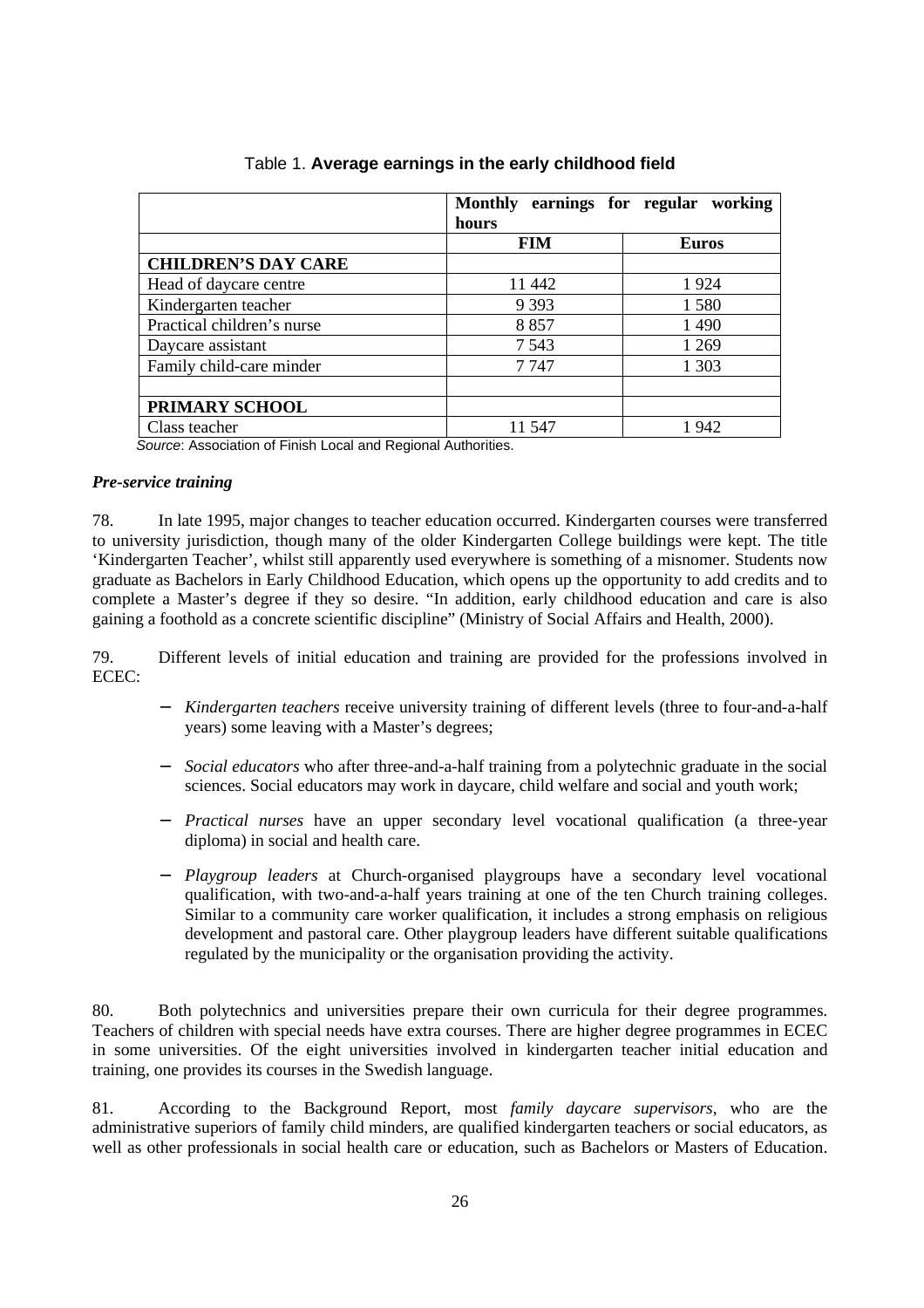The training of *family child minders,* however, is the "most incoherent of all educational alternatives in day care." The training requirements for family daycare providers vary from municipality to municipality. Municipal family childminders are well-protected with the same social benefits as other ECEC staff. Since August 2000, a vocational qualification of 40 credits is available, on a voluntary basis, for family daycare providers.

# *In-service training*

82. Supplementary in-service training for teachers is part of the collective civil servant agreement for workers in the education sector, though it amounts to support for only four days per year. Daycare staff have no such agreement and have to participate at their own expense, though in some cases, they are supported by the municipality. Employers have the basic responsibility, but no statutory obligation to support such training. Municipalities can differ therefore in their support of in-service training, some being noticeably more positive and generous than others.

# **Monitoring and quality control**

83. Basic structures for monitoring early childhood education and care exist at national, regional and local levels. Apart from Parliament, the main actors are: the Ministry of Social Affairs and Health, the Ministry of Education, STAKES, the National Board of Education, the Provincial State Offices and the local authorities. The Review Team was informed that, in the future, steering and monitoring would take place through 'client-centredness', information and research. This signifies a shift from directing the system through norm-resourced subsidies from central government to system steering through strengthening consumer awareness. Both the ministries of education and social welfare are developing methods to monitor and follow the quality of services, especially through evaluating how the clients' needs are being met.

84. The part of ECEC falling under the responsibility of the Ministry of Social Affairs and Health is still governed by the 1973 Act on Children's Day Care and subsequent amendments. In addition, the ECEC capacity at STAKES was not reinforced during the 1980s and 1990s, as circumstances at that time would have warranted. A new energy can now be seen as several new initiatives demonstrate, but challenges remain to further steer and monitor the daycare system (see Chapter 4 below). Where the educational curriculum is concerned, legislation governing the educational sector was reformed as from the beginning of 1999, and the National Board of Education is strongly active in curriculum reform and other matters within its competence.

85. At the municipal level, matters related to ECEC are dealt with generally by several administrations: social and health care; education, youth and leisure. In the Swedish-speaking municipalities, there must be a separate department for Swedish and Finnish speaking education under the education administration. About thirty acts and decrees regulate the responsibilities of the municipalities in social welfare and health. These are generally now written as 'framework laws', usually defining the person's subjective rights in a given situation. The municipality then has to see that it sufficiently well addresses these rights.

86. The team observed three main mechanisms for quality assurance and evaluation:

*The use of a written care and development contract* between the day care and the parent(s). In addition to basic information on the development of the child, the contract document contains a list of recognised developmental 'milestones', material on levels of socio-emotional development, and signals of motivation or of learning and mental 'appetite'. This contract is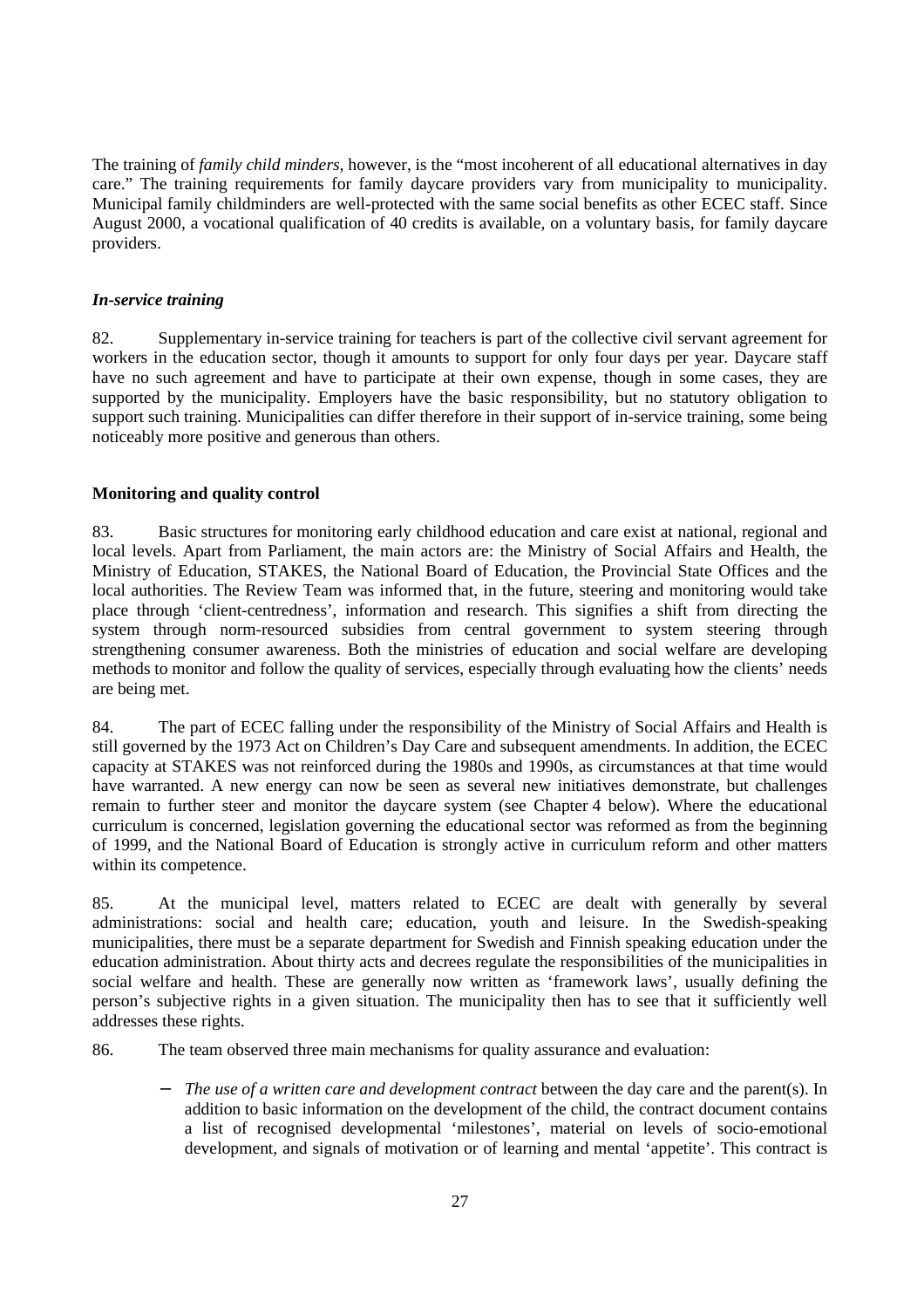not used in every municipality though it is seen as a very good instrument to point out every child's individual needs. The regulations do require the development of a remedial plan for children with special needs. A new law concerning clients of social services will make service contracts obligatory from the beginning of 2001.

- *The use of growth portfolios for each child.* The growth portfolio is a record of each child's life and growth at the centre. In addition to teacher comments and records, the child also contributes to the portfolio by entering photos, drawing and memories of significant moments. Children can take their portfolio with them in going to a new daycare or school.
- − *The use of a regular inquiry questionnaire seeking feedback from parents*. In Helsinki, for example, this questionnaire has been used in all parts of the municipality since 1989. It seeks to establish whether there has been an appropriate 'contract' and the parents' degree of satisfaction with it. It also provides an 'open-ended' section for responses on specific good or bad points about the centre and its provision. In addition to general data on the usage of the centre, the questionnaire also seeks information on the use of other facilities, such as the quality of club activities. Most big cities use similar questionnaires, as do many small municipalities.
- 87. Other evaluation or quality improvement mechanisms that we observed were:
	- − In Jyväskylä, *the employment of pedagogical advisors* to give additional support and advice to daycare staff in the region, helping draw and monitor plans for the development, extension and (if possible) eventual rehabilitation of children with learning difficulties.
	- − *Attention to regular and clear systems of communication with parents*. Daily contact is thought to be the most natural and desirable way for each side to give and receive feedback. Thus five indicators of quality were regularly used by daycare supervisors: parent-child contracts; levels of individual match and specific attention to the child; degree of 'cosiness' and physical quality of the environment, systematised self–evaluation by staff, perceived levels of self esteem in the child. For a centre to be successful it was said by supervisors that all criteria should be present.
	- − *Self-evaluation days for staff* to discuss the parent-child contract and any features specific to quality.
	- − *Local action research* as part of the national overall monitoring. Many examples of such research are given in the section on research below and in the Background Report.

#### **Research**

88. In terms of national budget, Finnish expenditure on research is high, and there is obviously a strong research culture in the country. Finland increased its spending on research to approximately 2.9% of GDP in 1999. State Research Institutes take about 16% of the funding and STAKES is one of the three research institutes that comes under the remit of the Ministry of Social Affairs and Health.

89. The 1999 STAKES report contains information on about 1 000 research and development projects in the early childhood field, received from 250 local authorities, as well as universities and research institutes. The OECD team was much impressed by the volume of what is described as 'developmental work' in local universities and municipalities. Among the many subjects being researched are: views of educational staff on problematic behaviour among children; children as changing participants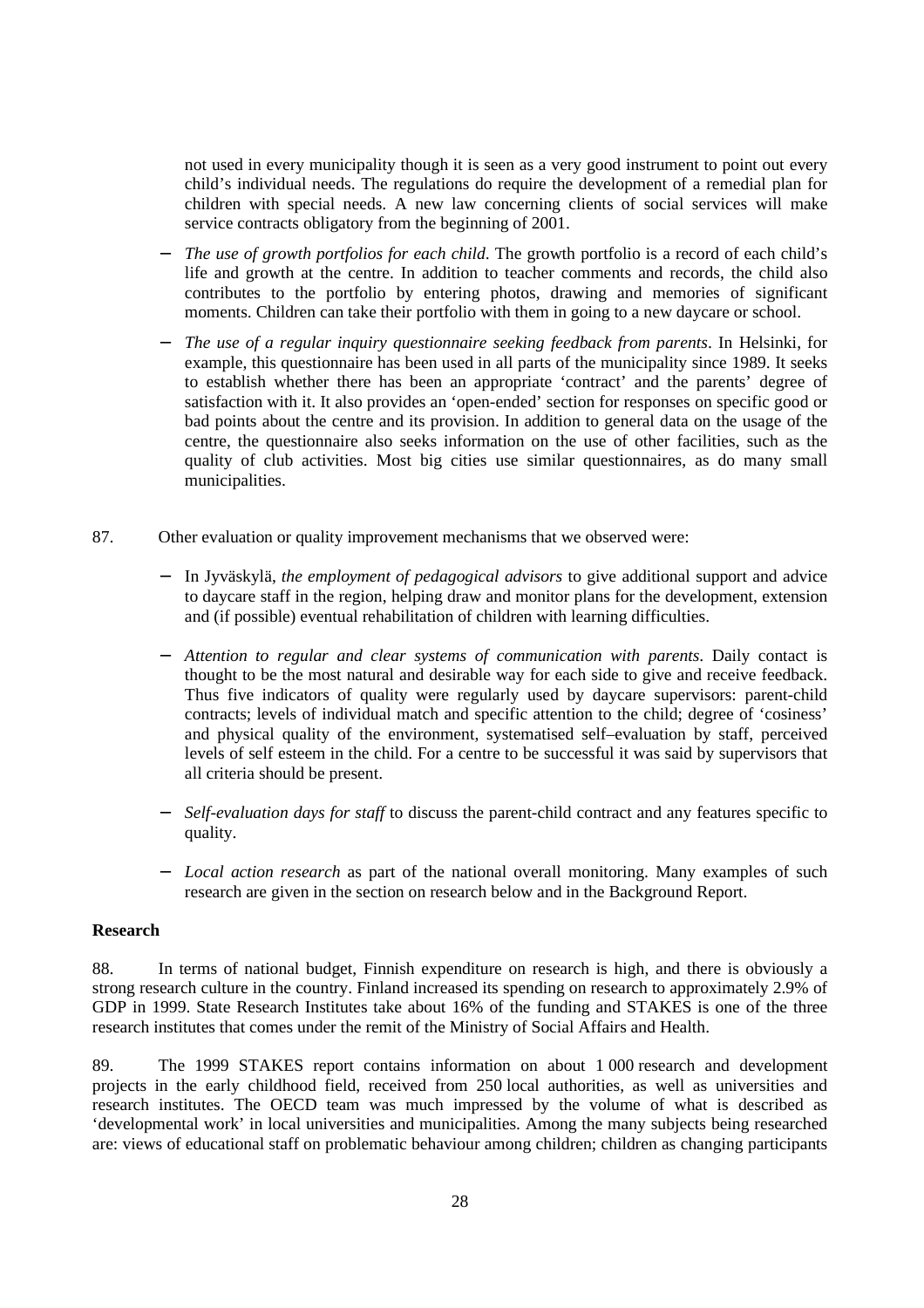in daycare centre situations; small children's spontaneous mathematics; physical education as a support for learning difficulties; quality assessment in daycare; the role of the adult in play pedagogy; children's play and social relationships in daycare; development and developmental activities of under three-year olds. The larger municipalities clearly value and use carefully targeted research to inform their policy-making and to improve their delivery of services. In Jyväskylä, for example, the value placed upon-research, and the involvement at all levels of the administration was evident. Research was clearly used to help inform and drive policy.

90. There is an active teacher-researcher network in early childhood and the team saw several papers and articles resulting from such co-operation. Typical were a cluster of projects on the integrated curriculum in the early years, on the transition from pre-school to school (and covering areas from metacognition to parents' beliefs), on intercultural competence of students. There is considerable collaborative work with other European agencies and strong emphasis on co-operation between the polytechnics, the universities, STAKES, the municipalities and various voluntary agencies (see Box 2). There was sense of vigour and engagement in the discussion and clear evidence of detailed knowledge of the international research on early intervention, social cohesion and quality. The same attitude and vigorous involvement was evident in the presentations by the polytechnic staff. The staff felt that the teacher-researcher networks were valued by the professionals and by academics; moreover that they had much to offer the whole debate about quality and professional reflection.

#### **Box 2. Visit to a research institute**

The Niilo Mäki Institute is a major research institute set up in 1990 within the University of Jyväskylä, but funded largely from outside or private sources (*e.g.* The Finnish Slot Machine Company, STAKES and others). Members also compete for competitive research grant awards. It works in close collaboration with two other research centres within the University: the Child Research Centre and the Centre of Excellence in Human Development and its Risk Factors.

The Niilo Mäki Institute has, as its main focus, the examination of a wide range of developmental cognitive disorders. The Child Research Centre focuses on the support of research training in child development, provides information on child development research and offers training for psychologists and other expert groups. In parallel, the Centre of Excellence in Human Development has a major project on the longitudinal study of dyslexia, supported by the Ministry of Education for the initial four years of the project.

The Review Team were presented with an insightful and careful description of the research into language development. Specific problems (and advantages) in reading Finnish were discussed and some especially interesting comparative data presented on relative match of phoneme-grapheme correspondence and reading levels in different languages. The specific predictors of dyslexia were discussed. These are not yet incorporated in the national 'checks' on five-year-olds, but looked extremely useful and relatively simple to use in diagnostic form. In terms of early literacy development, in many daycare centres, there are several kinds of games to encourage children to learn letters and words and eventually to read. The goal of day care and pre-school education is not to teach children to read but to evoke an interest in reading and to encourage children if they are interested (about 25% of children enter first grade already reading competently). The research presented by the Institute shows that the vast majority of Finnish children learn to read by age eight. Some of the early predictors seem to lie in the brain's ability to process direct phonological discrimination.

The Niilo Mäki Institute has established language enrichment clubs, and there is (as a product of all three institutes) a determined and skilled attempt at reaching practitioners with simple, helpful, direct publications. These are written in conjunction with teachers and have had marked success.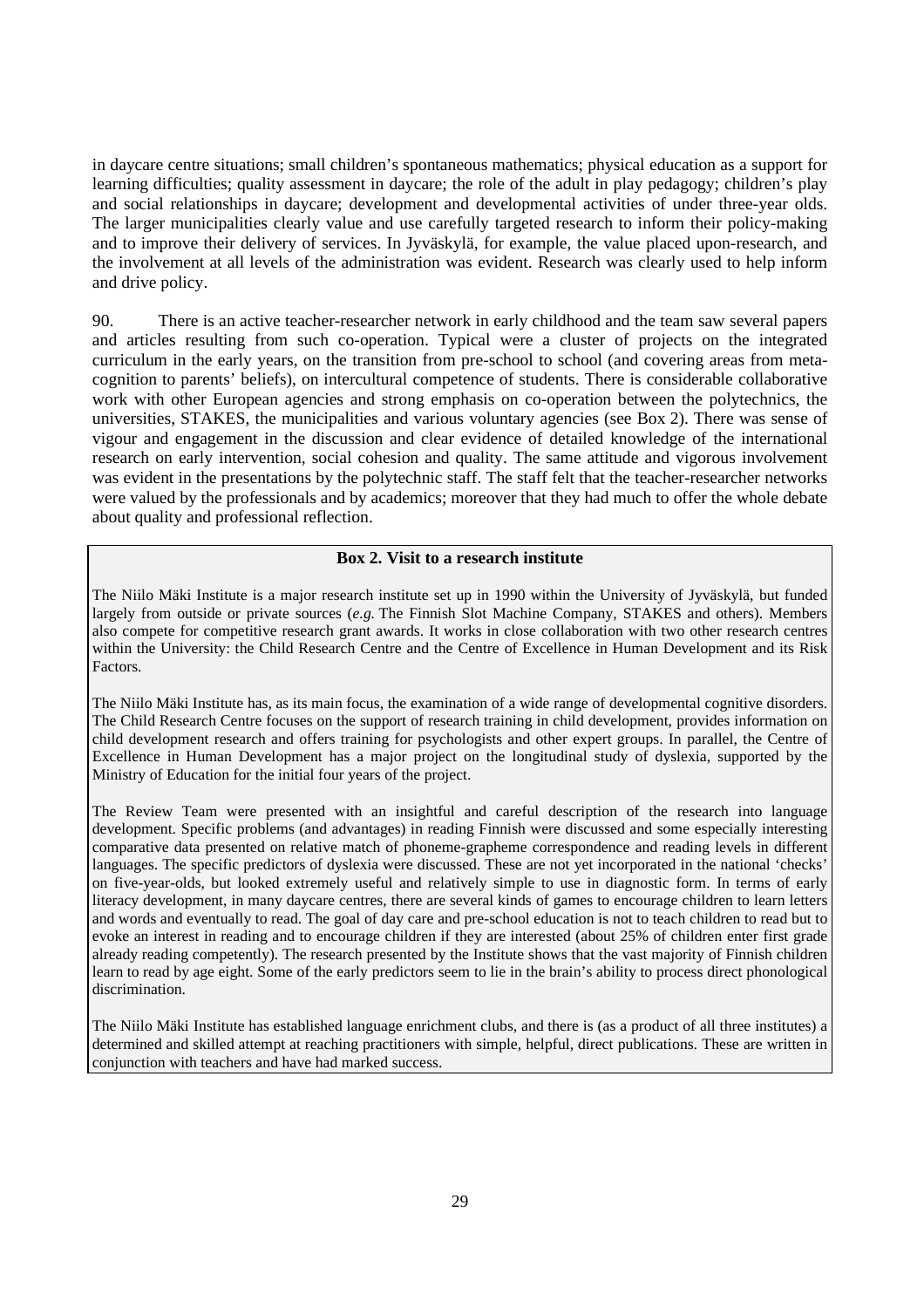# **CHAPTER 4: ISSUES RELATING TO POLICY AND PRACTICE**

#### **The strengths of the Finnish system**

91. Earlier chapters of this Country Note have described in some detail the context of early childhood education and care in Finland and the main features of the system in place. The strengths of the system are evident. There is a clear understanding that a creative, cohesive society depends on social justice and concern for the rights and responsibilities of all, including the children. Sensitivity to the rights of the child and an avowed concern for equality and fairness are the cornerstones of policy. The Team repeatedly noted the considerable attention paid to the care and education of children with special needs, as well as the allocation of considerable resources to the needs of minority groups and indigenous peoples. Attention to the rights of women and their need to have opportunities for work and choice throughout life are equally to the fore, and increasingly coupled with sensitive and well-judged attempts to involve men fully in shared responsibility for the child.

92. The balance between central government, on the one hand, and the other key stake-holders (municipalities, professional personnel, unions, parents and children) seems flexible, sensitive and respectful. The attention to 'mutuality' of decision-making is clearly reflected in the change from a central, controlling 'norm-based' approach to that of a framework which is clearly intended to be client-centred, but not addressed simply to those clients who can pay. 'Client-centred' in the Finnish context does not mean privatisation; and partnership between parents, providers (be it municipal or private) and the State is taken seriously. The range of provision is impressive and allows a variety of choices for parents and children. There is clear co-operation between interested parties, which allows for flexibility in resourcing. Industry and commerce also play a role, and the Review Team was told local firms provide materials (*e.g.* computer hardware and software, furniture and fittings) at generous discounts and sometime as gifts, as for example in Vantaa.

93. There are enormous strengths in a system that seems open to all and relatively inexpensive for clients. The 'subjective right' of each child to daycare is a powerful tool for progress, and no dissenting voices were heard on this issue. The Team noted that all facilities seen were of an enviably high standard. Buildings were of high quality, usually both practical and aesthetically delightful. There seemed to be high expectations and well-trained staff. There is clear strength in the good ratios of staff to children seen in day care and in special needs provision. Whilst safety was a concern, it did not dominate the need for adventure and risk-taking; and in several instances large trees were in evidence in the play area for climbing. Several daycare centres had mezzanine floors where children could hide or relax, or play relatively independently. There were also large play areas set aside for adventure play and relatively un-restricted 'rumpus', or activity rooms were observed. Children were free to opt out of particular aspects of the programmes at any stage; and considerable emphasis was laid upon the individual responsibility of the child to make such decisions, even as early as three years.

94. The commitment to the pre-school reforms is impressive and is a lesson in partnership. The reforms seemed well-supported in the field, regionally well-organised, capable of real flexibility, yet still based on a process and developmental view of the child. The reforms have great potential for influencing change in pedagogic practice in both directions, that is: in sharpening clear observation and commitment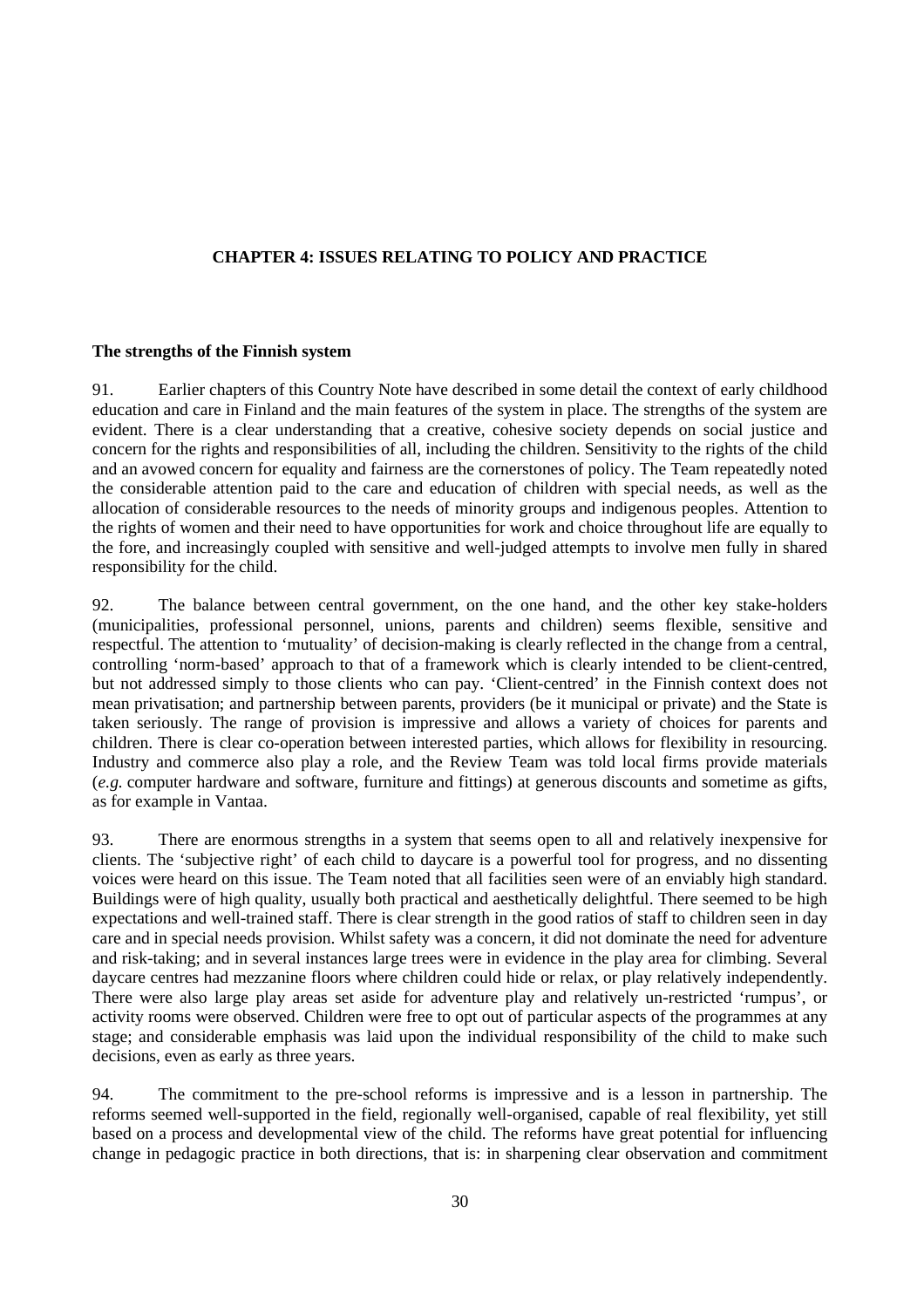for those responsible for quality of provision for the under sixes as well as influencing the practice in the first two years or so of primary (comprehensive) school. Educare is an undoubted strength in the overall Finnish social and educational system, and the Team witnessed good integration of care and education in the great majority of the sites visited.

95. The well baby programme, which covers all children from the pre-natal period to seven years, was admired. The intensive screening of children has considerable potential for informing many avenues of policy, for obvious diagnostic procedures, for alerting the public to trends, for collecting key information, including information on child achievement. It feeds into the special needs provision at an early stage and helps establish base-line policy in that arena.

96. There is noted energy deployed in the curriculum reforms being undertaken by the National Board of Education, the action research of STAKES, the municipalities, the university research bodies. The team saw clear strengths in the ways extra funds are focused to support projects and sense that this is an evolving process which should aid action research, commit practitioners in professional development and help in providing a quality assurance attractive to parents and professionals.

97. Within this context of excellence, a number of issues did arise during the course of our visit. We have summarised them under seven headings:

- − The pre-school curriculum.
- − Concepts of the child and the new curriculum from birth to six years.
- − The child home care allowance.
- − Out-of-school provision.
- − The training and compensation of staff.
- − Monitoring the system and evaluating quality.

## **Issues arising from the visit**

## *The pre-school curriculum*

98. The initiative to provide a new pre-school curriculum for six year olds, linked to the curriculum for the first two years of primary school, is perhaps the major talking point in ECEC circles in Finland at the moment. For the Review Team, this new curriculum is not an issue, in the sense of being a matter of concern. Rather, we highlight it here as being innovative and creative, both in the development process adopted and in the (draft) contents that we have been given to see. Challenges may arise in the implementation phase of the curriculum, and thus we have made some suggestions in Chapter 5 concerning that phase.

99. Since 1996, there has been a pre-school curriculum in day care and school for six-year-olds. This curriculum has been voluntary in day care but obligatory in pre-school education organised in schools. Now, since the pre-school reform of August 2000, a curriculum has been developed to cover all pre-school organised for six-year-old children either at school or at day care. There is also a core curriculum, taught in the comprehensive school for years one and two of compulsory education (age seven to nine years). The previous pre-school curriculum was based on fields of content (*e.g.* language and communication; health and arts, the environment and nature), whereas the compulsory school curriculum was based on 'academic subject segregation'. The apparent mismatch is quoted as one of the main reasons for introducing a new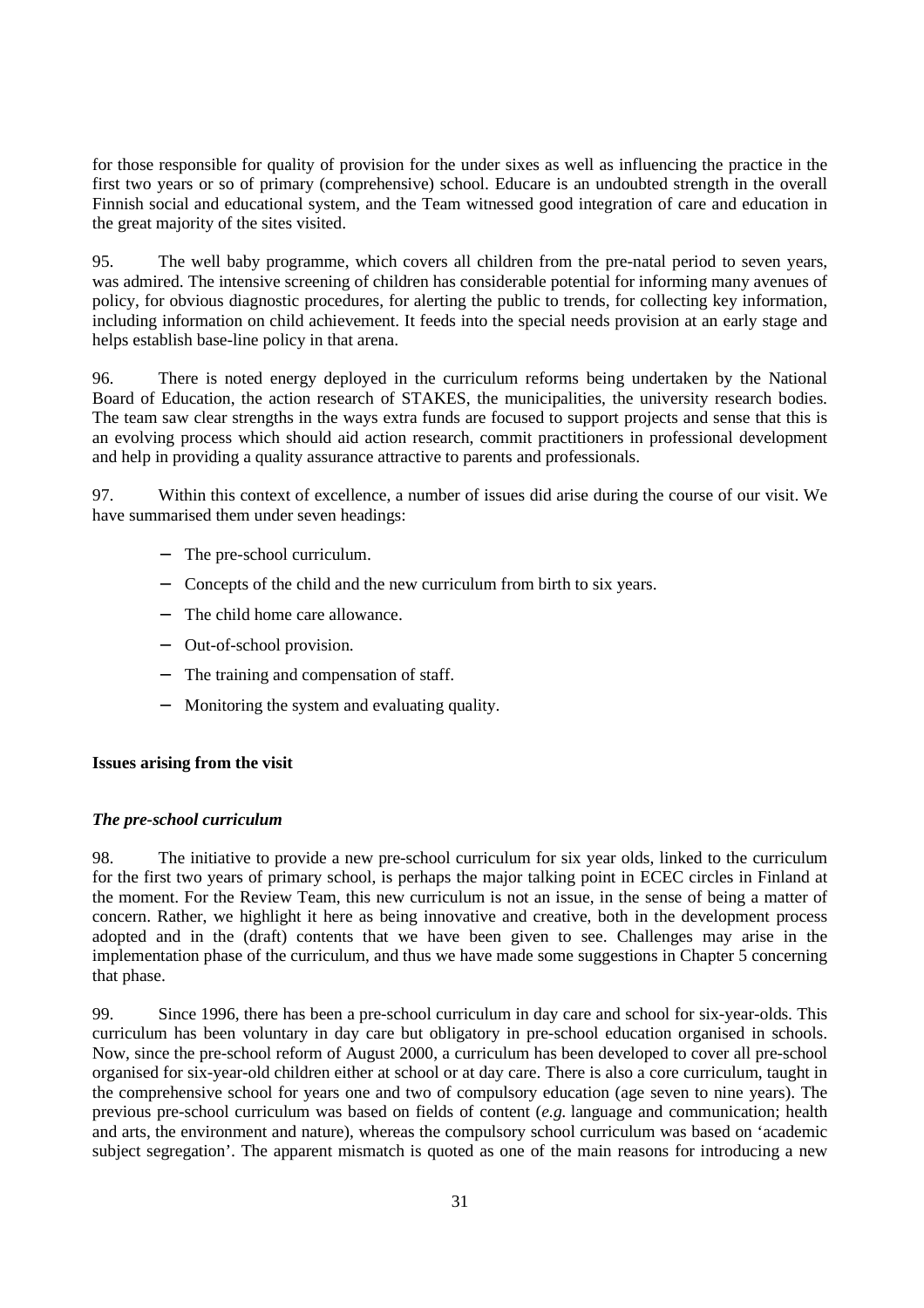pre-school curriculum for the six-year-olds, and, at the same time, for starting the development of a new curriculum for primary school.

100. The change will be substantial. Pre-school education free of charge will come into force for the entire age group of six year olds in two stages. From August 2000, it is voluntary for the municipalities to organise, but from August 2001, it is every six-year-old child's right to have the possibility to participate in pre-school education, free of charge. The take-up of pre-school education will be voluntary for parents, however, and the parent's subjective right to day care (which can extend for a much longer period than the mandated 19 or 20 hours per week of pre-school education) is sustained, until the beginning of school at the age of seven. In sum, the offer of 700 hours of pre-school education will be embedded within the subjective right to day care. The Review Team was informed that some municipalities have decided to finance a further 60 hours of pre-school curriculum, bringing it up to the 760 hours (with preparation) that primary school teachers teach each year. Current overall estimates at present forecast that about 80% of the teaching of the new curriculum will occur in daycare centres. It is already clear that the new curriculum is part of the innovative intention to establish a curriculum framework from birth to eight years. This was stated frequently by members of STAKES and the Board of Education.

101. Those kindergarten teachers whom we consulted concerning the reform seemed both enthusiastic and satisfied with the way the process of changing policy was taking place (see Box 3). There was the belief that the consultation and testing process took account of the specialist skills of kindergarten teachers, without demeaning the vital importance of the early years and without negating the centrality of playbased, exploratory processes. There was also the view expressed that the considerable autonomy of the municipalities would inevitably lead to different degrees of support, particularly in respect of professional development preparation. They expressed some concern also at the relatively short time-frame they had for completing the final curriculum document.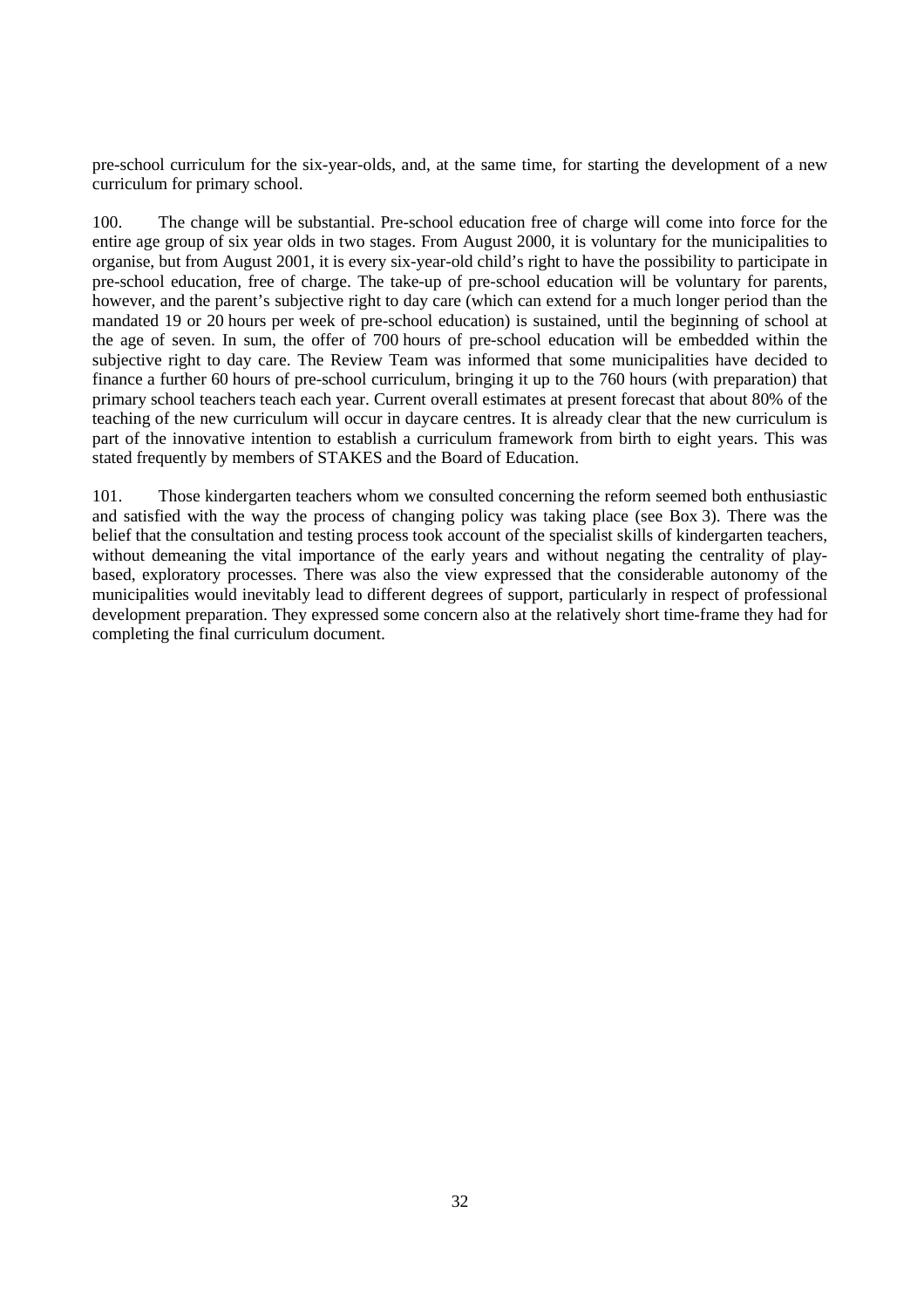#### **Box 3. A consultative approach to curriculum development**

Unlike many instances where a single ministry employs a panel of experts and publishes a national curriculum, the new pre-school curriculum in Finland is the result of partnership, wide consultation and testing. A committee of the co-operating partners - the Ministry of Education, the National Board of Education, the Ministry of Social Affairs and Health, STAKES and the Association of Finnish Local and Regional Authorities - was set up in October 1999. The committee's main tasks were, "to lay down general outlines for developing the core curricula for pre-school education and for forms 1 and 2 in compulsory education." The core curricula for pre-school education would be ready at the end of June 2000, and the core curricula for forms 1 and 2 in compulsory education at the end of March 2001 (Högström, 2000).

*Eight national curriculum teams***:** To meet these goals, the Committee set up eight curriculum teams, each taking on a different curricular aspect as their responsibility: general aims for education and instruction; ethics instruction, including religion; mathematics, the environment and the natural world; education in foreign languages and education for immigrant children; arts and physical education; language and communication; children with special needs; alternative pedagogies. The curricula teams have a senior member of the Board of Education as chairperson, and are composed of practising kindergarten teachers and school teachers, daycare supervisors, academics from universities, members of the municipalities and others.

*Municipal network on curriculum reform***:** Every municipality was invited to join a proposed network on curriculum reform, to discuss and test the draft curriculum, and 98 showed a clear interest in the project. Each municipality was assigned to one of 11 clusters of municipalities, with one acting as the lead 'co-operative municipality' channelling the opinions and ideas of the others to the Board of Education. Ten of these clusters are Finnish-speaking; one is Swedish-speaking. The co-operative municipality arranges the local seminars and meetings that discuss the principles and trialing of the draft curriculum. By May 2000, three major drafts of the curriculum had already been discussed and tested at local level. Municipalities in the network can offer the new curriculum on a trial basis from September 2000. Feedback will be collected until Spring 2001, so that any necessary amendments can be made. For the time being, all other municipalities, whilst implementing the new pre-school provision from August 2000, will use the 1996 curriculum.

*Links between ECEC and primary school***:** In August 2000, the outline text went to various interested bodies for comment. The teams were expected to finish this stage of the work (after final comments have been received) about October 2000. They would then turn to the reform and articulation of the first two years of comprehensive education. It is taken as axiomatic that there should be a seamless development throughout the three years, and that young children's transition into primary school should receive careful attention.

*Holistic view of learning and development***:** With regard to content, the third (Swedish) draft of the curriculum reform was seen by the Team. It sets out the aims and purposes of early education and care, various principles and suggestions in the eight curriculum areas, and strategies for evaluation. It is not a curriculum imposing specific methods of teaching; but rather, a framework of principles and goals. It was clear that the curriculum embraced a holistic view of learning and development. Process, skills and 'learning to learn' are emphasised rather than specific items of knowledge to be acquired. The constructive character of cognition and its dependence on the child making sense of her own world is presumed. The exploration of alternative pedagogies looks both flexible and interesting. Matching and extending child motivation and interest were well to the fore. The avoidance of any 'standard-setting' approach to individual achievement showed an awareness of the wide developmental range of children in the preschool. The Team was confident that this holistic approach would lead to even more emphasis on the needs and interests of children in the early primary school.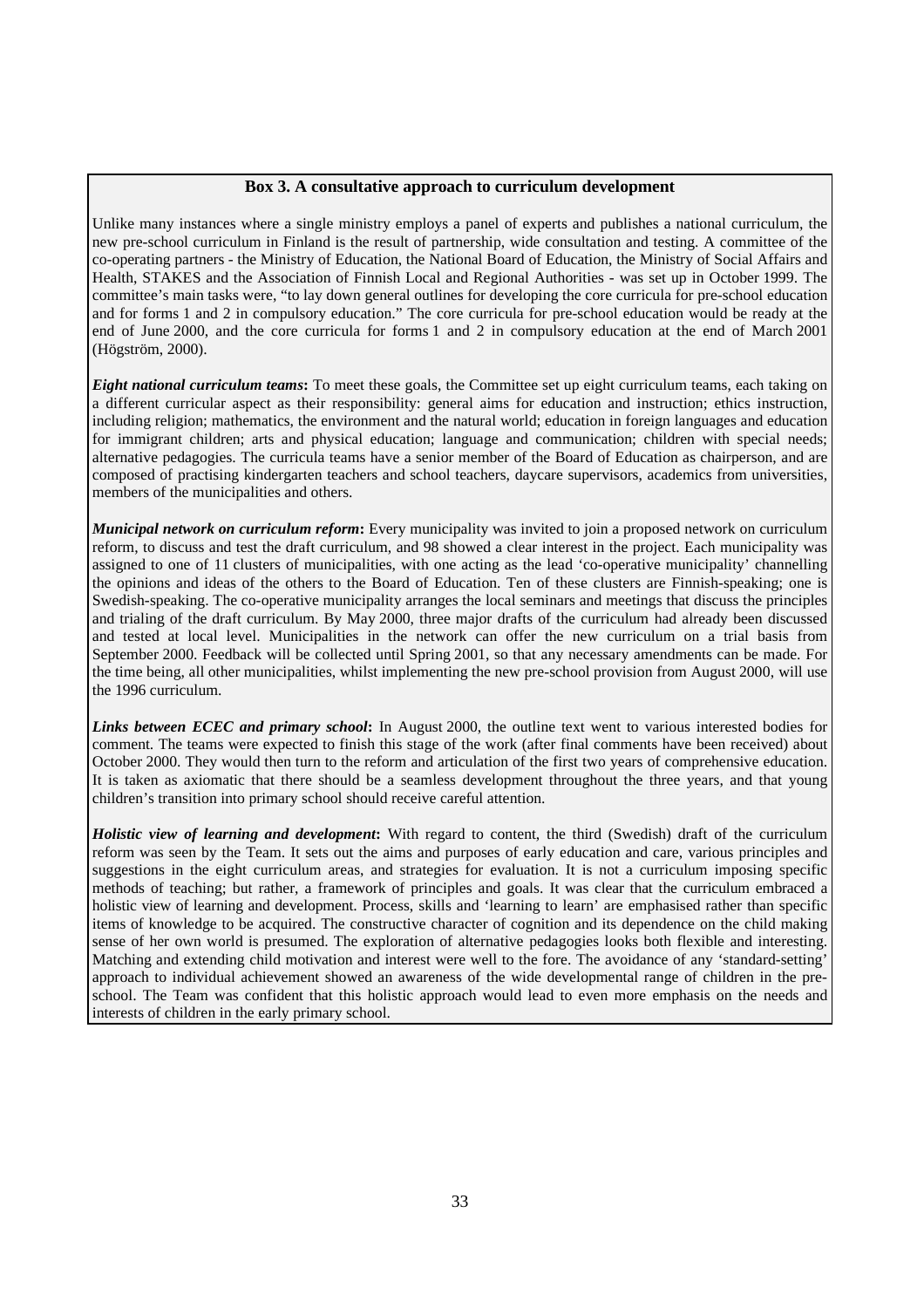#### *Concepts of the child and the new curriculum from birth to six years*

102. Ideas about childhood and children are, in large part, a social construct. How societies describe the appropriate attributes of childhood and what they want for their children will vary from culture to culture, and from generation to generation. Typical of the Finnish attitude to children is the Nordic mixture of a non-sentimental, but genuine enjoyment of children, combined with habitual ways of granting them clear rights and a certain independence. Support for children of all ages is considered essential and natural and is built into every level of the social system. It extends from the period before the birth of a child, with maternity grants (which can be in the form of money or a maternity pack), earnings-related maternity leave, paid paternity leave and later parental leave. The welfare and 'voice' of children seems to lie at the heart of much legislation, and not least in the field of Finnish early education and care. Despite some structural separations in organisation, care and education are seen as indivisible and essentially integrated in the concept of 'educare'.

103. The project to develop all-embracing curricular guidelines for children aged from birth to eight years should reinforce this balanced conception of childhood and clarify what programmes for young children should be attempting to achieve. Yet, it seemed to the Team that it would be a challenge in Finland to put across the message that child care for children under six should support the child's development and learning, and not exist simply to facilitate parental work. In some instances, the role of daycare, especially family and group daycare, does not seem to be clearly formulated in terms of the needs of the child, or in terms of the activities and learning opportunities that a interaction with other children and the guidance of professionals can offer children. Rather, daycare is often spoken of in terms of family support - particularly when referring to children under three. It is not always clear what kind of support is being referred to or what families need such support.

#### *The child home care allowance*

104. Parents in Finland are entitled to a care leave until a child is three years old. During this period, they receive a low flat rate of FIM 1 500 per month, plus FIM 500 for any other child under three years and FIM 300 for children over three. These payments can be supplemented by up to FIM 1 000 monthly paid by the local authorities. In periods of high unemployment, when jobs were simply not available, such allowances could be justified, care allowances acting then as a further social safety net for families with children. The Team wondered, however, whether these allowances might not be counter-productive *in the future*. Many of the children that policy-makers would like to see coming early into the system do not attend, *e.g.* immigrant children who need an early start with the Finnish language, or children of lowincome parents with modest educational levels. Obviously parental choice has to be protected and promoted. Yet, it seems that there may not be sufficient conviction about the benefits that high quality group settings can bring to the younger children (one to six years), or awareness of other arrangements that could provide parental time with children, while safeguarding the position of women.

105. The concern of the Team was echoed by the unions, who were worried that in some cases the allowance might be seen as a substitute salary for people in low-income groups. There was the likelihood, in particular, that immigrant children would stay at home for a variety of reasons and then be specifically deprived of easy access to the Finnish language and culture, as well as to the benefits of social learning among children of the same age. The Equality Ombudsman also expressed concern at the considerable numbers of mothers who stayed at home for the first three years of their child's life. She thought this could easily lead to a substantial amount of isolation and loneliness among the parents and be rather unfavourable to gender equality. Too long a stay at home makes a woman's situation in the labour market weaker, and certainly does not increase a father's opportunity to take care of their children. Where very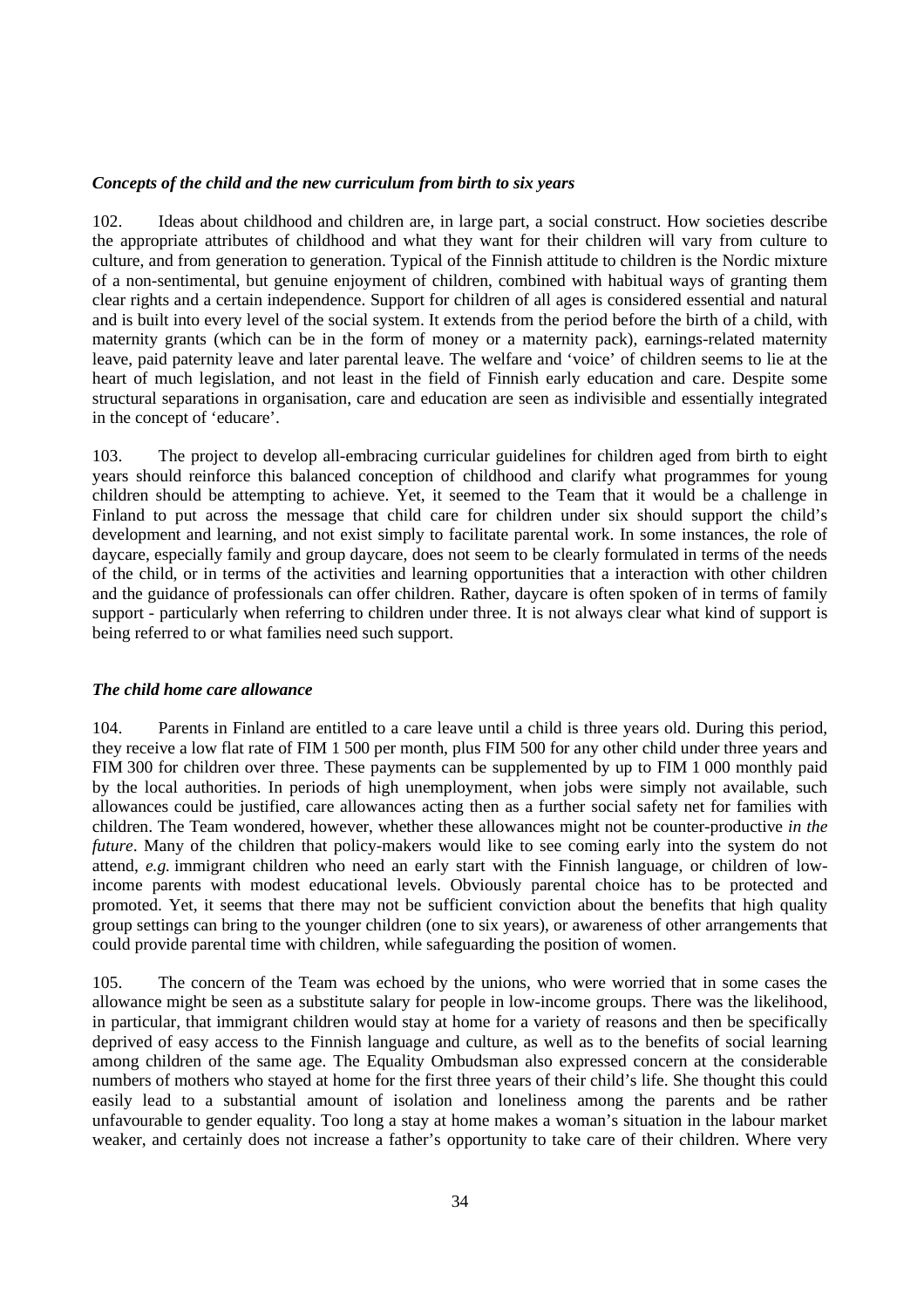young children were concerned, the Ombudsman felt that early group experiences could raise confidence and give children a strong disposition to challenge and achieve autonomy. In sum, the Finnish system tended to divide at the point of "philosophy and provision for three year-olds."

# *Out-of-school provision*

106. The lack of provision for school-aged children outside school hours also seemed a curious anomaly. In general, when it enquired, the Team was informed that after-school care was not seen as a priority (a more pressing need was to make the 1990 'subjective right' a reality in all municipalities) or that many opportunities already exist for children to attend 'extra-curricular' activities after school. Yet, for many families and parents, there must be a perceived and sudden disjunction once primary school is started. Many seven and eight year olds would typically have finished school by about 13.00. At age six they would be catered for in the afternoon, but not at age seven.

#### *Monitoring the system and evaluating quality*

107. As mentioned in Chapter 3, quality evaluation seems well understood in the municipalities, particularly in those that have strong attachments to a higher education or training faculty. Directors, teachers and staff seem well aware too of the need to maintain quality in their centres. With some exceptions, evaluation of quality appeared secure and well understood, particularly in centre-based daycare and pre-school, at the level of the centres and the supporting municipalities. The use of centre-parent contracts, growth portfolios for individual children, and parent 'client' questionnaires (described earlier) seemed to be widespread and useful mechanisms for quality monitoring and assurance.

108. Monitoring from central and regional levels seemed less in evidence to the Review Team, in particular in the daycare sector. There is evidently a great deal of trust in the system, but it was difficult for the team to obtain a clear picture of how monitoring and quality evaluation actually works: What kinds of data are collected regularly and analysed? How is information disseminated and shortcomings followed up? A reason for the seeming vagueness is perhaps that the radical deregulation of the early 1990s has not yet been completely assimilated. At the same time, the autonomy of the municipalities was reinforced. The local authorities are responsible for providing ECEC services and for steering them. The Team was informed that in the decentralisation process, STAKES somewhat lost its role in early childhood, a role which is now being re-assessed and re-built. Attempts are being made to build up again a critical mass of experienced early childhood personnel and researchers to work together, and give a lead on monitoring and quality issues.

109. The overall steering of the daycare system lies with the Ministry of Social Affairs and Health. For the moment, STAKES, uses 'a light touch' in monitoring and evaluation, but is beginning to play a more important role. The Ministry of Social Affairs and Health and STAKES have recently commissioned a project on quality in day care and pre-school in order to encourage quality work and discussion in municipalities. In addition, there is the Services and Quality Unit (PALA) in STAKES, which has had a series of projects, including one specifically concerned with the structure of schooling and the improvement of children's opportunities for learning (set up in 1998), and another on mathematics and play in young children. A research team is also consulting widely and internationally in terms of overall best practice in early years. There is also a far-sighted attempt to put the research perspectives of quality provision on the Internet and to link it to other similar material throughout the world. Directors of centres and other personnel already use computer management software packages in day care and schooling. The potential for linking data to national records and for accessing computerised modes of quality assessment has not gone unnoticed.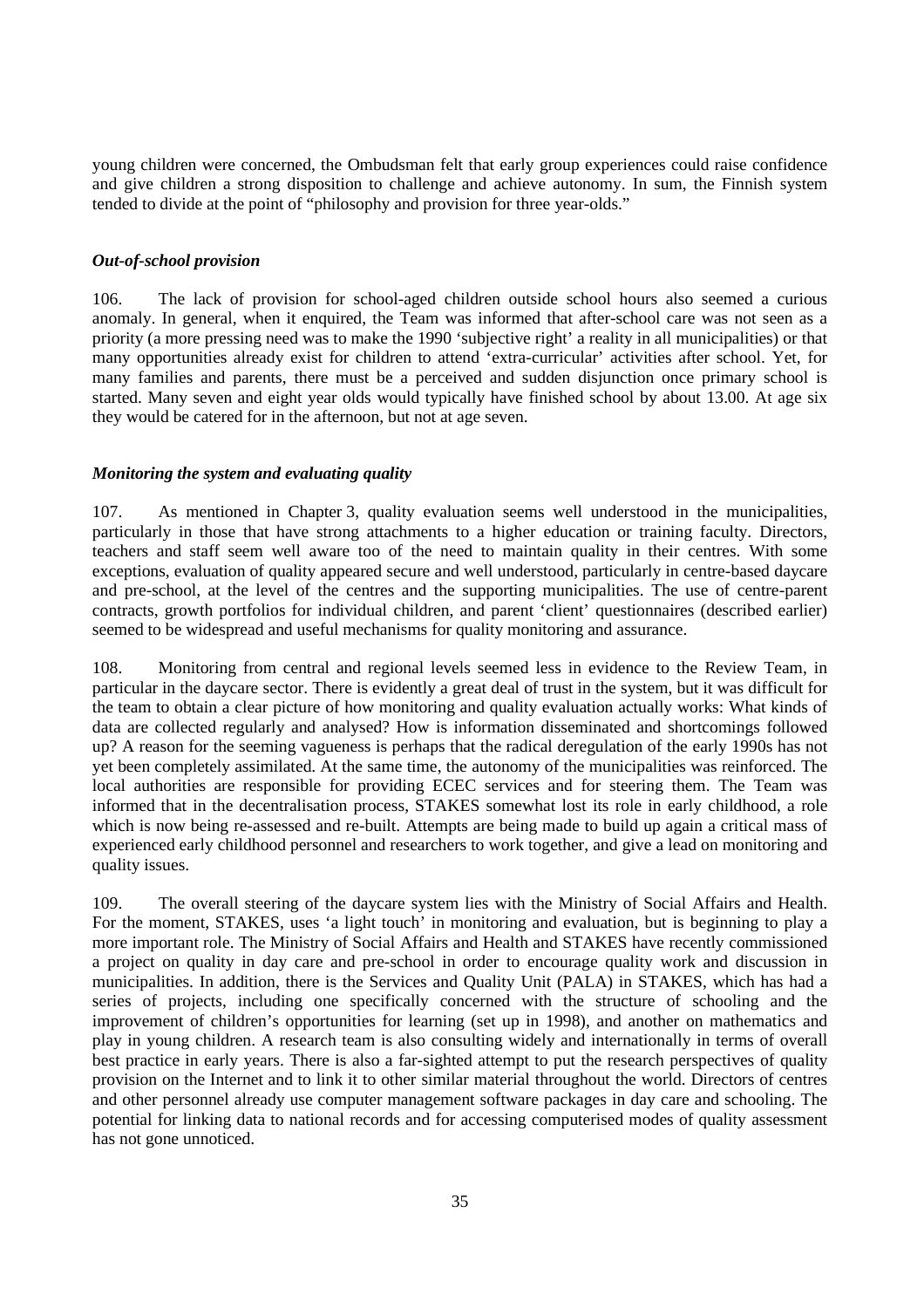110. Within the National Board of Education there is no longer an inspection system. This was abandoned over a decade ago as demoralising and professionally unnecessary. However, the Board has direct responsibility for steering the education system. Given the increasing attention to the six-year-olds and the desire to build a smooth transition from day care to compulsory education, there may be a need for greater collaboration among the National Board of Education, STAKES, and the two lead ministries in developing a monitoring and evaluation framework that bridges the two systems.

#### *The training and compensation of staff*

111. During the visit, the Review Team was mindful of the international research, which tends to support the view that the best quality provision comes from well-trained staff with ongoing access to professional development opportunities. We already have referred to the high levels of initial training available to most levels of staff in Finland. The training of the family daycare personnel and daycare assistants seems still too low and, where the older staff members are concerned in particular, there is a need for serious in-service support. It is out of character with the rest of ECEC training and the high levels that both polytechnics and universities are capable of providing. Likewise, in order to meet new needs, the training and recruitment of leisure-time staff may need to be considered for out-of-school provision. In short, the Team felt that the overall differences in the training of kindergarten teachers, daycare staff and others needed remedy, better articulation and attention. Moreover, it is an issue that may generate an increasing number of status, salary and demarcation disputes in the future, unless addressed in concert with the professions, unions and trainers concerned.

112. It was felt too that there should also be more relevant guidelines for early childhood teacher preparation courses in a way that matches closely the changing needs of children, education and societies. A principal of a school that sees itself in the forefront of desirable change spoke of "the work on oneself" needed in teachers today, and of the difficulty of finding personnel able to critically analyse their practice. Desirable change in the practice of kindergartens and schools will depend to a large extent on teacher training and ongoing professional education. The Team was given the impression that in this field, much needs to be done. In-service training for daycare staff is practically non-existent in some municipalities, and furthermore, when offered, must be self-financed by personnel.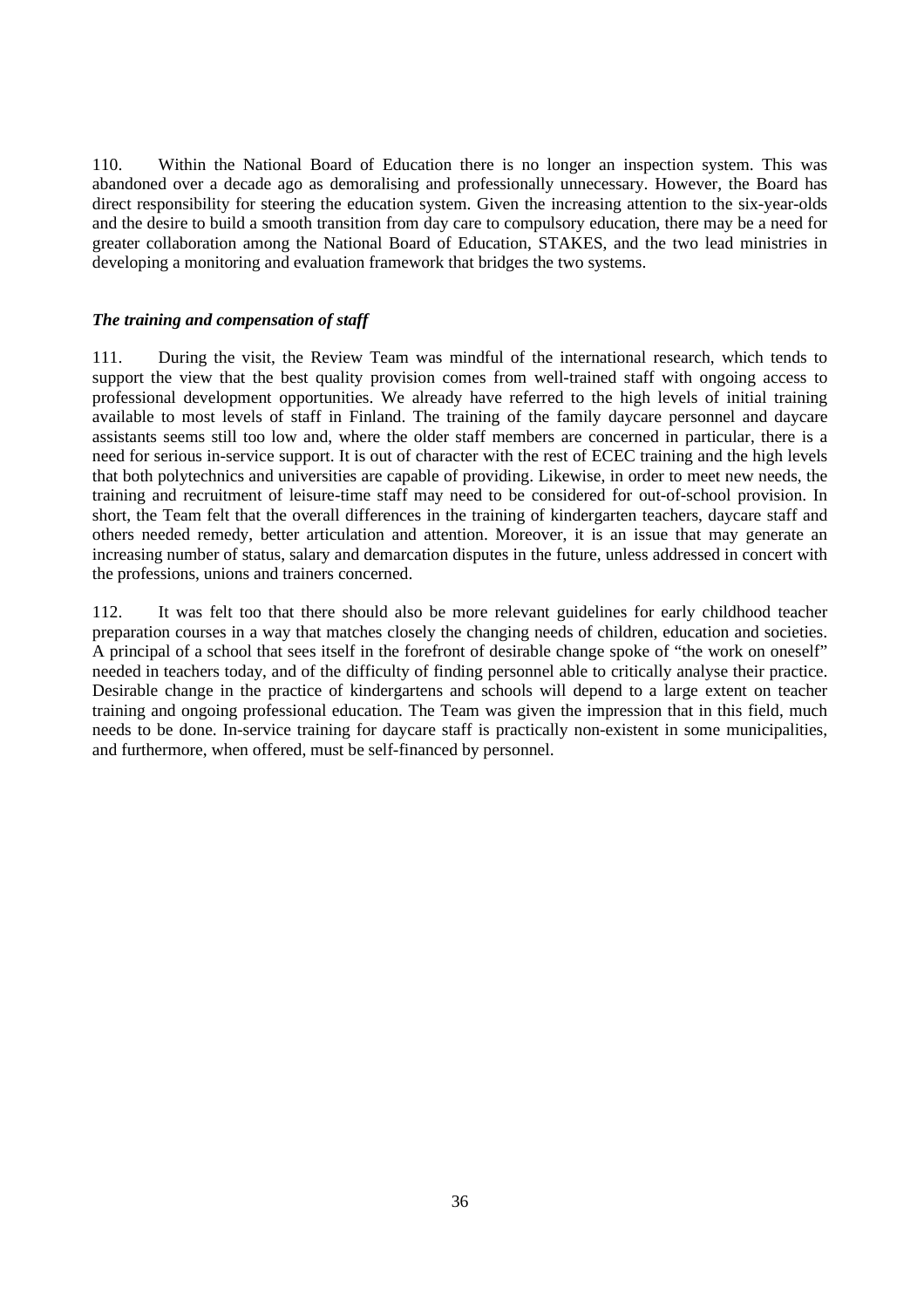#### **CHAPTER 5: CONCLUSIONS**

113. Finland has developed an impressive system of early childhood education and care, a system which is underpinned by the principles of universality, gender equity, and children's rights. The wide range of high-quality provision at affordable costs allows a variety of choice for parents and children. Moreover, early childhood services are supported and strengthened by an infrastructure for initial training, curriculum development, and ongoing research and evaluation. In order to promote the well-being of children and families in an integrated and holistic manner, there are clear links between ECEC policy and provision and other related domains including, health, family policy, and social welfare. This systemic and integrated approach is particularly important and effective for children who are most in need of special support. While the OECD Review Team noted some issues for further consideration and action, it is clear that Finland has the advantage of building from a very strong base. Recognising these achievements, the Team offers some suggestions for further improving policy. We have tried to ensure that our suggestions are practical and feasible, as we are aware that in policy matters, governments are often obliged to take an incremental approach. We are very conscious too that our conclusions should be subject to further debate, all the more so in the Finnish context, which operates so effectively on consultation and co-ordination.

#### **Reinforcing co-operation and co-ordination**

114. The Review Team was impressed by the strengthening of co-operation between concerned ministries brought about through the stimulus of the OECD review in Finland. Not only was the Background Report a joint effort between the Ministry of Social Affairs and Health and the Ministry of Education but several other examples of co-ordination were provided, notably in the area of curriculum planning. In future years, we were informed, this co-operation will extend to bringing the proposed curriculum for the younger children into line with the integrated curricula for the pre-school and junior primary children.

115. Apart from allowing services to be delivered more efficiently and economically, ongoing cooperation between the ministries and their specialised agencies will help to forge a more unified vision of early childhood and to provide more continuity in young children's early learning and development. When early childhood services are seen as the first stage of lifelong learning and meet at the same time the holistic needs of children and parents, they are better appreciated and may receive the attention they deserve at municipal level. In this matter, it seemed to the Team that the regulation that requires all social affairs issues (including day care, home care allowance, child welfare, social work, *etc.*) to be administered by the same board at the local level should be reconsidered. The rationale behind the regulation is to safeguard the expertise of social affairs within one board of the municipality. Yet, this regulation has been criticised in Finland for limiting municipal flexibility in co-ordinating across day care and educational sectors. Despite the structural barriers, some municipalities have decided to combine day care (including day care services, the home care allowance, and the private child care allowance) and education under one board, feeling that a more unified and efficient approach to child services is possible under one administrative body.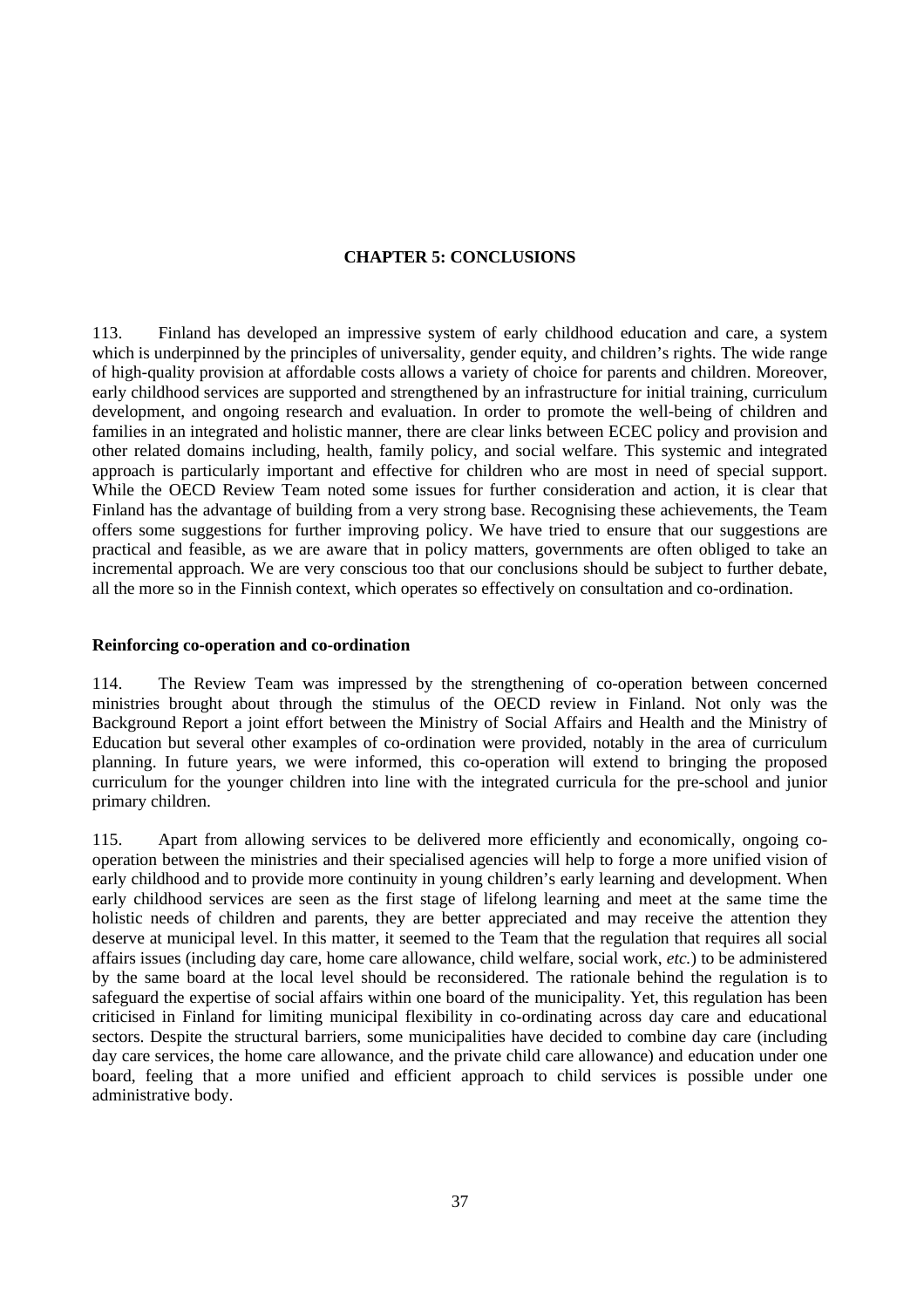#### **The pre-school curriculum reform**

116. As mentioned in Chapter 4, the Review Team was very impressed by the process and draft content of the pre-school curriculum reform. The suggestions we make are preventive and refer essentially to support measures to municipalities, directors of centres, and staff that may be useful in the later phases of implementation:

117. The policy of dividing the implementation of the curriculum into two stages, first in trial form to participating municipalities and then to all, seems excellent. It will necessitate, however, careful attention to the difficulties and successes encountered in the pilot evaluations, and the lessons to be learnt by the municipalities (75%) that have not yet participated in the development work. These municipalities - and other stakeholders - will require extensive information and support, all within a relatively short time-frame.

118. Attention to the various organisational measures that are needed to ensure smooth implementation of the reforms also will be necessary, *e.g.* new training of kindergarten teachers and other personnel; defining their status (who can teach or do what); fixing of the number of 'teaching' hours in daycare centres and at schools; the issuing of directives or information that will be of use to municipalities and parents.

119. As the curriculum will be taught for the most part in daycare settings, it would seem crucial to involve all daycare staff in in-service training. These are the staff who most need to adapt their roles and match their practice to the changed and extended needs of the new curriculum. Ongoing, formative evaluation will be vital for all staff during this period. Daycare directors may also need support to guide the processes by which the kindergarten teachers and daycare personnel 'move' from pedagogy to other activities. Directors will need to look at different models of pedagogy and judge how they best fit in with the existing Froebelian approaches to learning and how they match the skills of the multi-professional teams employed in their centres.

120. The dangers of evaluating the new curriculum on traditional, didactic lines should be avoided. Likewise, care should be taken to not assess its effects on children in a way that would act as a base-line for later school evaluations and targets. Ideally, the new curriculum should take into account the best research available on early childhood learning, and positively influence the work methods in the first cycle of primary schooling. Already, the curriculum addresses play and social development as important foundations for the child's dispositions to learn, and good linkages exist with the tasks and behaviours required of children in primary school.

#### **Linking discussion on the new curriculum with reconsideration of the home-care allowance**

121. We have seen in Chapter 4 that, generous though it is, the child home-care allowance may have unforeseen impacts on disadvantaged children, on the women who use it and on paternal bonding with children. For this reason, the Team suggests, in the context of the discussion on the new curriculum for the younger children that the role of the daycare system should be reconsidered and better formulated. A comprehensive ECEC policy supports the development and education of young children; promotes equality at work among women and men; and makes it possible - through parental leave or other policies for mothers and fathers to share the responsibilities of child rearing and family life. The home-care allowance may not always fit these goals. In the present situation of growing employment, prolonged leave may eventually weaken women's situation in the labour market; and it does not improve the fathers' opportunity to take care of their children. Furthermore, it tends to impede enrolments of disadvantaged children in daycare, and prevent them from benefiting from the developmental opportunities it offers. Within the context of the new curriculum, a research agenda should be formulated to clarify the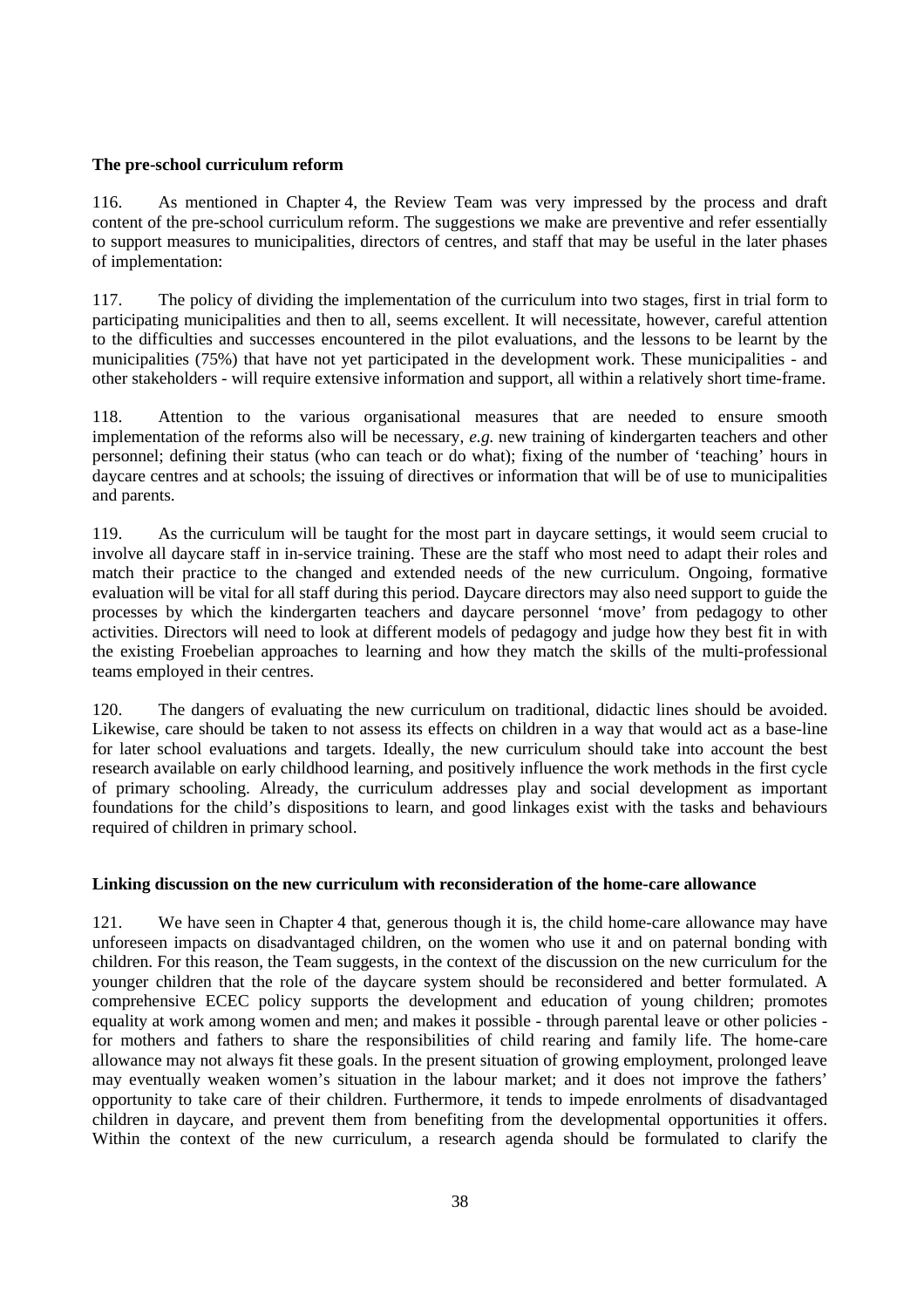consequences of the child home-care allowance from at least three perspectives: the developmental needs of children (and not least of children from at-risk backgrounds); the impacts on gender equality; and the effects of care leave on labour market goals.

122. In addition, better dissemination of information to daycare centres and parents should be funded, to underline the importance of appropriate circumstances for learning in the first three years of life. ECEC research broadly agrees that quality early educare is good for children, that it is developmentally sound, as well as socially just. At the same time, parents are the first and most influential educators of children and their role needs support and acknowledgement. If Finland continues to support parental care for infants lasting one year or longer, consideration should be given to the support services that parents at home (generally mothers) may need, both to contribute to their child's development and to counter isolation, *e.g.* through the provision of drop-in centres, child and family centres, parent groups.

#### **Reinforcing childcare for school-aged children**

123. It was not clear to the team whether the central authorities were giving a lead in expanding and improving services for school-aged children. The need for after-school care is obviously felt by families, as the volume of after-school care provided by the parishes and municipalities has tripled in the last five years. In addition, the Background Report notes that after school care has important education and preventive impacts. In most countries, few national policies exist in this field, but already Finland, like the other Nordic countries, recognises the professional role of the leisure-time pedagogue. An upgrading of the training and recruitment profile of the playgroup leaders may be necessary to meet future needs. In addition, some of the steering mechanisms mentioned in the section below may be usefully applied to encourage municipalities to devote adequate funding to such provision when it is needed.

#### **Monitoring the system and evaluating quality**

124. The light-touch approach to quality assurance seems generally appropriate in Finland, and structural issues concerning quality of buildings, ratios, qualifications of staff are not in question. There may also be room for more steering from the central level. Some of the larger municipalities, particularly those with tertiary institutions with education and social faculties, are very capable of running high quality daycare and schools, but even their performance can be enhanced by central steering. The following are steering mechanisms that have been found helpful in other countries:

- − *Development and use of guidance and framework documents:* national voluntary standards, codes of ethics, guidelines, recommendations, *etc.* to steer ECEC policy and provision.
- − *Judicious use of special funding*: Although most funds are transferred as a block grant to local authorities, there is generally some leeway, *e.g.* the Team was informed that the budget for the Board of Education for its in-service alone (for use by the universities) is FIM 10 million per year but that each year the Ministry may decide on specific priorities. Special funding to orient and support local authorities to achieve important national objectives, *e.g.* to intensify in-service training of personnel or to improve access of certain groups, is an important element in an ECEC system.
- − *Attention to building up technical competencies at local management levels*: Unless there is regular follow-up, evaluation and steering by municipalities of their own early childhood services, goals achievement and quality improvement will not happen. This may require from the central administration - especially with regard to smaller municipalities - the provision of training to local administrators and agencies so as to enlarge their ability to use system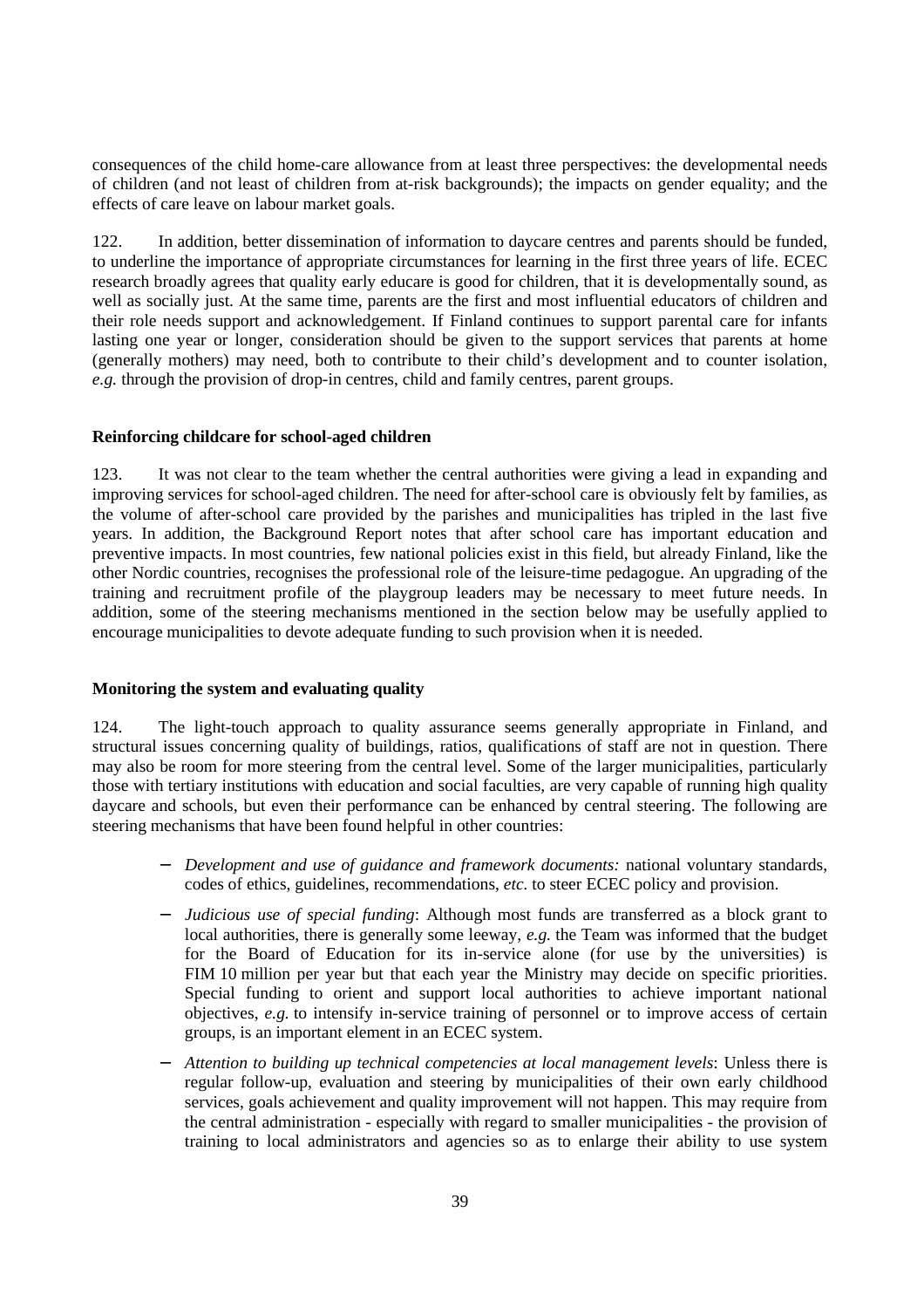monitoring tools effectively; to collect and analyse local data and information; and to encourage a culture of evaluation and quality control.

#### **Training and compensation of staff**

125. Based on our observations and discussions with professionals in Finland, it seemed to the team that the educational quality of the family day care homes and the group family day care homes could be much improved. In particular, the training of the family child-care minders is something of a weakness in an otherwise well-trained workforce. It would seem that recruitment and training could be better codified in family-type daycare settings. In addition, the training/apprenticeship should be more clearly linked to some possible ladder or avenue of career structure. In fact, there would seem to be a need for a better articulation of stages and levels of work throughout the ECEC profession from birth to eight years and beyond. The team was of the opinion that the issue of 'scaffolding' careers and accreditation of prior learning might usefully be addressed.

126. In-service training also appeared as a weakness, depending on the importance that a particular municipality gave to it. Again, when in-service is encouraged, the time devoted to it must be taken, in most cases, from the free time of staff and financed wholly by them. An orientation - perhaps with financial support - concerning the training appropriations that municipalities make to daycare may be needed. In cooperation with the major adult education partners, consideration may be given also to the practical organisation of regular and effective in-service training, which could enhance both the quality of daycare practice and the career prospects of staff. Encouraging the move in early childhood services toward internal, centre-based, formative evaluation is also a means to improve staff knowledge and skills. This type of evaluation is challenging and demands much time, energy and good will from staff. In consequence, early childhood authorities may wish to consider the time allotted to training and evaluation as part of the remunerated service of their early childhood staff.

127. The provision of more in-service professional training and the creation of career ladders could also have a beneficial effect on the remuneration of staff. Employers may wish to consider further education as a means of improving quality and prevent the conflicts that can be caused by the different levels of training, status and pay of daycare staff. Some unease was expressed too concerning the salaries of kindergarten teachers compared with their comprehensive school colleagues. They will be implementing a curriculum on which much hope is pinned; and which furthermore will be similar, so we are assured, to that of the first two years in comprehensive school. The issue is one that bites deeply into notions of social justice and gender equality. Again, consultation with the professions, unions and training bodies would seem necessary.

128. Adequate compensation also may be a key factor in bringing men into kindergarten teaching, not to mention, into day care. Good male role models are important for children, but there is little doubt that Finland, like many other societies, is caught here in a traditional gender occupational split which, in turn, is reflected in levels of compensation.

#### \*\*\*\*\*

129. During the 10-day visit to Finland, the Review Team had much to learn and certainly found much to celebrate. What probably has not been conveyed sufficiently in this report is the concerted admiration the Review Team felt for the professionalism of staff at all levels, their transparency and the fact that conflicts and ambiguities were accepted as 'things to be worked out amicably.' This last seems an undoubted strength in an egalitarian and compassionate system; and one that bodes well for the future.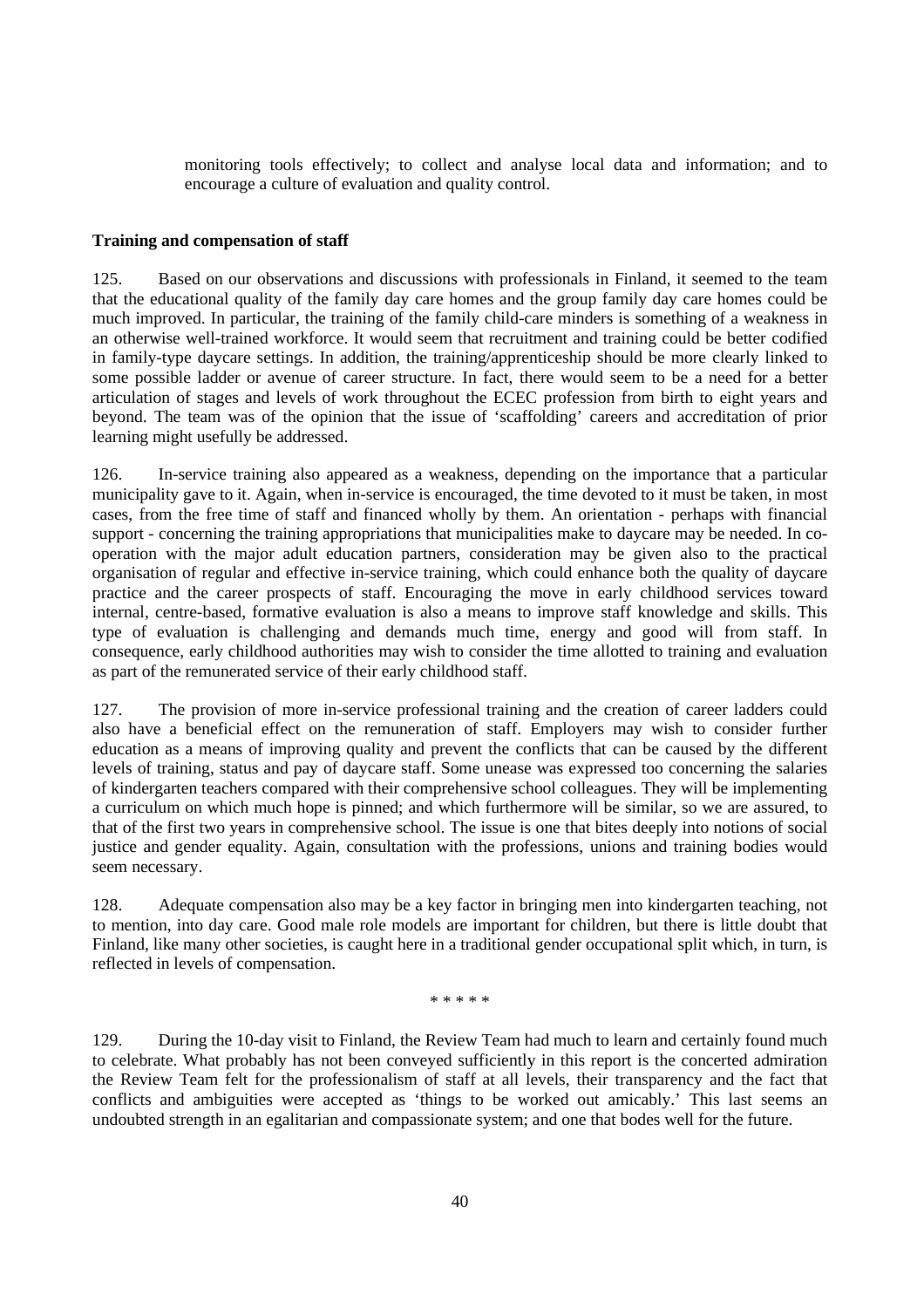#### **REFERENCES**

- Apo, S. (1999). "The Mythic Woman", in *Women in Finland*, Keuruu, Otavo.
- Finnish Parents' Association (1999). *Parents' Journal*, 2/99 Finnish Parents' Association.
- Finnish Parents' Association (2000). Broadsheet, Suomen Vanhempainliitto, Helsinki.
- Hogstrom, B. (2000). Broadsheet, *The Reform of the Core Curricula for Pre-School Education in Finland*, Helsinki, Board of Education.
- Lehto, A-M. (1999). "Women in working life in Finland", in *Women in Finland*, Keuruu, Otavo.
- Lindqvist-Virtanen, C. (2000). Broadsheet, *Financing of Health Care and Social Services in Finland*, 17.5.2000, Helsinki, Ministry of Social Affairs and Health.
- Ministry of Social Affairs and Health (1999). *Finnish Family Policy*, Helsinki, Ministry of Social Affairs and Health.
- Ministry of Social Affairs and Health (2000). *Early Childhood Education and Care Policy in Finland.* Background Report prepared by a working group for the OECD Thematic Review of Early Childhood Education and Care Policy*.* Helsinki: Ministry of Health and Social Affairs.
- OECD (1996). *Lifelong Learning for All: Meeting of the Education Committee at Ministerial Level*, Paris, OECD.
- Office of the Ombudsman for Equality (1999). *A Millennium of Gender Equality*, Helsinki, Ministry of Social Affairs and Health.
- Pylkkanen, A. (1999). "Finnish understanding of equality", in *Women in Finland*, Keuruu, Otavo.
- Statistics Finland (1999). *Women and Men in Finland 1999*, Statistics Finland: Gender Statistics 7, Helsinki, Paino-Center.
- UNICEF (2000). *A League Table of Child Poverty in Rich Countries*. Florence: Unicef Innocenti Centre.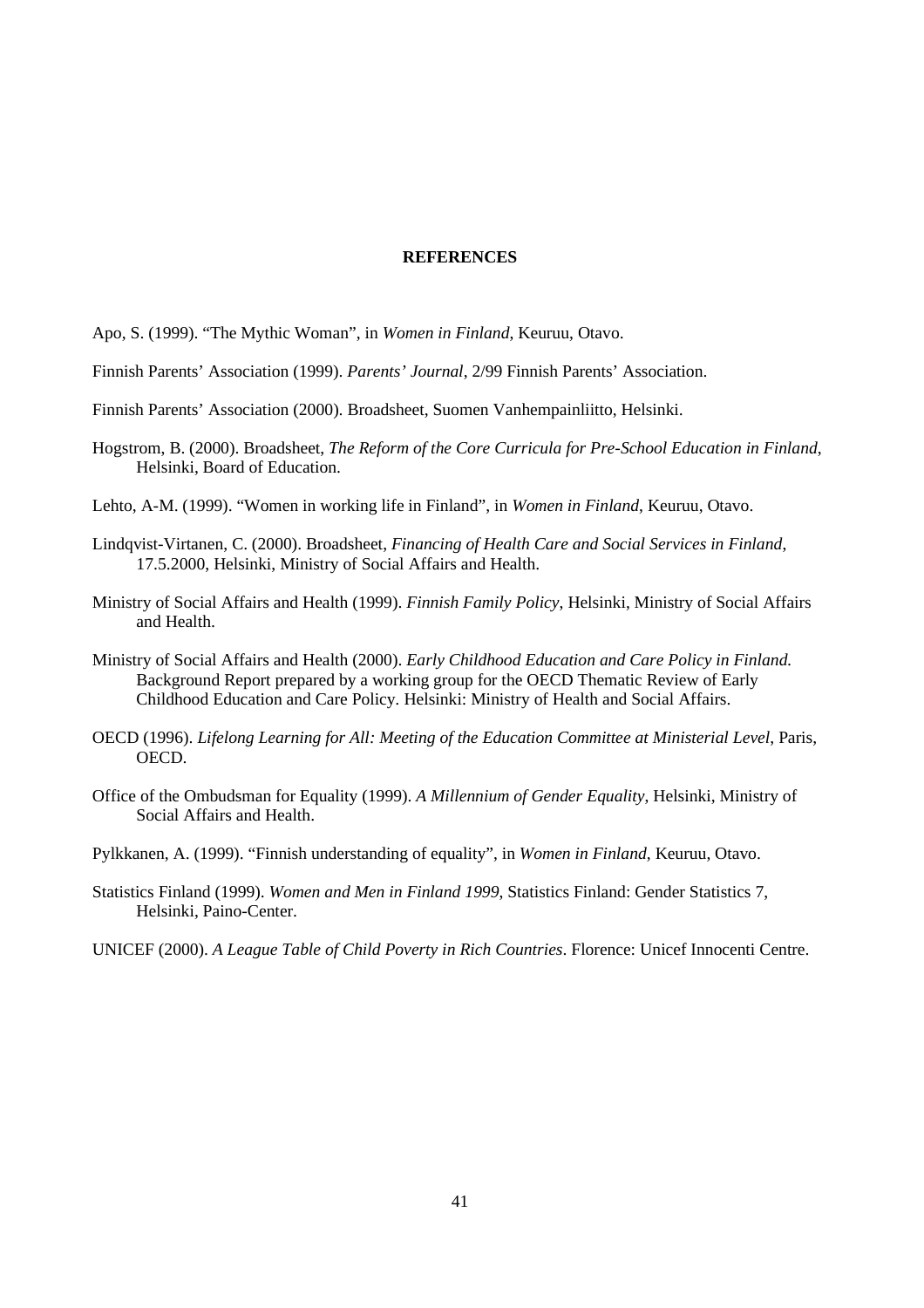# **Useful Web addresses**

www.stakes.fi STAKES www.vn.fi/stm/english/index.htm Ministry of Health<br>www.vn.fi/vn/english/vn0t1e.htm Council of State www.vn.fi/vn/english/vn0t1e.htm www.hel.fi/english/index.html City of Helsinki<br>www.vantaa.fi City of Vantaa www.jyu.fi University of Jyväskylä<br>www.nmi.jyu.fi/nmi Niilo Mäki Institute www.nmi.jyu.fi/nmi<br>www.evl.fi.english/linkit.htm www.oph.fi The National Board of Education

www.mll.fi Mannerheim League of Child Welfare www.minedu.fi Ministry of Education/minedu.html City of Vantaa www.kuntaliitto.fi The Association of Finish Local and Regional Authorities www.evl.fi.english/linkit.htm The Evangelical-Lutheran Church of Finland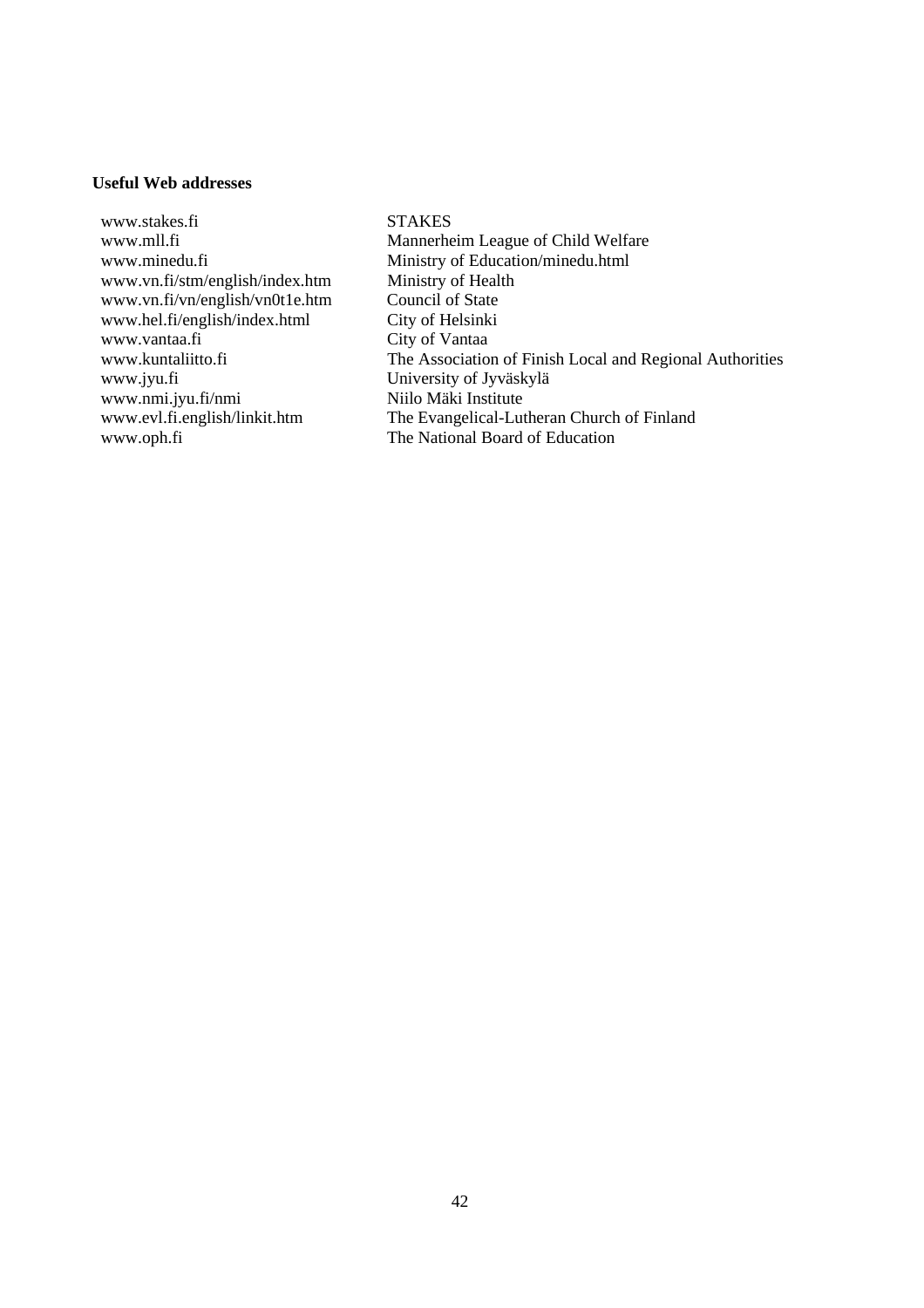#### **APPENDIX I: OECD REVIEW TEAM**

Mr. John Bennett **Consultant** Education and Training Division Directorate for Education, Employment, Labour and Social Affairs **OECD** 2, rue André-Pascal 75775 Paris Cedex 16 France

Professor Philip Gammage de Lissa Chair in Early Childhood University of South Australia and Department of Education, Training and Employment 31 Flinders St. Adelaide, South Australia 5000 Australia

Ms. Michelle Neuman Administrator Education and Training Division Directorate for Education, Employment, Labour and Social Affairs **OECD** 2, rue André-Pascal 75775 Paris Cedex 16 France

Ms. Ulla Nordenstam Director of Education National Agency for Education Kungsg. 53 10620 Stockholm Sweden

Ms. Milada Rabušicová Assistant Professor Masaryk University Faculty of Arts Department of Educational Studies A. Nováka 1 660 88 Brno Czech Republic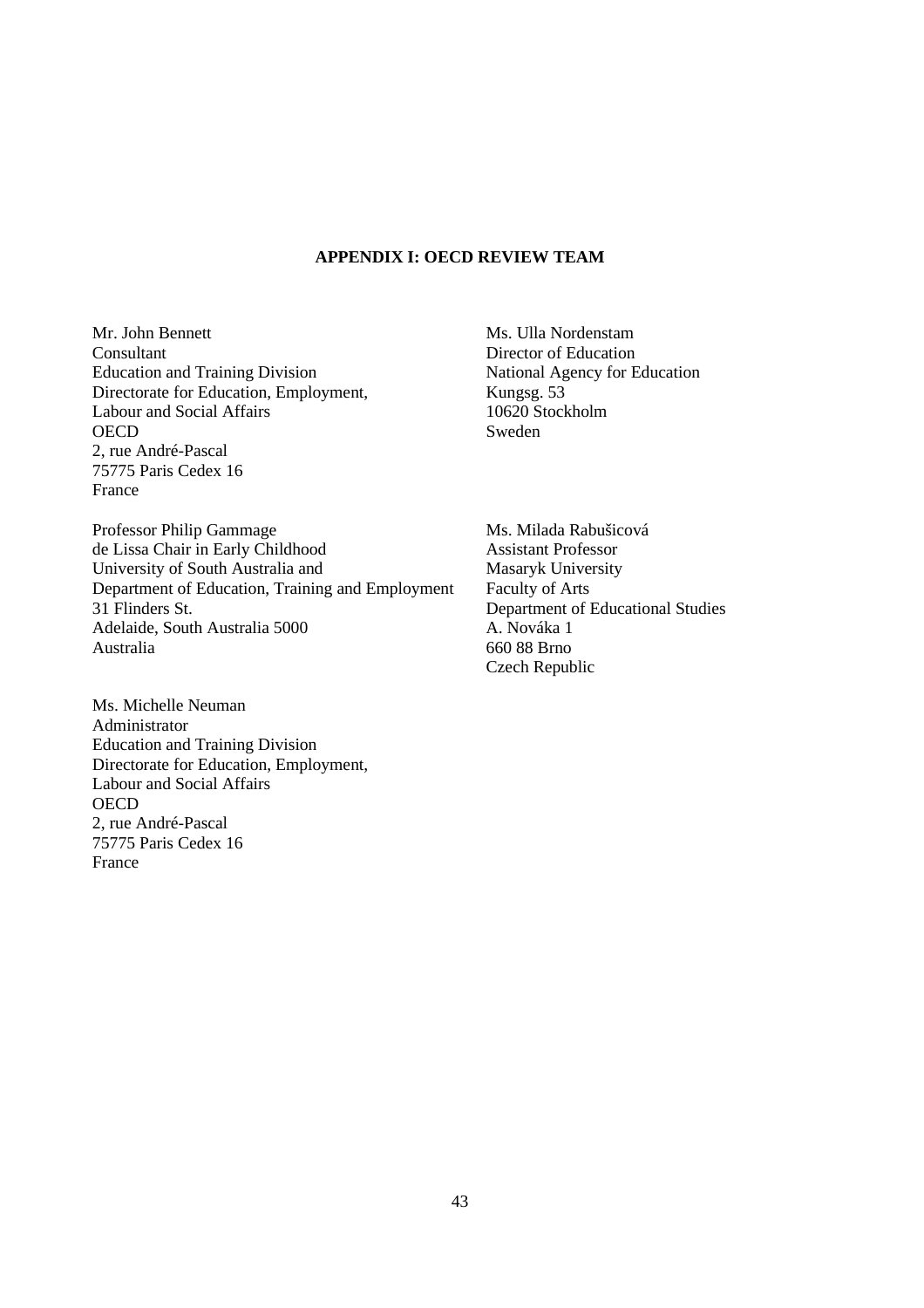# **APPENDIX II: INFORMATION ON THE FINLAND BACKGROUND REPORT**

The preparation of the Finland Background Report was a co-operative effort of a working group consisting of civil servants of the Ministry of Social Affairs and Health, the Ministry of Education, the National Research and Development Centre for Welfare and Health (STAKES), the National Board of Education, and the Association of Finnish Local and Regional Authorities.

The main authors were:

Ms. Anna-Leena Välimäki, Development Manager, STAKES

- Mr. Kari Ilmonen, Senior Officer, Ministry of Social Affairs and Health
- Mr. Simo Juva, Director, Ministry of Education
- Ms. Barbro Högström, Senior Adviser, National Board of Education

The main organiser of the review visit was Ms. Sirkku Grierson, Planning Officer, STAKES.

# **Summary Table of Contents**

# 1. Introduction

- 1.1 General information on Finland
- 1.2 Government policy
- 1.3 Provision of social and health care services in Finland
- 1.4 Provision of educational services in Finland
- 1.5 The Finnish ECEC system

Section I: Definitions and contexts

2. Structural change in society

- 2.1 Changes in families
- 2.2 Women's entry into working life
- 2.3 Families with children aged 0–7 and the parents' employment situation
- 3. The system of family policy benefits
	- 3.1 Child benefit
	- 3.2 Benefits available on the birth of a child
	- 3.3 Support for the care of small children
- 4. Day care
	- 4.1 From kindergarten to day-care centre
	- 4.2 History of family day care
	- 4.3 From folk school to comprehensive school
	- 4.4 Municipal day care today
	- 4.5 Private day care
	- 4.6 Other forms of ECEC
	- 4.7 Use of the different child-care arrangements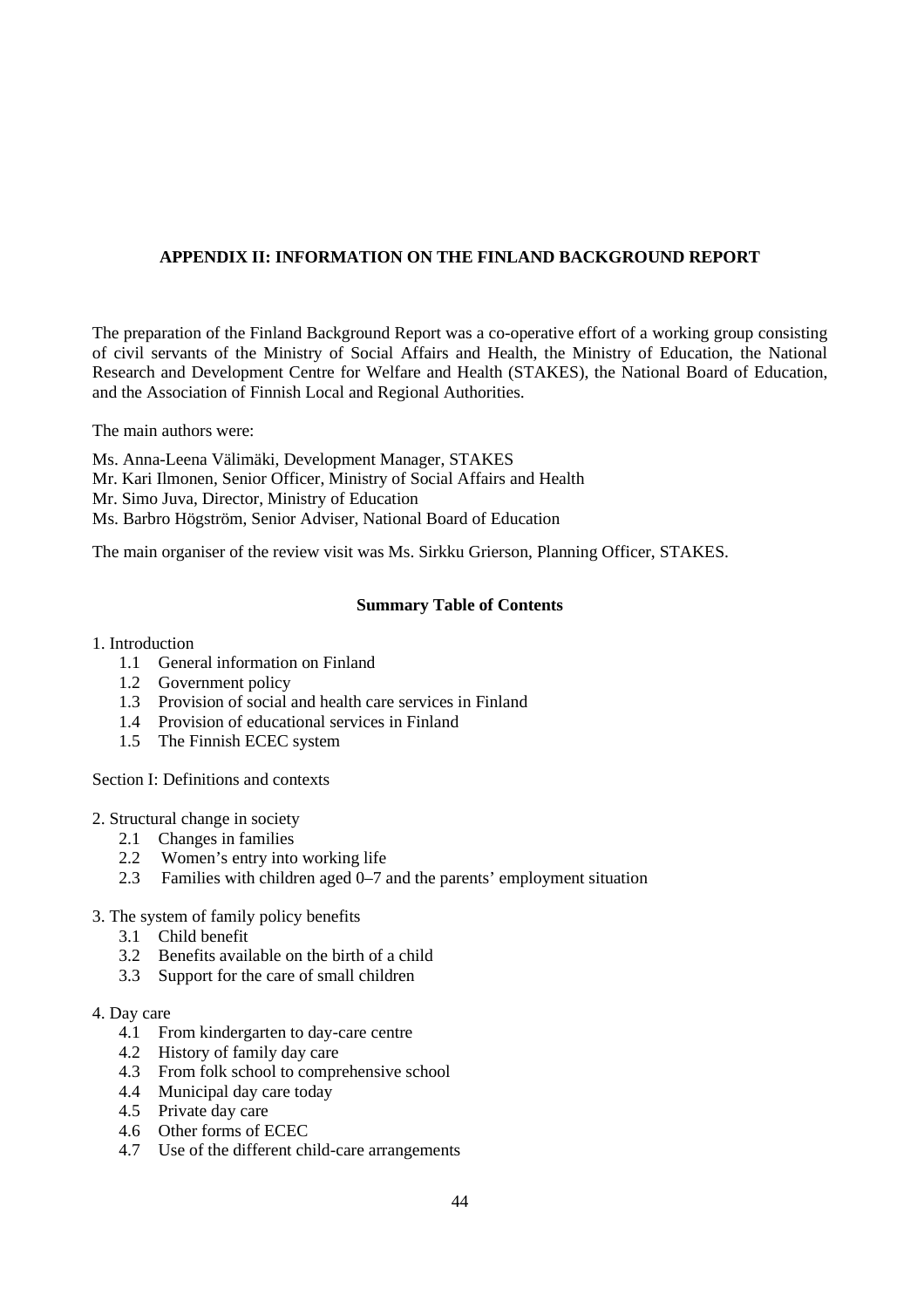Section II: Quality

# 5. Quality

- 5.1 Concept of a child
- 5.2 ECEC concepts
- 5.3 Development activities
- 5.4 Quality management in social and health care
- 5.5 Evaluation

# Section III: Access

# 6. Volume and access

- 6.1 Quantitative history of children's day care
- 6.2 Current situation
- 6.3 Pre-school education for six-year-olds in day care and at school
- 6.4 Pre-school activities provided by other bodies
- 6.5 Changes in working conditions and the need for shift care
- 6.6 Number of children in day care aged under one

# Section IV: Regulations

## 7. Regulations

- 7.1 Regulations in steering
- 7.2 Structures of steering

# Section V: Staffing

## 8. Staff

- 8.1 Staff qualifications and dimensioning at day-care centres
- 8.2 Staff qualifications and dimensioning in family day care
- 8.3 Staff qualifications and dimensioning in the educational sector
- 8.4 The current state of training
- 8.5 Supplementary staff training
- 8.6 Gender equality in the staff structure
- 8.7 Approach of day-care staff to their work
- 8.8 Wages, staff turnover, role of the trade unions

# Section VI: Programme content and implementation

## 9. Programme content and implementation

- 9.1 Content of ECEC
- 9.2 Premises for six-year-olds' pre-school education
- 9.3 Children's special needs in ECEC
- 9.4 Consideration of language and culture in ECEC
- 9.5 Transition from home to day care and from day care to school

## Section VII: Family engagement and support

- 10. Family engagement and support
	- 10.1 Overview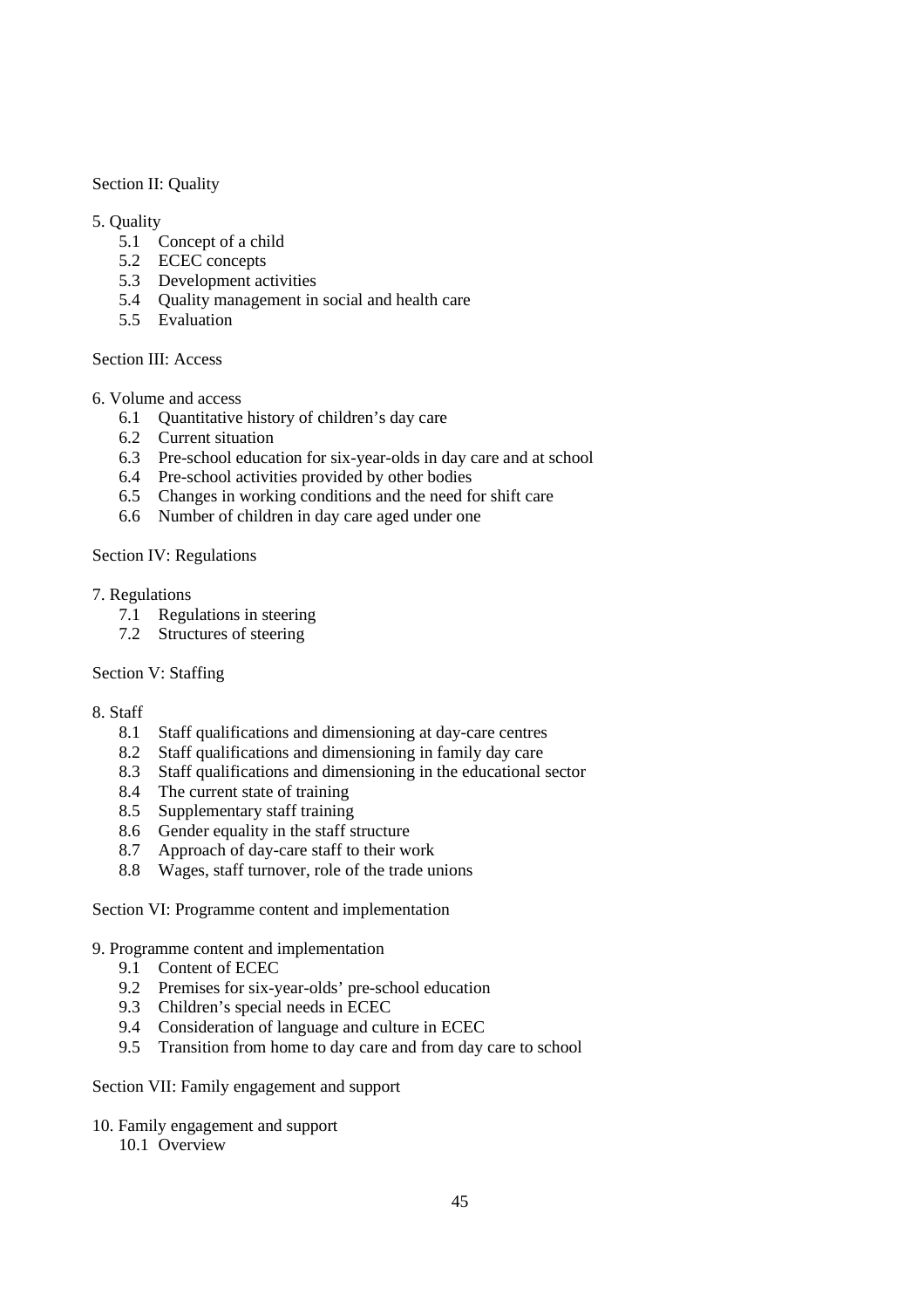- 10.2 Forms of co-operation
- 10.3 Co-operation between parents

Section VIII: Funding and financing

- 11. Financing and fees
	- 11.1 Overview of the financing of services
	- 11.2 Financing of ECEC services
	- 11.3 Financing of the educational sector
	- 11.4 Fees

Section IX: Pre-school reform

- 12. Pre-school reform of 2000–2001
	- 12.1 Background for reform
	- 12.2 Pre-school arrangements
	- 12.3 Concept of pre-school education
	- 12.4 Pre-school reform and financing
	- 12.5 The issue of lowering the compulsory school age in Finland
- 13. Conclusions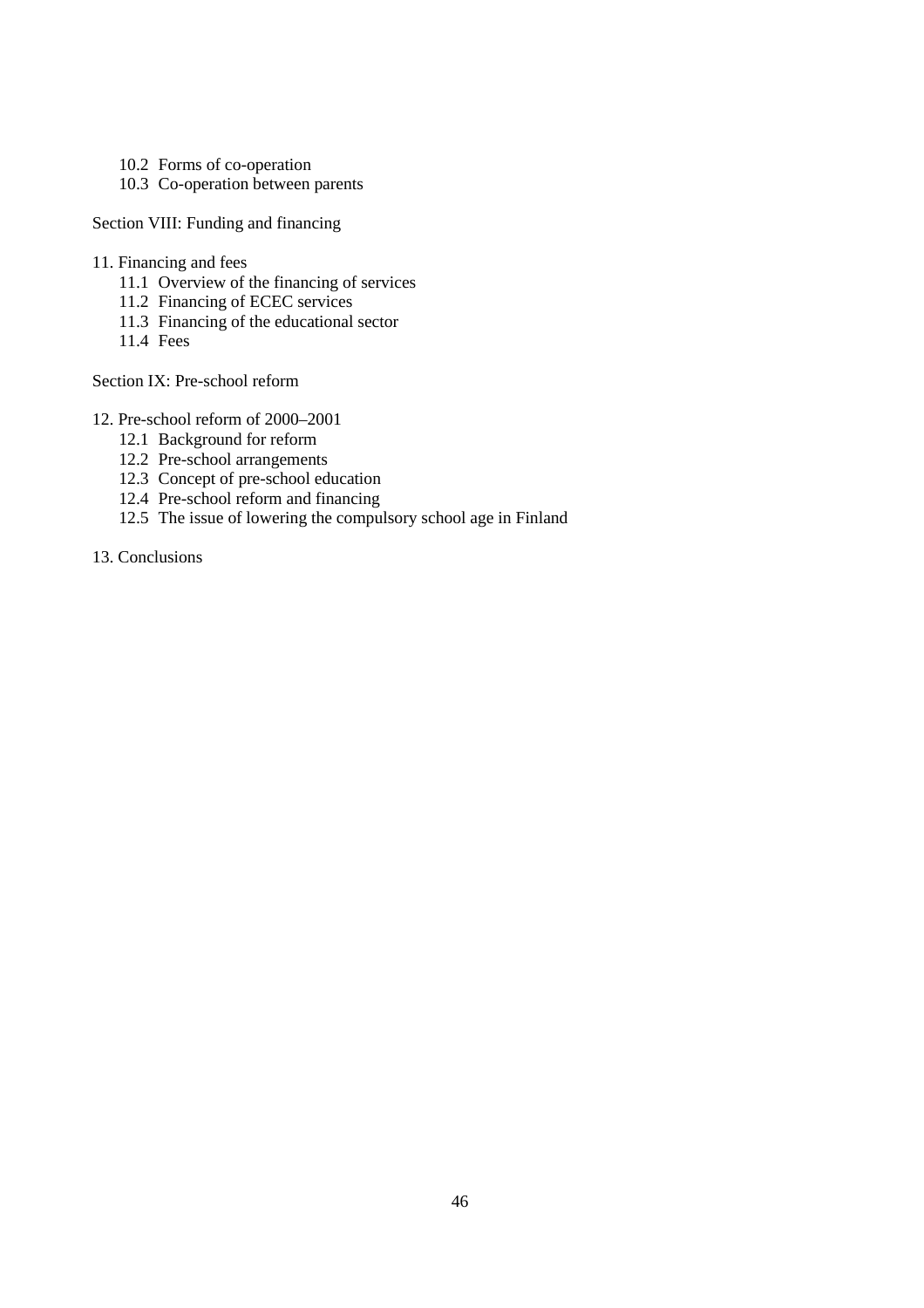# **APPENDIX III: PROGRAMME OF THE REVIEW VISIT**

# **17 to 26 May 2000**

# *Wednesday 17 May*

Helsinki

*Early Childhood Education and Care (ECEC), national policy and context*

## 9h00

STAKES, Siltasaarenkatu 18 A, meeting room Rudolf, 3<sup>rd</sup> floor, room 357

Introduction to the programme and meeting with the Finnish OECD working team, including: the Finnish welfare state in the 1990's; education policy in Finland; family policy in Finland; and pre-school reform. Presentations by Mr. Mikko Kautto, Researcher, STAKES; Ms. Riitta Piri, Counsellor of Education, Ministry of Education; Mr. Kari Ilmonen, Senior Officer, Ministry of Health and Social Affairs; and Ms. Barbro Högström, Senior Adviser, National Board of Education.

# 14h00

Ministry of Health and Social Affairs, Meritullinkatu 8, Room B608 Financing of ECEC in Finland - Ms. Päivi Rajala, Senior Adviser, National Board of Education and a representative from the Ministry of Health and Social Affairs

## 15h00

Finnish education and social policy in the unifying Europe - Mr. Markku Lehto, Permanent Secretary, Ministry of Social Affairs and Health; and Mr. Vilho Hirvi, Secretary General, Ministry of Education

# *Thursday 18 May*

## *Early Childhood Education and Care in practice*

## 9h00

A typical day-care centre in the City of Helsinki/ Kamppi. Introduction to day-care in the City of Helsinki - Ms. Ulla-Stina Henricson, Director, Southern Social Services Centre, Helsinki; and Ms. Anna-Maija Prokki, Director of Kamppi day-care centre

## 12h00 - 13h30

Lunch meeting hosted by Ms. Aulikki Kananoja, Executive Manager, Social Services Department, Helsinki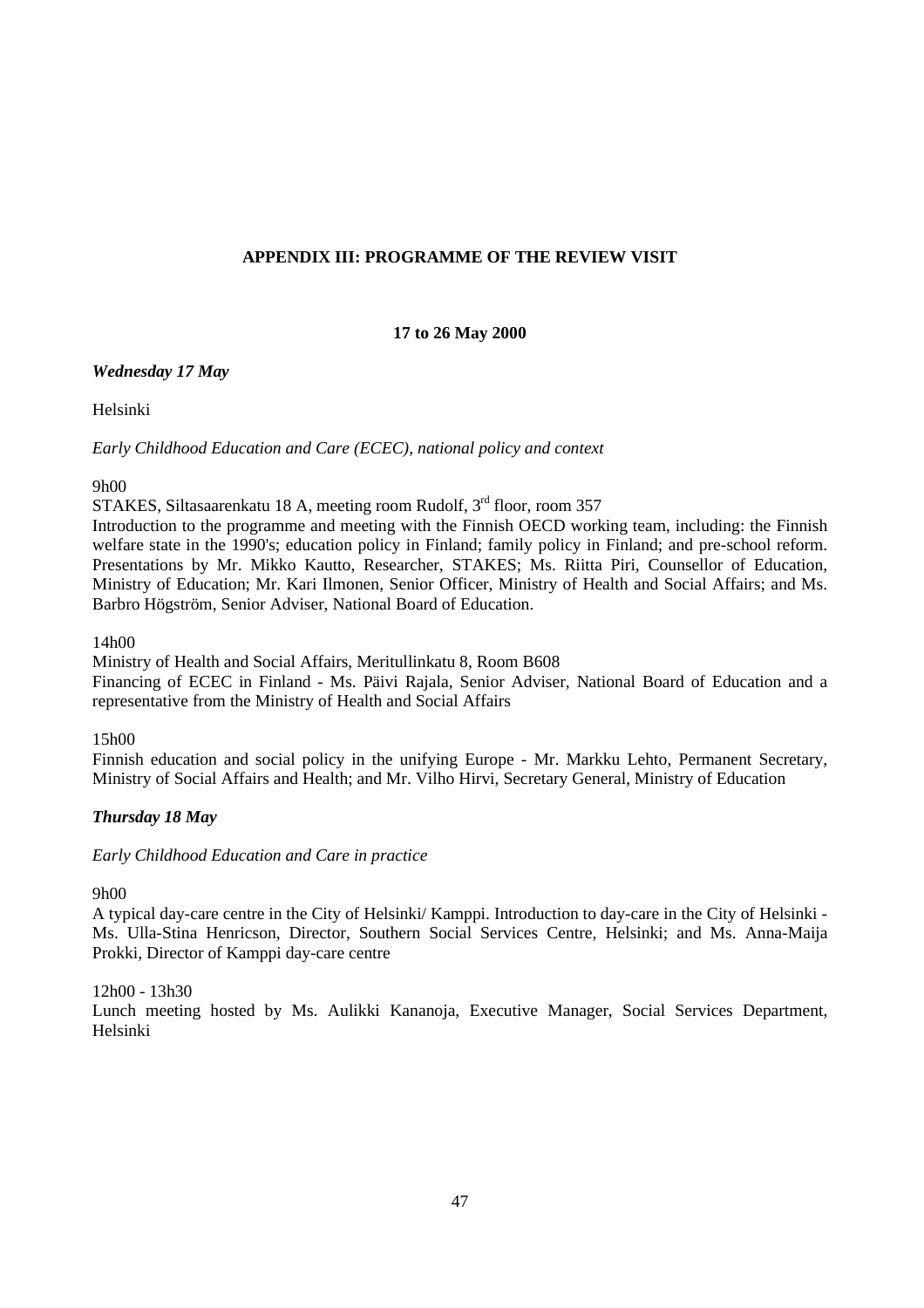# 14h00

Association of Finnish Local and Regional Authorities, 2 Linja 14

Introduction to the Association, Child Policy Programme - Ms. Kristina Wikberg, Director, Swedish Department Child Policy Programme; Ms. Auli Paavola, Project Manager; and Juha Henriksson, Senior Adviser

# 16h00 - 17h00

ECEC arrangements in a northern municipality, Sami language group - Ms. Pirkko Saarela, Senior Adviser, Inari Social Services Department

# *Friday 19 May*

*Day-care and the new pre-school system in practice*

9h00

ECEC in Vantaa - Mr. Aulis Pitkälä, Director of Culture and Education, City of Vantaa

10h00

Jokiniemi school, Valkoisenlähteentie 51, Vantaa Introduction to Jokiniemi school - Mr. Seppo Turkka, Head Master, Jokiniemi school

*Trade Unions*

14h30 - 16h00

Akava talo, Rautatieläisenkatu 6,4<sup>th</sup> floor

Meeting with Trade Unions - Ms. Seija Mutikainen, Special Adviser, Trade Union of Education in Finland (OAJ); Ms. Marjatta Kekkonen, Officer for Professional Affairs, the Union of Health and Social Care Services (TEHY); and a representative from the Union of Professional Social Workers

## *Sunday 21 May*

Travel to Jyväskylä

18h00

Varjolan tila, Laukaa

Local school administration and pre-school education for six-year olds- Mr. Harri Nissinen, Head of Educational Development, Jyväskylä; Mr. Markku Suortamo, Director, Educational Department, Jyväskylä; and members of various committees

# *Monday 22 May*

*Day-care, care for groups needing special education and care in Jyväskylä*

8h15

Cygnaeuksenkatu 8, 2nd floor

Welcome - Mr. Jukka Finska, Director, Administration and Finances, Health and Social Services Department; Day-care and pre-school education for six-year-olds in Jyväskylä - Ms. Arja Mönkkönen, Director for day-care services; and Study on welfare among children and adolescents - Ms. Kirsti Laakso, Senior planner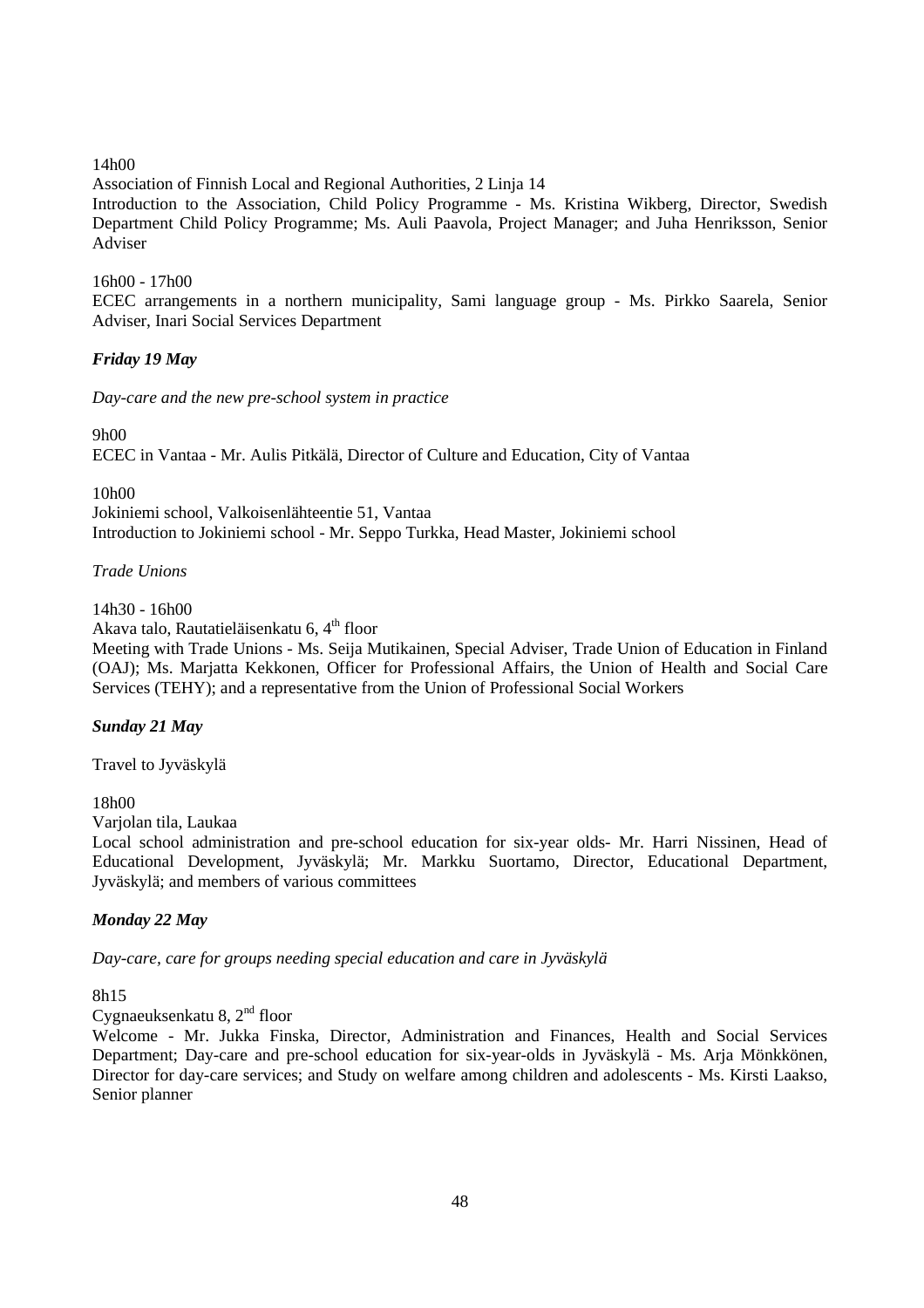10h00 Hukkaperä 1 Hassila day-care centre; normal and integrated groups - Ms. Paula Korkalainen, Director

12h00 Haukkalantie 11 Visit to the Haukkaranta school

# 13h00

Nenänniemi talo, Naattalantie 15

Visit to the day-care centre and the school - Mr. Asko Parkkinen, Director; and Mr. Risto Rönnberg, **Director** 

# 14h00 -16h00

Health checks at the age of five, diagnosis and individual care plans; co-operation among day-care, child health clinic and psychologist; and study on welfare among children and adolescents - Ms. Terttu Mäkinen, Psychologist

# *Tuesday 23 May*

*Staff education, research and development work, co-operation between the municipality and university*

9h00

University of Jyväskylä, Department of Early Childhood Education, Pitkäkatu 1 C

Presentations by: Ms. Maritta Hännikäinen, Professor in Early Childhood Education, University of Jyväskylä, Department of Early Childhood Education; Ms. Marja-Kristiina Lerkkanen, Senior Lecturer in Early Years Pedagogy, University of Jyväskylä, Department of Teacher Education; Ms. Marjut Katajavuori-Vartiainen, Principal Lecturer in Education and Social Pedagogy, Jyväskylä Polytechnic, School of Health and Social Care; and Ms. Riitta Viitala, Lecturer in Early Childhood Special Education, University of Jyväskylä, Department of Special Education. Present: Mr. Markku Leskinen, Professor in Early Childhood Education, University of Jyväskylä, Department of Early Childhood Education; Ms. Inkeri Papp, Director, Jyväskylä Polytechnic, School of Health and Social Care; Ms. Merja Autio-Kokko, Lecturer in Early Childhood Special Education, University of Jyväskylä, Department of Special Education

14h00 - 16h00

Niilo Mäki Institute, Kalevankatu 8 A

Training projects in the Child Research Centre and introduction to the studies on learning disorders in the Human Development and Its Risks - Centre of Excellence - Heikki Lyytinen, Professor, Chairman of the board of NMI

# *Wednesday 24 May*

*Early Childhood Education and Care in a small municipality*

9h00

Muurame municipality, Introduction - Ms. Jaana Vähäpesola, Director of the Kylänlahti day-care Centre, Muurame Education Project; Mr. Kalevi Rissanen, Head of the Cultural Department; and Ms. Ritva Saras, Director of Social Services Department

Kylänlahti day-care centre /Pre-school (6-year olds)